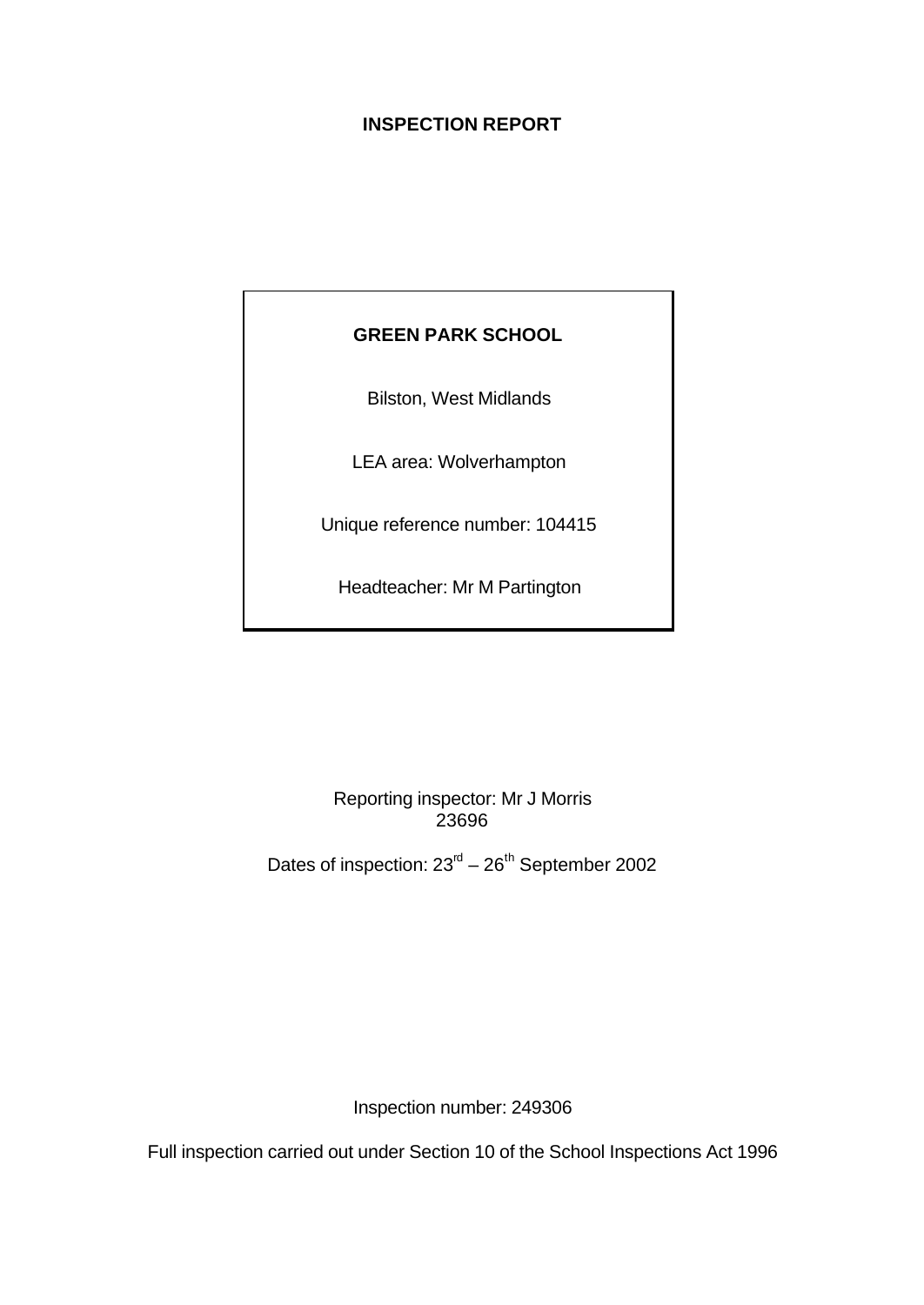# **INFORMATION ABOUT THE SCHOOL**

| Type of school:             | Special                                              |
|-----------------------------|------------------------------------------------------|
| School category:            | Community special                                    |
| Age range of pupils:        | 5 to 19 years                                        |
| Gender of pupils:           | Mixed                                                |
|                             |                                                      |
| School address:             | Green Park Avenue<br><b>Bilston</b><br>West Midlands |
| Postcode:                   | <b>WV14 6EH</b>                                      |
| Telephone number:           | 01902 556429/556430                                  |
| Fax number:                 | 01902 556431                                         |
|                             |                                                      |
| Appropriate authority:      | Governing body                                       |
| Name of chair of governors: | Mr B Bond                                            |
|                             |                                                      |

Date of previous inspection: 9th June 1997

## © Crown copyright 2002

This report may be reproduced in whole or in part for non-commercial educational purposes, provided that all extracts quoted are reproduced verbatim without adaptation and on condition that the source and date thereof are stated.

Further copies of this report are obtainable from the school. Under the School Inspections Act 1996, the school must provide a copy of this report and/or its summary free of charge to certain categories of people. A charge not exceeding the full cost of reproduction may be made for any other copies supplied.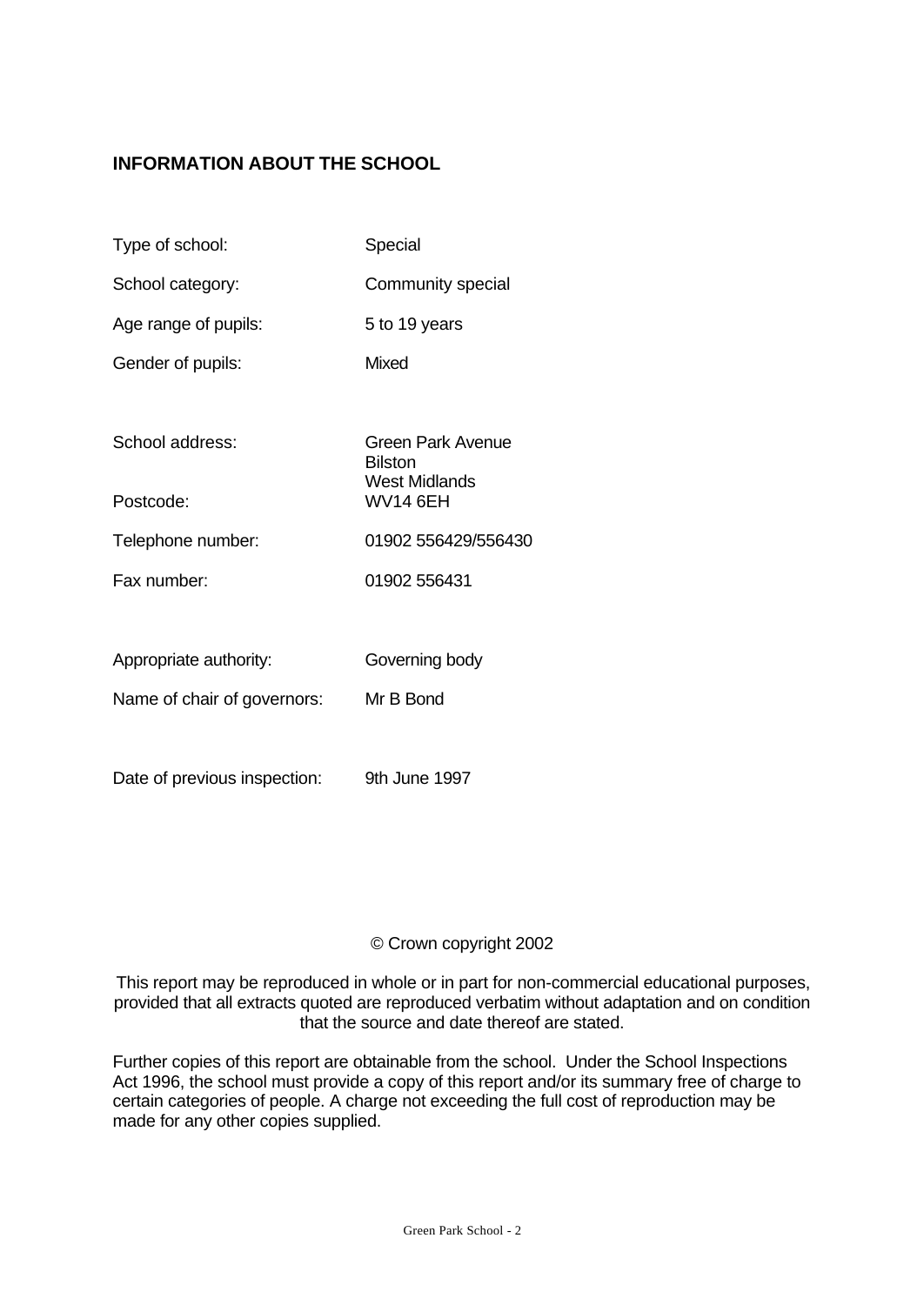## **INFORMATION ABOUT THE INSPECTION TEAM**

| <b>Team members</b> |                 | <b>Subject responsibilities</b> | <b>Aspect responsibilities</b>                                                           |                                                                                                                                                                                                                    |  |
|---------------------|-----------------|---------------------------------|------------------------------------------------------------------------------------------|--------------------------------------------------------------------------------------------------------------------------------------------------------------------------------------------------------------------|--|
| 23696               | J Morris        | Registered<br>inspector         | Personal, social and health<br>education<br>Citizenship                                  | How high are standards?<br>The school's results and<br>pupils' achievements.<br>How well are pupils or students<br>taught?<br>How well is the school led and<br>managed?                                           |  |
| 9619                | R Miller        | Lay inspector                   |                                                                                          | How high are standards?<br>Pupils' attitudes, values and<br>personal development.<br>How well does the school care<br>for its pupils or students?<br>How well does the school work<br>in partnership with parents? |  |
| 23412               | A Jeffs         | Team<br>inspector               | English<br>Music                                                                         |                                                                                                                                                                                                                    |  |
| 12112               | G Carter        | Team<br>inspector               | Geography<br>History<br>Modern Foreign Languages<br>English as an additional<br>language |                                                                                                                                                                                                                    |  |
| 3055                | C Tombs         | Team<br>inspector               | Information and<br>communication technology                                              | How good are the curricular and<br>other opportunities offered to<br>pupils or students?                                                                                                                           |  |
| 18498               | D Morris        | Team<br>inspector               | <b>Mathematics</b><br>Religious education                                                |                                                                                                                                                                                                                    |  |
| 13101               | M Kell          | Team<br>inspector               | Science<br>Physical education<br><b>Educational inclusion</b>                            |                                                                                                                                                                                                                    |  |
| 32055               | <b>G</b> Davies | Team<br>inspector               | Art and design<br>Design and technology                                                  |                                                                                                                                                                                                                    |  |

The inspection contractor was:

Bench Marque Ltd National Westminster Bank Chambers Victoria Street Burnham-on-Sea Somerset TA8 1AN

Any concerns or complaints about the inspection or the report should be raised with the inspection contractor. Complaints that are not satisfactorily resolved by the contractor should be raised with OFSTED by writing to:

> The Complaints Manager Inspection Quality Division The Office for Standards in Education Alexandra House 33 Kingsway London WC2B 6SE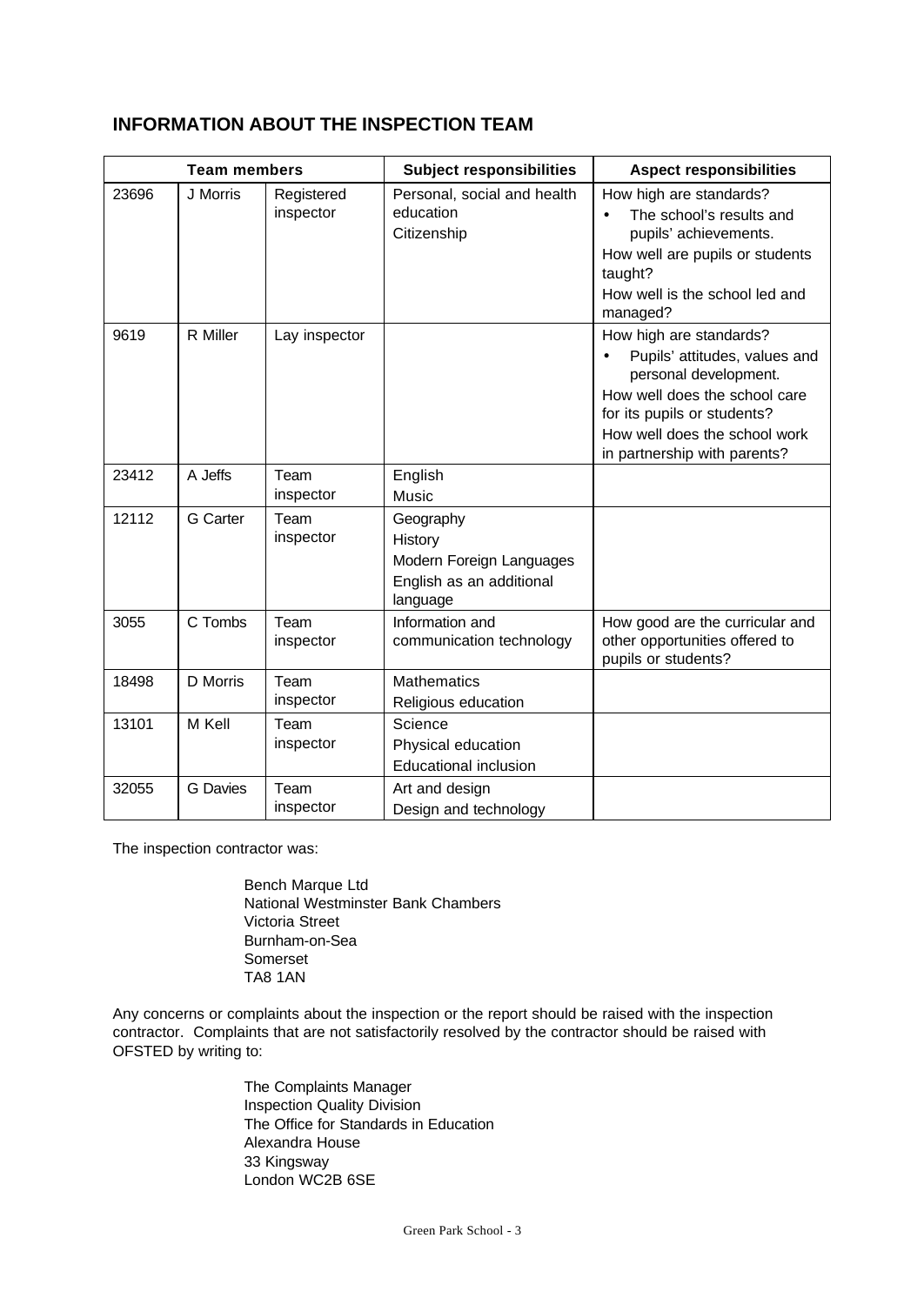# **REPORT CONTENTS**

|                                                                                                                                                                                                                                                                                                                                                                          | Page |
|--------------------------------------------------------------------------------------------------------------------------------------------------------------------------------------------------------------------------------------------------------------------------------------------------------------------------------------------------------------------------|------|
| <b>PART A: SUMMARY OF THE REPORT</b>                                                                                                                                                                                                                                                                                                                                     | 5    |
| Information about the school<br>How good the school is<br>What the school does well<br>What could be improved<br>How the school has improved since its last inspection<br><b>Standards</b><br>Pupils' attitudes and values<br>Teaching and learning<br>Other aspects of the school<br>How well the school is led and managed<br>Parents' and carers' views of the school |      |
| <b>PART B: COMMENTARY</b>                                                                                                                                                                                                                                                                                                                                                |      |
| <b>HOW HIGH ARE STANDARDS?</b>                                                                                                                                                                                                                                                                                                                                           | 9    |
| The school's results and pupils' achievements<br>Pupils' attitudes, values and personal development                                                                                                                                                                                                                                                                      |      |
| <b>HOW WELL ARE PUPILS OR STUDENTS TAUGHT?</b>                                                                                                                                                                                                                                                                                                                           | 11   |
| <b>HOW GOOD ARE THE CURRICULAR AND OTHER</b><br><b>OPPORTUNITIES OFFERED TO PUPILS OR STUDENTS?</b>                                                                                                                                                                                                                                                                      | 12   |
| HOW WELL DOES THE SCHOOL CARE FOR ITS PUPILS<br><b>OR STUDENTS?</b>                                                                                                                                                                                                                                                                                                      | 16   |
| <b>HOW WELL DOES THE SCHOOL WORK IN</b><br><b>PARTNERSHIP WITH PARENTS?</b>                                                                                                                                                                                                                                                                                              | 18   |
| <b>HOW WELL IS THE SCHOOL LED AND MANAGED?</b>                                                                                                                                                                                                                                                                                                                           | 18   |
| WHAT SHOULD THE SCHOOL DO TO IMPROVE FURTHER?                                                                                                                                                                                                                                                                                                                            | 21   |
| <b>PART C: SCHOOL DATA AND INDICATORS</b>                                                                                                                                                                                                                                                                                                                                | 22   |
| PART D: THE STANDARDS AND QUALITY OF TEACHING IN<br>AREAS OF THE CURRICULUM, SUBJECTS AND COURSES                                                                                                                                                                                                                                                                        | 26   |
| LIST OF ABBREVIATIONS AND GLOSSARY OF TERMS                                                                                                                                                                                                                                                                                                                              | 44   |

# $\mathbf{p}$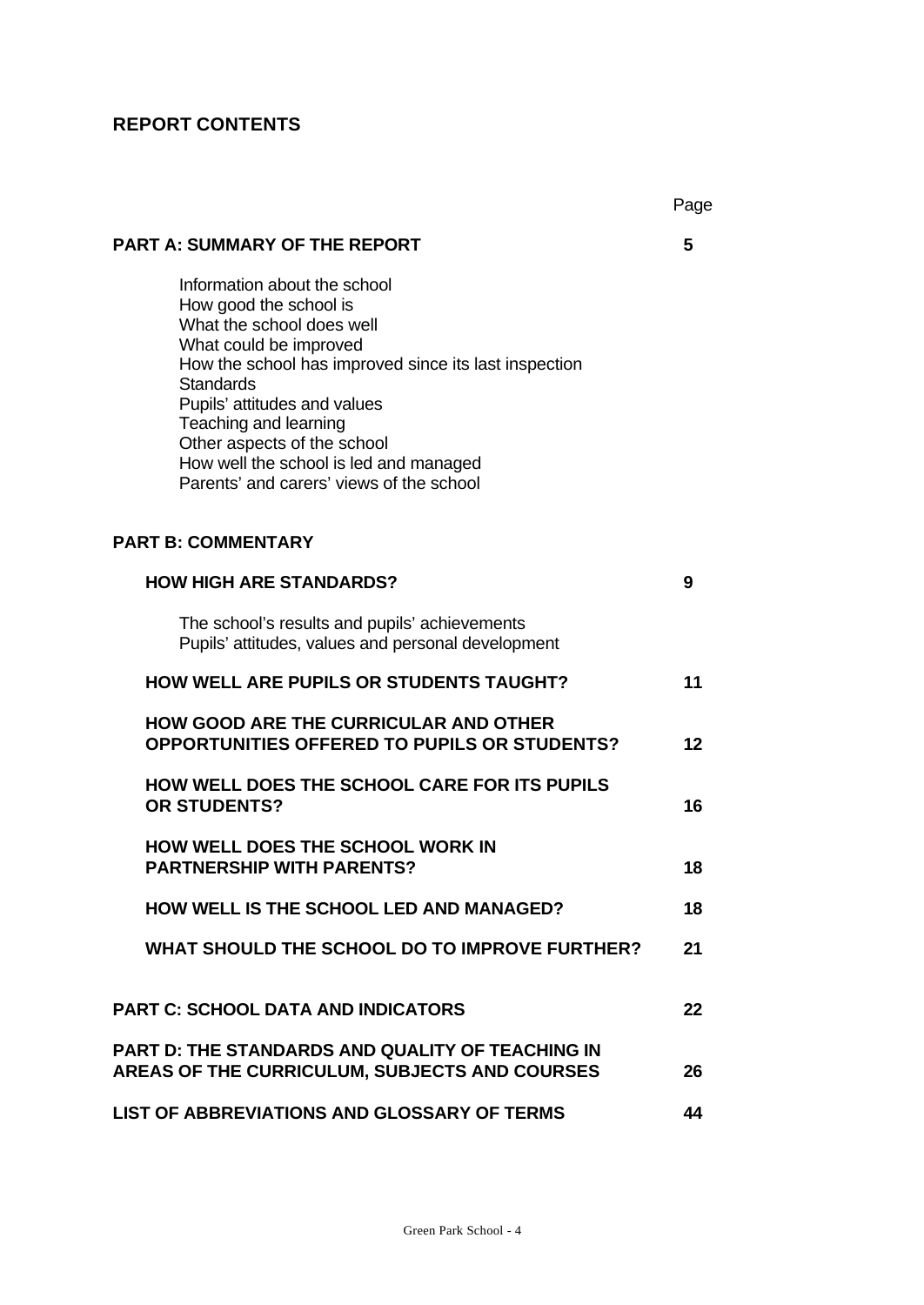# **PART A: SUMMARY OF THE REPORT**

## **INFORMATION ABOUT THE SCHOOL**

Green Park School is in an urban setting in Bilston in the West Midlands. There are 96 pupils and students on roll from Year 1 to Year 14. There are 58 boys and 38 girls. All pupils and students have a statement of special educational needs (SEN) or are subject to statutory assessment. Pupils have a wide range of learning difficulties. These include severe learning difficulties (SLD), profound and multiple learning difficulties (PMLD), autistic spectrum disorders (ASD), challenging behaviour, and sensory impairments. Although 66 pupils are from a white British background the school population as a whole is very mixed. Eighteen pupils have English as an additional language (EAL). There are two children from refugee families. A very high proportion of pupils is eligible for free school meals. Attainment on entry is well below average. Pupil numbers have increased significantly since the school was last inspected and the proportion of pupils with PMLD has increased greatly in recent years. The local education authority (LEA) is carrying out a review of its funding for pupils with SEN.

### **HOW GOOD THE SCHOOL IS**

This is a good and improving school. All pupils make good progress. Leadership and management are good and, consequently, teaching and learning are good. The teamwork, between all school staff and personnel employed by the LEA or other services, is exemplary. The school provides good value for money.

#### **What the school does well**

- All pupils and students achieve well regardless of age, gender, ability or ethnicity. Progress is consistently good and often very good in communication, reading and personal, social and health education (PSHE). Students achieve good results in accredited courses.
- Teaching and learning are good throughout the school. All staff make a significant contribution to the pupils' progress and use the accommodation and available resources well.
- Leadership and management by the headteacher, senior management team and key staff are good.
- The pupils' medical and personal hygiene needs are met extremely well, whilst causing minimal disruption to their learning. This is a real strength of the school and results from the exemplary teamwork between the classroom staff, other school support staff and health staff.
- The school meets the needs of different groups of pupils equally well including those with SLD, PMLD, ASD, challenging behaviour, and sensory impairments. There are very good arrangements for educational and social inclusion and promoting racial equality.

#### **What could be improved**

- The accommodation is inadequate and has a negative impact on the progress of all pupils but particularly those with PMLD.
- Although satisfactory overall, the range and quality of learning resources has a negative impact on pupils' progress in several subjects.

*The areas for improvement will form the basis of the action plan prepared by the appropriate authority.*

### **HOW THE SCHOOL HAS IMPROVED SINCE ITS LAST INSPECTION**

The school was previously inspected in June 1997. Overall improvement has been good. There have been significant improvements in teaching. In 1997, there was a significant amount of unsatisfactory teaching and there is now no unsatisfactory teaching and a large proportion of it is good or very good. The school took appropriate action on all the shortcomings previously identified. The management of change in the school's curriculum, management structures and, most significantly, increased pupil numbers has been good. There is a very strong, shared commitment to continuing improvement among the staff.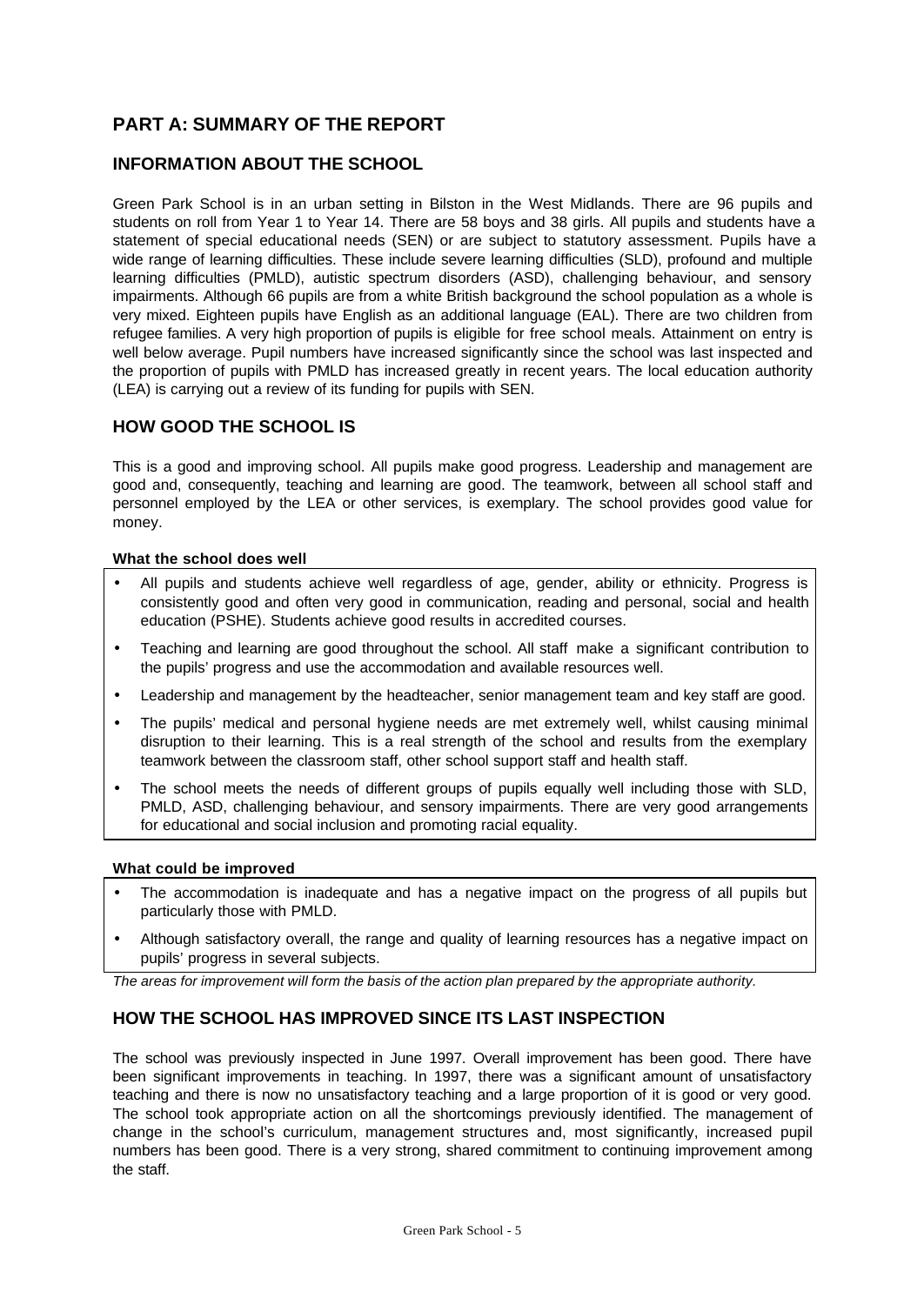## **STANDARDS**

The table summarises inspectors' judgements about how well pupils achieve in relation to their individual targets.

| Progress in:                                                | by Year<br>6 | by Year<br>11 | by Year<br>13 | Key            |   |
|-------------------------------------------------------------|--------------|---------------|---------------|----------------|---|
| speaking and listening                                      | B            | B             | B             | very good      | A |
| reading                                                     | B            | B             | B             | good           | в |
| writing                                                     | С            | С             | C             | satisfactory   |   |
| mathematics                                                 | B            | B             | B             | unsatisfactory | D |
| personal, social and health<br>education                    | B            | B             | B             | poor           | F |
| other personal targets set at<br>annual reviews or in IEPs* | B            | B             | B             |                |   |

*\*IEPs are individual education plans for pupils with special educational needs*

Pupils and students achieve well throughout the school and in most subjects. All pupils make good progress over time regardless of age, gender, ability or ethnicity. Progress is consistently good and often very good in the key skills of communication (speaking, listening, signing and gesture), reading and personal, social and health education (PSHE). Progress is satisfactory in writing and religious education (RE) and varies between satisfactory and good in science. It is good in all other subjects, including mathematics and information and communication technology (ICT). Pupils and students in Years 10 to 14 achieve well in appropriate, nationally recognised, accredited courses. The school has improved its procedures for assessing what pupils know, understand and can do and it is now possible to set measurable individual and class targets. Such targets are met in most cases and when they are not good analysis is carried out to find out why.

| <b>Aspect</b>                             | <b>Comment</b>                                                                                                                                                                                                                                                                                                                                                                    |
|-------------------------------------------|-----------------------------------------------------------------------------------------------------------------------------------------------------------------------------------------------------------------------------------------------------------------------------------------------------------------------------------------------------------------------------------|
| Attitudes to the school                   | Pupils' attitudes to school are very good. They enjoy school and most of<br>them try very hard. Pupils with different learning difficulties are equally<br>enthusiastic.                                                                                                                                                                                                          |
| Behaviour, in and out of<br>classrooms    | Good overall. Most pupils behave very well and do not imitate their less<br>compliant peers. A small number of pupils present significant challenging<br>behaviours. In most instances, these pupils are managed well and this<br>results in minimal disruption to learning.                                                                                                      |
| Personal development and<br>relationships | Good overall. Relationships between pupils and adults are very good and<br>are the basis for the good atmosphere for learning in the school. Some<br>pupils respond well to opportunities to take on simple responsibilities.<br>However, for many pupils their learning difficulties are so severe that<br>taking responsibility and showing initiative are extremely difficult. |
| Attendance                                | Attendance is well above average for a school of this type. Given the<br>medical needs of many of the pupils this is a very positive statement<br>about the school.                                                                                                                                                                                                               |

### **PUPILS' ATTITUDES AND VALUES**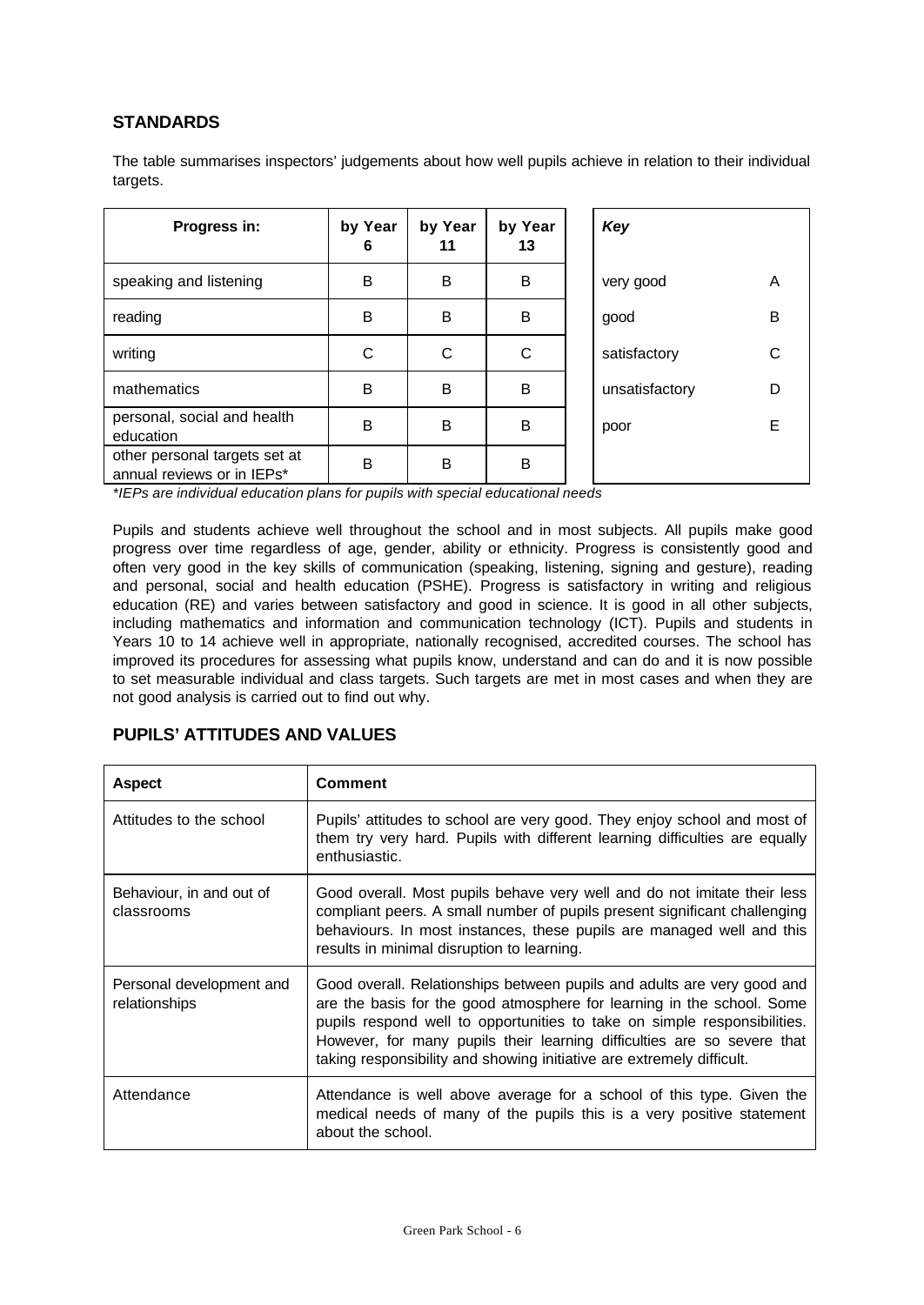## **TEACHING AND LEARNING**

| <b>Teaching of pupils:</b> | Years $1 - 6$ | Years $7 - 11$ | Years $12 - 13$ |
|----------------------------|---------------|----------------|-----------------|
| Quality of teaching        | Good          | Good           | Good            |

*Inspectors make judgements about teaching in the range: excellent; very good; good; satisfactory; unsatisfactory; poor; very poor. 'Satisfactory' means that the teaching is adequate and strengths outweigh weaknesses.*

Nearly a 100 lessons were seen and the quality of teaching was satisfactory or better in all of them. Teaching was good, very good or excellent in over three-quarters of the lessons. This is a significant improvement since the last inspection. The most important difference is that, although some satisfactory lessons featured common weaknesses, there is now no unsatisfactory teaching and there was a high proportion in 1997. The school meets the needs of different groups of pupils equally well including those with SLD, PMLD, ASD, challenging behaviour and sensory impairments, such as visual impairment (VI). In particular, staff successfully minimise the effects of the accommodation and promote racial harmony.

The teaching of English and mathematics is good. The key skills of communication and literacy, including speaking, listening, the use of signs and symbols and reading and the key skills of numeracy are taught well. The teaching of science is good overall but is less consistent. Teaching and learning in ICT are good and improving. The teaching in PSHE is very good. This is based on a few lesson observations in PSHE and citizenship and the important contributions made by lessons in all other subjects, lunchtime and personal hygiene programmes, inclusion activities, educational visits and extracurricular activities.

Because all staff work very well together and teachers' knowledge and planning is predominantly good, pupils are motivated to learn, concentrate well and at times persevere for long periods. Where learning is only satisfactory this is because some staff are not as effective at managing difficult behaviour or because some teachers do not provide enough variety in the long lessons common in the school timetable.

| <b>Aspect</b>                                                                                        | <b>Comment</b>                                                                                                                                                                                                                                                                                                                                                                                                                                       |
|------------------------------------------------------------------------------------------------------|------------------------------------------------------------------------------------------------------------------------------------------------------------------------------------------------------------------------------------------------------------------------------------------------------------------------------------------------------------------------------------------------------------------------------------------------------|
| The quality and range of the<br>curriculum                                                           | Good overall. The curriculum is broad, balanced and relevant and<br>modified to meet the needs of different groups of pupils. Statutory<br>requirements are met but in some respects national guidance is followed<br>too rigidly. Very good procedures enable educational and social<br>inclusion. There are good links with mainstream schools and colleges<br>and good developing arrangements for teaching mixed groups in the<br>school itself. |
| Provision for pupils with<br>English as an additional<br>language                                    | The school meets the specific needs of pupils with EAL well. The school<br>promotes racial equality very well.                                                                                                                                                                                                                                                                                                                                       |
| Provision for pupils'<br>personal, including spiritual,<br>moral, social and cultural<br>development | Very good overall. The provision for pupils' moral and social development<br>is very good. The provision for their spiritual and cultural development is<br>good. The school is very effective in developing the pupils' knowledge of<br>themselves and others and is successful in promoting awareness of the<br>diversity of the local community.                                                                                                  |
| How well the school cares<br>for its pupils                                                          | The formal procedures for the health, safety and wellbeing of pupils meet<br>statutory requirements and are good overall. Day-to-care care is very<br>good. The arrangements for academic assessment are good.                                                                                                                                                                                                                                       |

## **OTHER ASPECTS OF THE SCHOOL**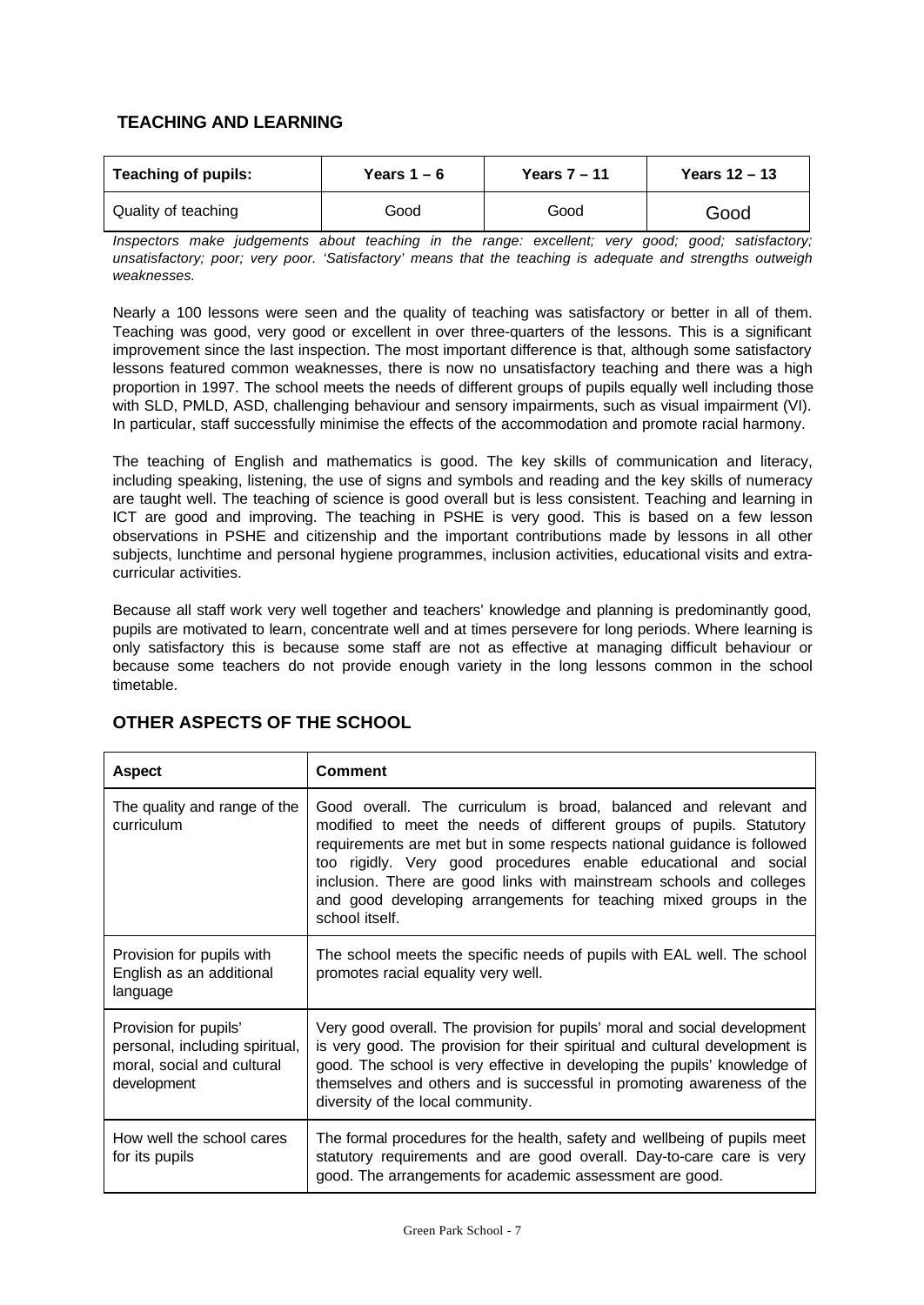## **HOW WELL THE SCHOOL IS LED AND MANAGED**

| <b>Aspect</b>                                                             | <b>Comment</b>                                                                                                                                                                                                                                                                                                                   |
|---------------------------------------------------------------------------|----------------------------------------------------------------------------------------------------------------------------------------------------------------------------------------------------------------------------------------------------------------------------------------------------------------------------------|
| Leadership and<br>management by the<br>headteacher and other key<br>staff | Good. The school has clear, laudable aims. It is very successful in<br>meeting them because the headteacher provides strong and effective<br>leadership and the senior management team are rapidly developing<br>effective systems to take account of the views of all staff, governors,<br>parents and, where possible, pupils. |
| How well the appropriate<br>authority fulfils its<br>responsibilities     | The school benefits from the support of an effective governing body. The<br>governors are highly committed to school improvement. Statutory<br>requirements are met.                                                                                                                                                             |
| The school's evaluation of<br>its performance                             | Good. There are extensive and effective procedures for self-evaluation.<br>The school development plan contains appropriate priorities although it is<br>rather unwieldy. There are clear links between the school's targets and<br>its good arrangements for staff development and performance<br>management.                   |
| The strategic use of<br>resources                                         | The school makes good use of available finance including specific grants<br>such as Standards Funds and funding for pupils with EAL. Very good<br>use is made of available staffing and the accommodation.                                                                                                                       |

The accommodation is inadequate. Staffing and resources are satisfactory overall. However, the school has a barely adequate number of teachers and the range and quality of learning resources has a negative impact on pupils' progress in several subjects. The school applies the principles of best value very well by, for example, comparing its performance with that of similar schools and seeking the views of parents and staff.

## **PARENTS' AND CARERS' VIEWS OF THE SCHOOL**

| What pleases parents most                                                                                                                                                                                                                        | What parents would like to see improved                                                                                                                |
|--------------------------------------------------------------------------------------------------------------------------------------------------------------------------------------------------------------------------------------------------|--------------------------------------------------------------------------------------------------------------------------------------------------------|
| Of those parents who responded 95 per cent or<br>more think that:                                                                                                                                                                                | Of those parents who responded 23 per cent think<br>that:                                                                                              |
| the school has high expectations;<br>their children likes school;<br>the staff are approachable;<br>they are kept well informed about how their<br>children are getting on;<br>the teaching is good;<br>their children are making good progress. | their children do not get the right amount of<br>homework.<br>A small percentage of parents think that:<br>the school does not work closely with them. |

The vast majority of the parents who responded have very positive views of the school. The inspection team agrees with their positive views and finds that the school is predominantly successful in its working relations with parents. The inspectors share parents' concerns about the arrangements for homework. The school's policy on homework is not clear enough and day-to-day practice is inconsistent.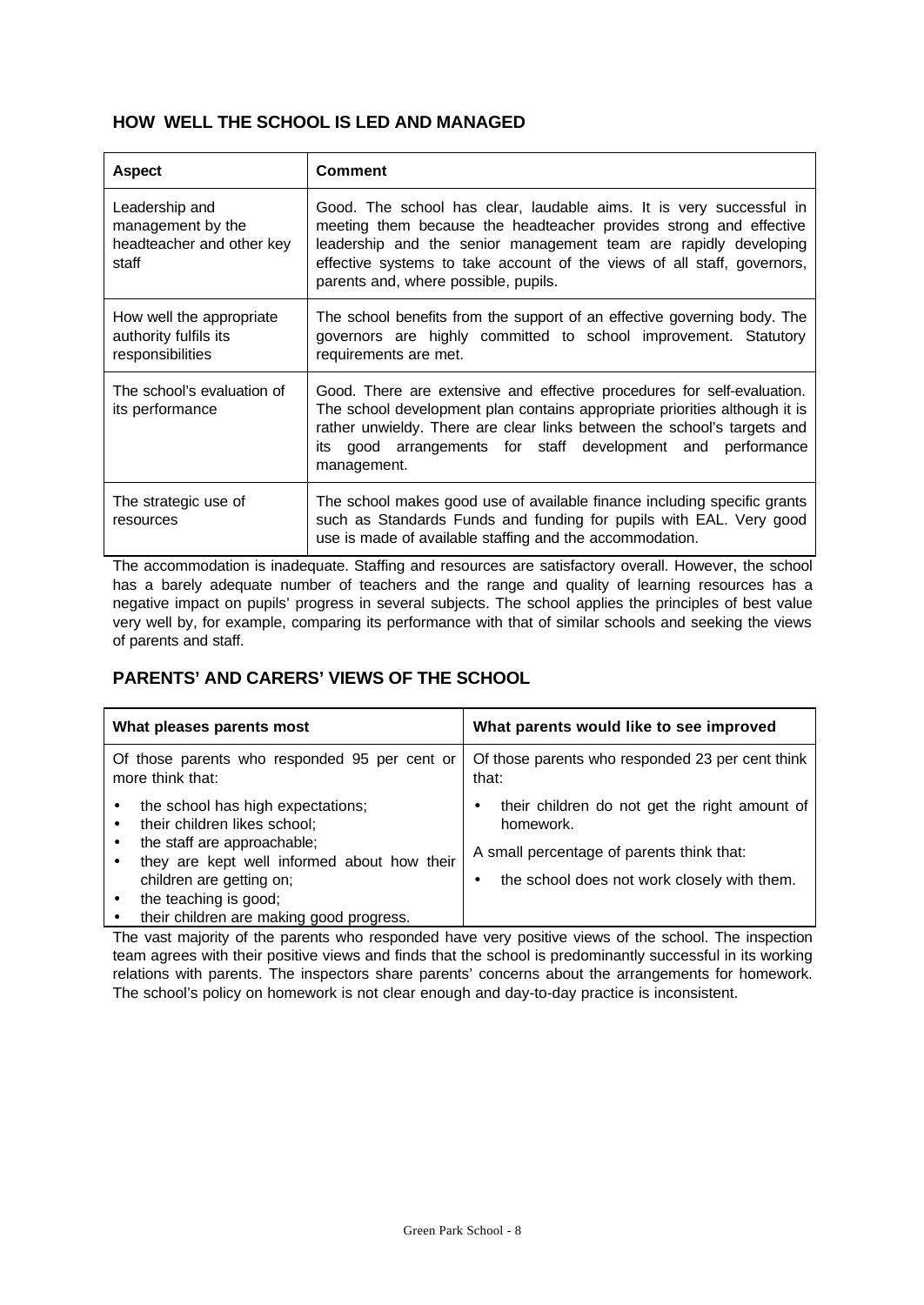## **PART B: COMMENTARY**

#### **HOW HIGH ARE STANDARDS?**

#### **The school's results and pupils' achievements**

- 1. Achievement is good overall and has improved since the previous inspection. Pupils and students achieve well throughout the school and in most subjects. Pupils and students in Years 10 to 14 achieve well in nationally recognised accredited courses for young people with special educational needs (SEN). All pupils make good progress over time regardless of age, gender, ability or ethnicity. This is because the school meets the needs of different groups of pupils well including those with severe learning difficulties (SLD), profound and multiple learning difficulties (PMLD), autistic spectrum disorders (ASD), challenging behaviour and sensory impairments. It is to the credit of the staff that they minimise the effect of the shortcomings in the accommodation and learning resources on the pupils' and students' progress. Furthermore, there are very good arrangements for educational and social inclusion, both within the school itself and in mainstream schools and colleges, and the school promotes racial equality very successfully.
- 2. Progress is consistently good and often very good in the key skills of communication, which for the pupils attending this school include speaking, listening, signing and gesture. This is because the school gives a very high priority to the key skills of communication and very good attention has been given to training staff in Makaton signing. The use of picture cards, symbols and pictorial timetables is consistently good and it is improving with pupils with ASD. This results in pupils having a good understanding of school routines and lesson objectives. The most able students in the post-16 department are confident speakers who contribute to class discussions well and readily engage in sensible conversations with visitors. Progress is also good and often very good in reading. Few pupils develop sufficient skills to read books independently. However, all pupils make good gains in accessing information and deriving pleasure from stories through high quality adult support and the good use of signing and symbols alongside text. Progress is satisfactory in writing and the more able post-16 students acquire the basic skills to write their names and addresses and fill out simple forms with support. Writing is an area which the school is giving a high priority in its current development plan.
- 3. Progress is good and often very good in personal, social and health education (PSHE) and, particularly in the secondary department, citizenship. This is a key indicator of the effectiveness of a school of this type because pupils' achievements in their personal skills are the bedrock of their success in all other subjects. All pupils make very good progress in personal hygiene and social interaction in accordance with the degree of their physical and learning difficulties. The more able pupils do well when learning about the wider aspects of society such as rights and responsibilities. Pupils with ASD, who have particular difficulties understanding relationships, make good progress because they are sensitively encouraged to consider the needs and feelings of others.
- 4. Progress varies between satisfactory and good in science and it is satisfactory in religious education. It is good in all other subjects, including mathematics and ICT. The implementation of the national Numeracy Strategy has resulted in more consistent progress in the key skills of number recognition and simple calculation including working with money and time. Pupils make good gains in acquiring scientific knowledge and the more able pupils in the secondary department are beginning to understand the basic principles of scientific experimentation and investigation. In ICT, pupils make good gains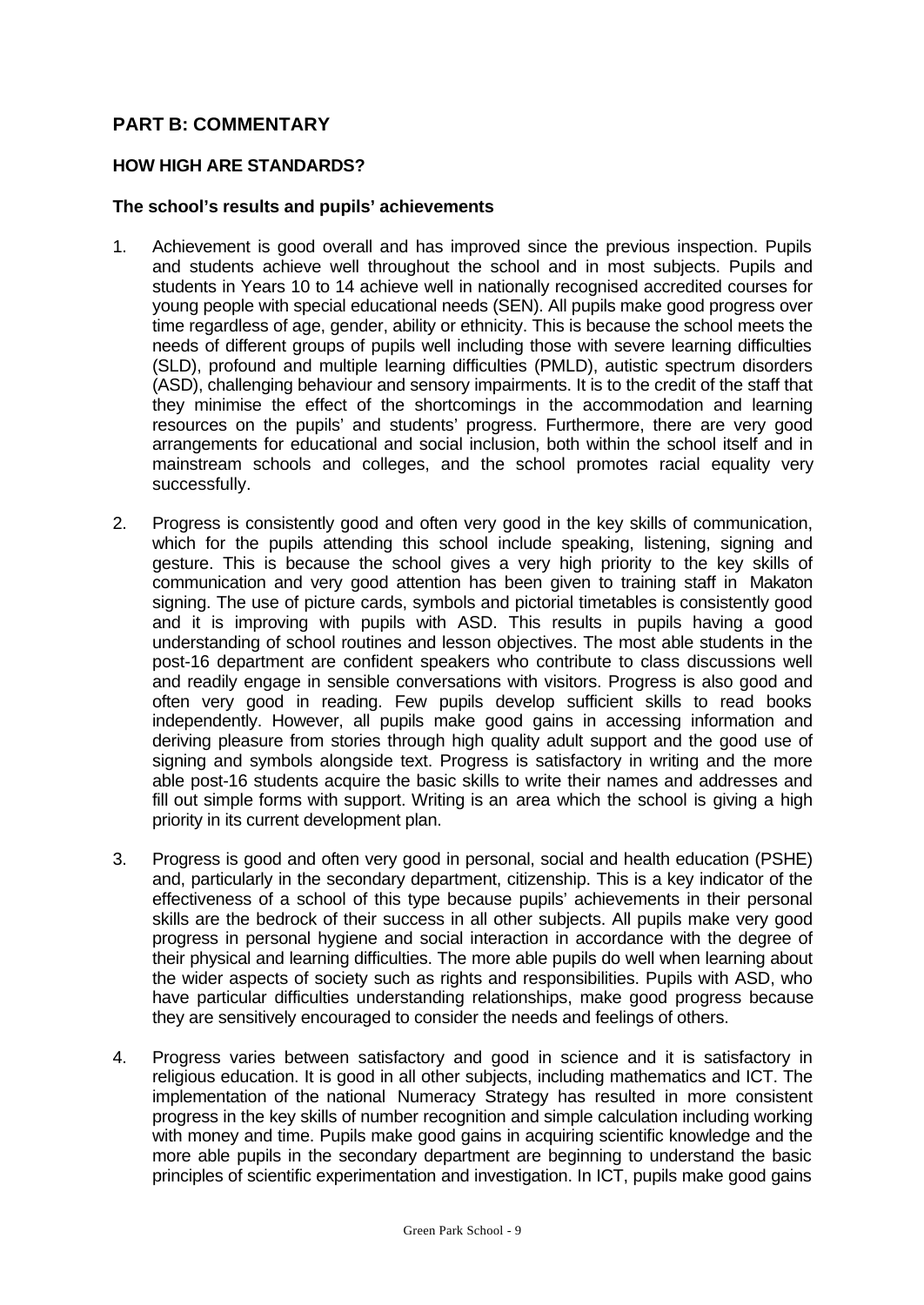in understanding and using computers and other modern technology devices. For example, the most able pupils use a digital camera and video recorder and pupils with PMLD use a range of special switches to operate devices which produce different lights and sounds effects.

- 5. This positive picture of pupils' and students' achievements arises from the following aspects of the school's work:
- good leadership and management by all key staff;
- good teaching, characterised by very good pupil-adult relationships and exemplary teamwork by all adults in the school;
- good opportunities for pupils and students in Years 10 to 14 to follow nationally recognised and accredited courses for young people with learning difficulties;
- improved procedures for assessing what pupils know understand and can do mean it is now possible to set measurable individual, class and whole-school targets. Such targets are met in most cases and when they are not good analysis is carried out to find out why.

### **Pupils' attitudes, values and personal development**

- 6. Pupils have very good attitudes to school and learning, involving themselves fully in all the activities provided. They enjoy coming to school and approach their lessons with interest and enthusiasm. They respond positively to their teachers and always try to give of their best. By the time the pupils reach the secondary stage of education, they are capable of communicating their ideas. For example, in an art and design lesson, pupils were able to express moods through colour and texture of paintings. Pupils with SLD integrated successfully and effectively with those with PMLD. The youngest pupils in the school have sound independent learning skills and these are very good by the time they become students, preparing them well for leaving school and adult life. This is achieved in basic, practical ways such as encouraging pupils with ASD to change their shoes and socks before entering and leaving the sensory areas.
- 7. Behaviour throughout the school is good and there are good management skills employed by most teachers in the classroom. The vast majority of parents agree that behaviour is good and that the school is helping their children become mature. Teachers maintain very good relationships with their pupils and have high expectations of behaviour in class. Pupils are taught right from wrong. There are some pupils, throughout the school, who have specific behavioural difficulties and these individuals are supported consistently well in accordance with their individual behaviour plans (IBPs). Procedures to ensure the orderly movement of pupils around the school and good behaviour in the dining hall are effective. The school has adopted the good practice of organising activities in the playground at lunchtime. This is proving to be very successful in promoting social development and in ensuring that pupils can be fully occupied if they choose to. Although occasional minor disputes break out these are quickly and efficiently dealt with by teachers or lunchtime supervisors. In these ways, the school successfully promotes good racial harmony and bullying and racism are not issues. There have been no exclusions in the past academic year.
- 8. Pupils' personal development and their relationships with one another are good. Pupils respond warmly to visitors and co-operate well when working in pairs and small groups. Both younger and older pupils can be relied upon to sensibly carry out monitor duties in the classroom and around the school such as returning registers to the school office and helping in the dining hall. Some pupils with PMLD are successfully integrated into classes containing pupils with SLD and this enhances their personal development and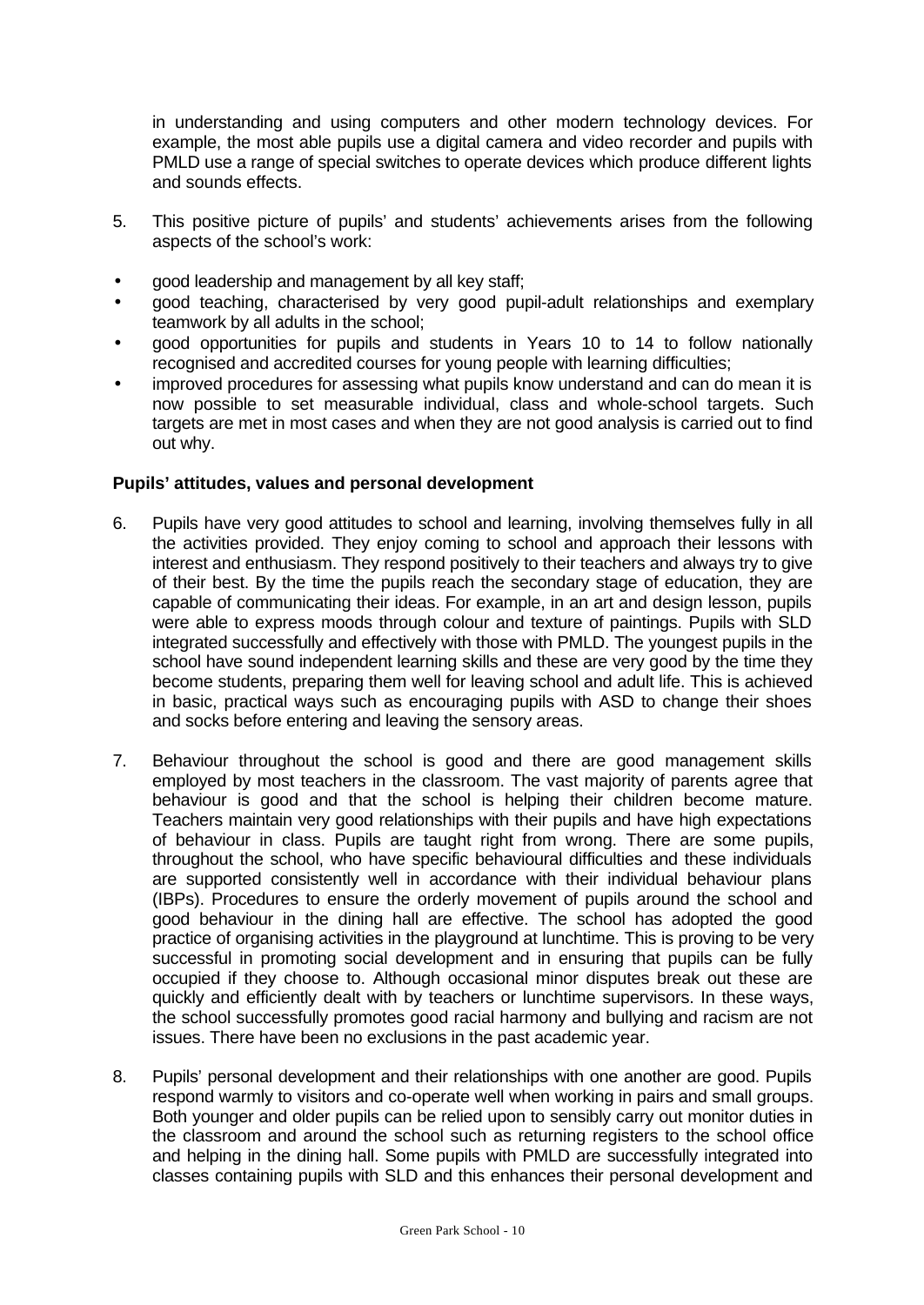achievement. The school has a clear strategy to increase such opportunities. Students are able to attend residential courses and local colleges and there are a number of organised clubs for pupils and students to attend.

9. The school's attendance rate is very good compared to similar schools. It is currently well above the national average and has improved steadily since the last inspection. Considering the high proportion of pupils with medical conditions this is a very positive outcome. Pupils nearly always arrive on time to school and lessons start and finish on time.

## **HOW WELL ARE PUPILS OR STUDENTS TAUGHT?**

- 10. Teaching is good overall. This is the case throughout the school with a slightly stronger profile at Key Stage 4. Nearly 100 lessons were seen and the quality of teaching was satisfactory or better in all of them. Teaching was good, very good or excellent in over three-quarters of the lessons. This is a significant improvement since the last inspection. The most important difference is that there is now no unsatisfactory teaching and there was a high proportion in 1997. The school meets the needs of different groups of pupils equally well including those with SLD, PMLD, ASD, challenging behaviour and sensory impairments, such as visual impairment (VI).
- 11. The teaching of English and mathematics is good. The key skills of communication and literacy, including speaking, listening, the use of signs and symbols and reading, and the key skills of numeracy are taught well. This is because the school has implemented the national strategies for literacy and numeracy well at Key Stages 1, 2 and 3 and makes good provision for the pupils' specific communication and learning difficulties. Makaton signing is used well in most classes and in some this is extremely good. It is also used at other times such as assemblies and lunchtime. In addition symbols are used extensively alongside written text in books, teacher presentations and classroom displays. This enables pupils to understand the content of lessons and communicate with adults and their classmates increasingly successfully. For example, pupils in Years 8 and 9, who have great difficulty understanding the complexities of written text, quickly understand and use symbols for fast and slow in a scientific investigation of the effects of exercise on the body.
- 12. The teaching of science is good overall but is less consistent than it is in English and mathematics. Teaching and learning in ICT are good and improving because the school has identified this as an area for improvement and is taking effective action with support from the LEA. The key skills of ICT are now developed well through discreet lessons in the use of computers and the use of other modern technology and devices, particularly with pupils with PMLD. Many examples were seen of ICT being used in other subjects. This is invariably effective in consolidating the pupils' ICT skills and supporting their learning in other subjects, such as mathematics and geography. A particularly good example was seen in a Years 9 to 11 lesson about Mother Theresa, which was timetabled as English but clearly made extremely good links with religious education and ICT.
- 13. The teaching in PSHE is very good. This is based on a few lesson observations in PSHE and citizenship and the important contributions made by lessons in all other subjects, lunchtime and personal hygiene programmes, inclusion activities, educational visits and extra-curricular activities. PSHE has a very high priority and in broad terms is second only to communication within the curriculum.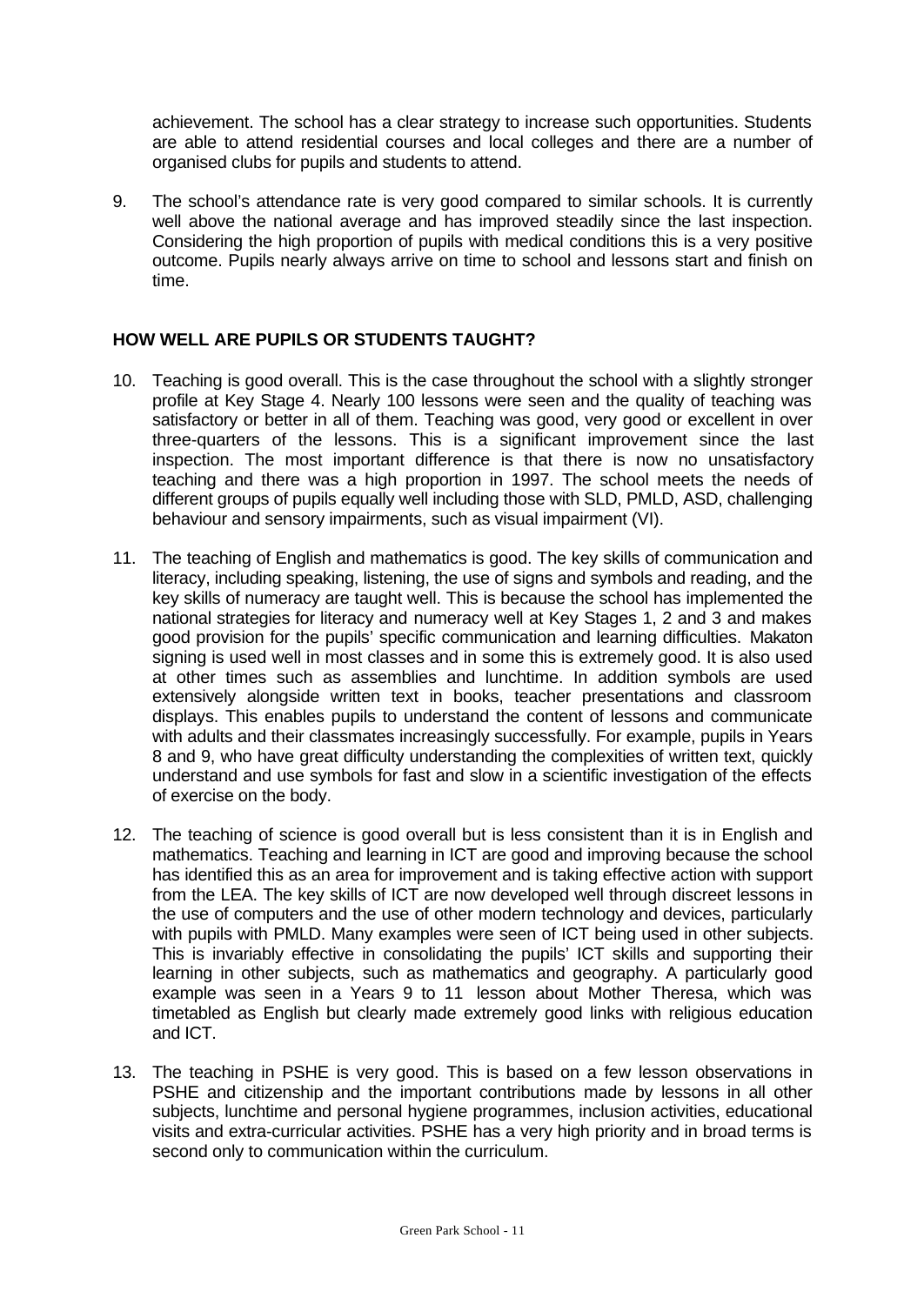- 14. The most significant strength of the teaching is the exemplary teamwork of all adults who work with pupils. This includes teachers, classroom support staff (both qualified nursery nurses and teaching assistants) and additional personal support assistants and lunchtime staff who help with feeding programmes and personal hygiene. There are many other adults working in the school with pupils. These are variously employed by the school, LEA and health authority and include educational support and advisory staff, physiotherapist and assistants, speech and language therapists and assistants and nurses. All these staff work very well together causing minimal disruption to lessons. All classroom staff know the pupils very well. Teachers' knowledge of the curriculum and lesson planning is predominantly good. Consequently, pupils are motivated to learn, concentrate well and at times persevere for long periods.
- 15. Some satisfactory lessons, and even some judged to be good overall, featured common weaknesses. For example, some staff, particularly teachers who have previously worked in mainstream schools, are not as effective as others at managing difficult behaviour. This was noted, for example, in a Years 4 and 5 religious education lesson. The school's timetables are structured in such a way that many lessons are very long. In some cases this works well because teachers plan a variety of learning situations and activities and deliver them at a good pace maintaining the pupils' interest and involvement. Good examples of long lessons that featured a wide variety of activities and sustained pace were seen in a Years 8 and 9 science lesson and a Years 7 to 10 history lesson. However, some teachers do not provide enough variety in these long lessons and have over ambitious objectives for particular groups of pupils. This leads to pupils losing interest and the quality of learning is reduced. Examples of long lessons that did not work so well included a Years 6 and 7 mathematics lesson on shapes and Years 1 and 2 science lesson on human senses.
- 16. Homework, including home-school diaries and therapy programmes is satisfactory. However, its effectiveness in involving parents and extending and consolidating pupils' learning is lessened by some inconsistent use. The school is aware of the problem and is currently reviewing and clarifying its policy and practice.

## **HOW GOOD ARE THE CURRICULAR AND OTHER OPPORTUNITIES OFFERED TO PUPILS OR STUDENTS?**

- 17. The curriculum provision is good. The school provides a broad and balanced range of worthwhile learning opportunities, which meet pupils' and students' diverse intellectual, physical, medical, sensory, therapeutic and personal needs well.
- 18. It is a good curriculum because it emphasises pupils' personal and social skills, and develops their knowledge, skills and understanding in the important areas of communication, application of number, and more recently, ICT. Later, as pupils move into the post-16 department, the curriculum emphasis changes appropriately to that of independent living skills, the use of the community and self-advocacy. A key strength of the curriculum is that it is socially inclusive in its organisation and relevance. It ensures equality of access and opportunity for all pupils and students, including that of attending different mainstream settings. It is also a good curriculum because pupils and students are offered appropriate opportunities for accreditation through several recognised courses. These are ASDAN Towards Independence, National Skills Profile, Equals 'Moving On' and Accreditation for Life and Living. The curriculum fully meets statutory requirements, as all pupils follow the National Curriculum and the locally agreed syllabus for religious education. It is an effective curriculum because, through its work-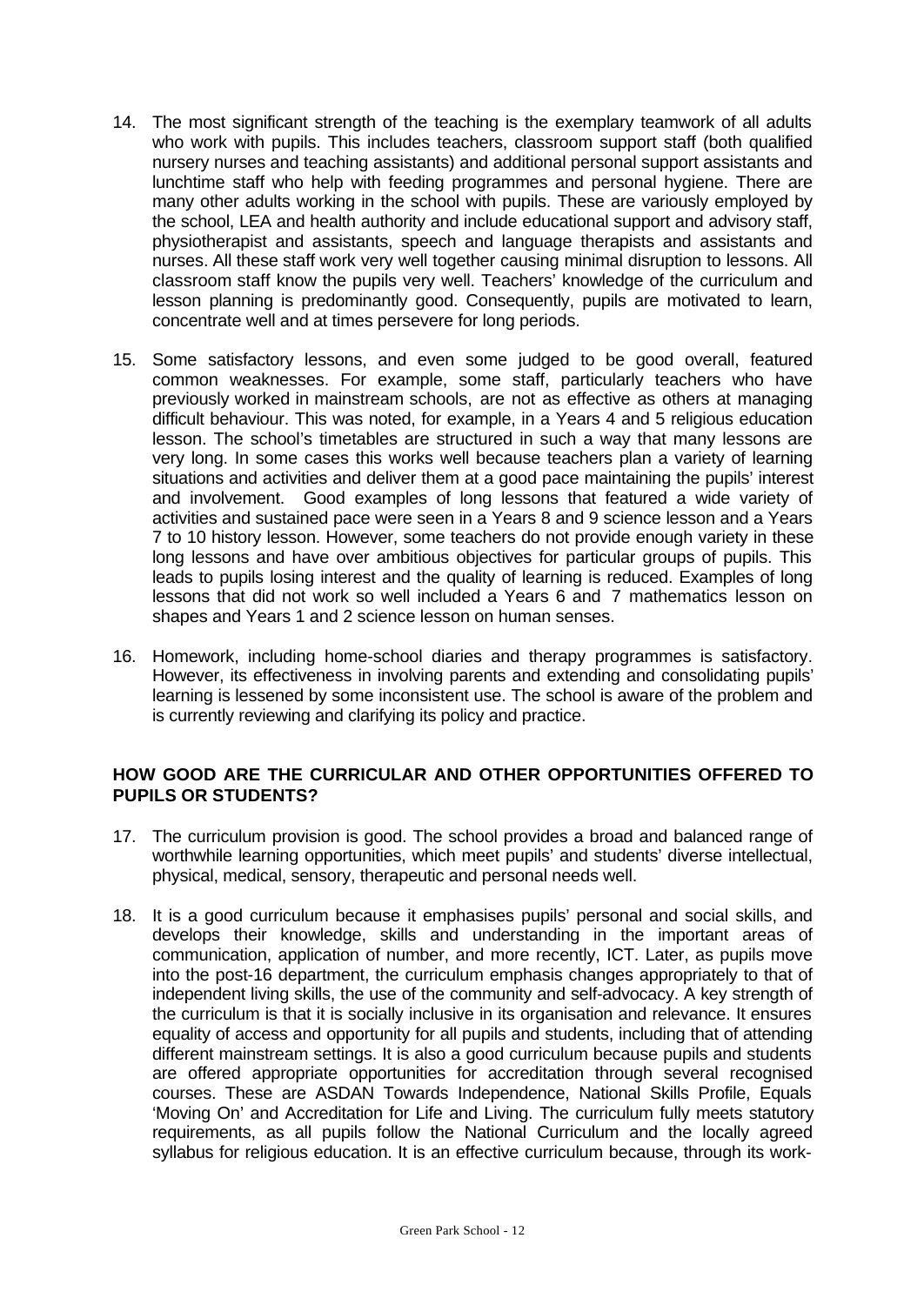related education including careers guidance and college links, it prepares pupils and students successfully for life after school.

- 19. There have been significant improvements in curriculum provision since the last inspection. In particular, there have been improvements in curricular planning and coordination, so that for all subjects there are at least satisfactory, and mainly good, policies and schemes of work in place. Teachers now know what to teach and when to teach it. Through training, whole-school literacy and numeracy strategies are more deeply embedded and impact positively on standards. There has been considerable improvement too, in the teaching of ICT as a discrete subject and in its use in support of other subjects. Supporting these developments have been good improvements in assessment procedures and data analysis. Good assessment practices now monitor pupils' progress, inform planning and result in more accurate target setting in the pupils IEPs. In turn, this enables class and whole-school targets to be set and comparisons to be made with the performance of similar schools. In addition, the curriculum is now better resourced, if only to a satisfactory standard in most subjects. It is monitored satisfactorily through teachers' planning, pupils' work and records and through classroom observations.
- 20. In spite of these improvements and a considerable amount of time and effort spent on curriculum reviews, there are still some areas for development. These are concerned with the length of some lesson times and the wholesale adoption of QCA guidelines in some subjects without sufficient differentiation of the content and pace to match pupils' needs. Examples of less effective differentiation and overlong lessons with too much content having a negative impact on pupils' progress and achievement were found in science and music for example.
- 21. Provision for pupils with additional special educational needs is very good. An annual audit defines the nature of each pupil's special needs and ensures that the curriculum has an appropriate balance. Specific resources, staffing and strategies are put in place to ensure full access and success. Co-ordinators effectively oversee the additional curriculum provision for pupils with ASD, PMLD or sensory impairment. They initiate training, monitor resources, and liase with a wide range of support staff and services. These include physiotherapists, speech and language therapists, nurses and the LEA services for the hearing and visually impaired. In addition, a range of staff within the school have developed particular expertise through training and visits and this contributes to the overall high quality of provision and care. For example, a Makaton tutor holds regular training sessions to maintain the effective level of signing within the school. All staff have been trained in moving and handling techniques and in behaviour management (SCIP), by the school's own trainers.
- 22. Provision for extra-curricular activities is very good. The experiences provided outside the classroom are used well to reinforce and extend the statutory curriculum. During four lunchtimes a week, for example, a wide range of well-planned creative activities and clubs is provided. Registers show that take up is good. These include such activities as wheelchair dancing, swimming, yoga and make-up and personal grooming. In addition, many pupils and students go on residential trips to such places as Blackpool and Euro Disney, evening trips, for example to see the 'Walsall Lights', and a summer drama school. There is a high demand from parents for such trips but the sudden growth in pupil numbers has meant that not all can attend. All these experiences link well with the very good provision for PSHE and provide real opportunities for pupils and students to develop valuable personal and communication skills. Together, they make a good contribution to pupils' physical, spiritual, moral, social and cultural development.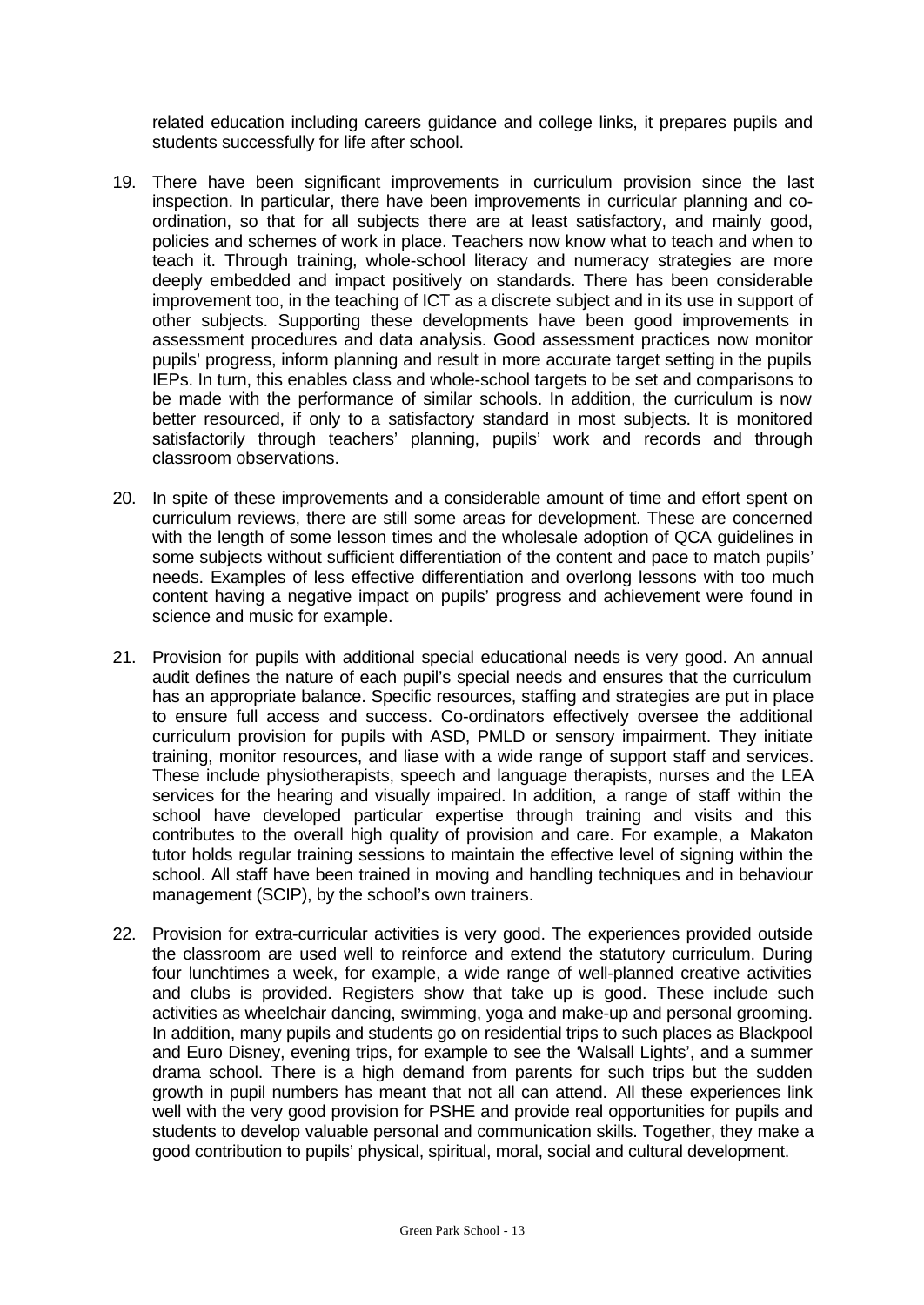- 23. Provision for PSHE and careers education, including sex education, drug misuse and aspects of citizenship, is very good. It contributes to pupils' positive attitudes and sense of being valued and belonging. There is a comprehensive programme in place. It is taught in discrete lessons and, notably, the planned personal hygiene and feeding programmes. Additionally, informal aspects of PSHE permeate the whole curriculum, through high expectations and very good relationships during lessons, the high quality of care, positioning and handling, and through the constant and positive interactions of staff with pupils and students.
- 24. Work-related education, including careers and guidance, is good. Pupils and students are prepared well for life after school. There are good links with the specialist Careers Service (Connections). A careers officer attends the 16-plus transitional reviews and provides on-going support from this point onwards. When the time comes for students to leave school, there is careful, joint planning with the student and parents to consider the options of post school provision. For most students, the social services department, health authority and further education services meet post-school needs, and these services are identified within the transition plan. Careers education, through the ASDAN scheme, focuses on developing students' independent skills within the community, mobility and self-advocacy. Students' opportunities to learn about the world of work through actual work experience are limited. However, the most able have a one-week placement, for example, in ASDA and Morrisons supermarkets. There is a small careers library with appropriate guidance and relevant computer software.
- 25. The school has very good links with the community. Visits to local places of interest, including religious and historical, involvement in local projects and the regular use of community facilities such as shops and the leisure centre, add richness and relevance to the curriculum for all pupils. People in the community visit school and share their interests and skills. The local community supports the school financially and in particular supports the annual prize-giving event. Local businesses provide some work experience placements for students. In turn, the school provides work experience for pupils and students from other schools and colleges. Pupils are encouraged to think of others, and over the years they have raised and donated funds to the MacMillan Trust, Compton Hospital and Great Ormond Street Hospital. Through use of the Internet, pupils have opportunities to link with other pupils, families and schools in this country and in Europe.
- 26. Links with local schools and colleges are good overall. The staff take good care when inducting new pupils and families from schools or nurseries all over Wolverhampton. Strong inclusion links have been built up and maintained with the local infant, junior and secondary schools. The school enjoys good relationships with other special schools in the area, including a joint project with one and post-16 links with another.

### **Provision for pupils with English as an additional language (EAL)**

27. The school has made a sound and significant start on meeting the needs of pupils with EAL and provision is now good. A member of staff has been appointed to co-ordinate this provision and to provide learning support specifically for Punjabi speakers who comprise the largest group of pupils with EAL within the school. The school has worked hard to obtain additional funding to provide the translation skills necessary to communicate with the parents of refugee children. The LEA's EMAG service helps to assess pupils' level of language need and to offer advice on teaching and resources. Resources for pupils with EAL are good.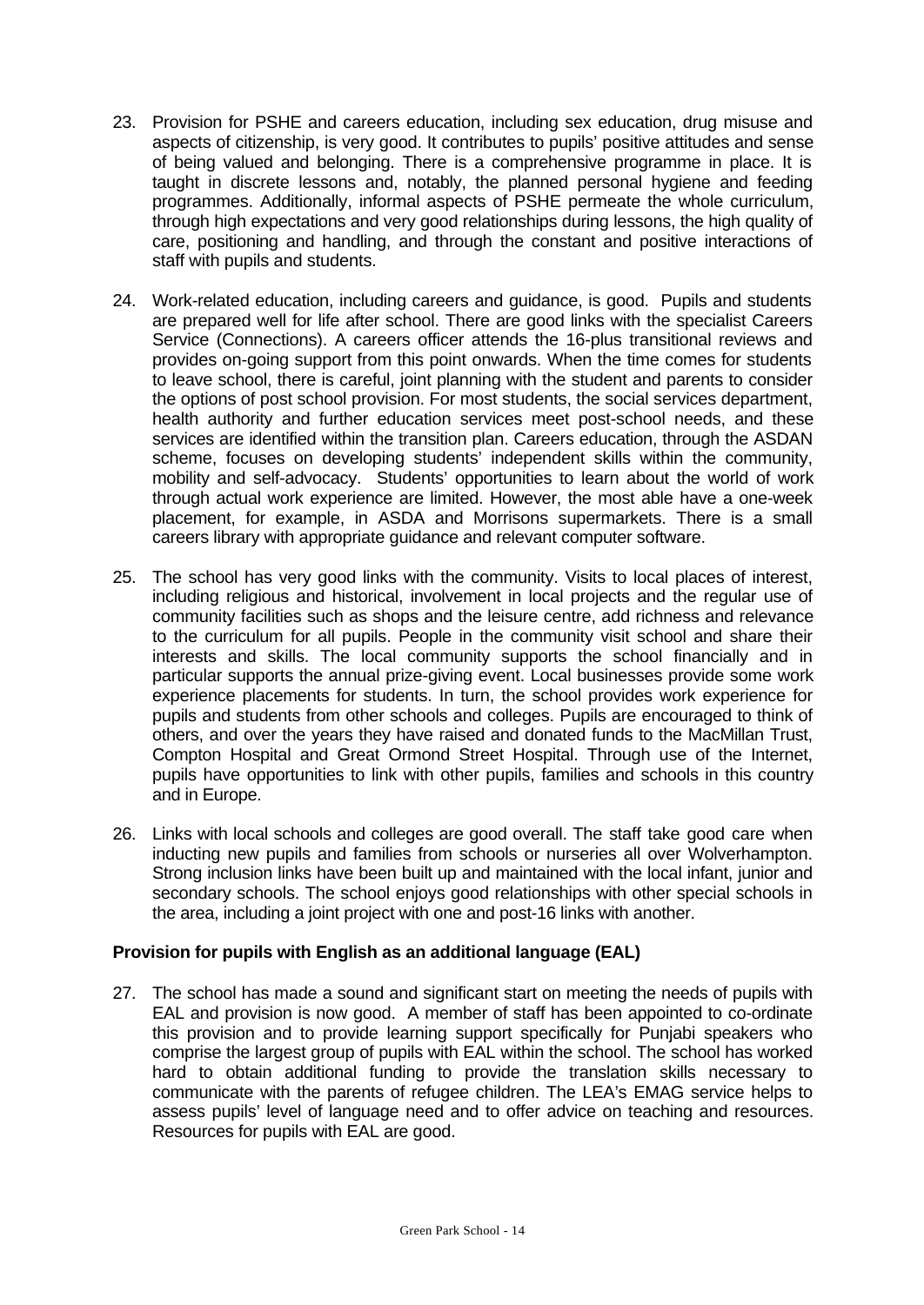- 28. The Punjabi-speaking support assistants' role in keeping in touch with parents in their own language and ensuring that details about pupils' welfare and progress are thoroughly explained is of great value to the school. In a school where communication is a problem for the majority of pupils anyway, this is a significant and important part of the work. Occasionally, in classroom situations, support assistants speak to pupils in their home language, which helps to clarify learning situations.
- 29. The school is currently making a big investment in providing training for all staff on the various cultures represented by pupils and students. This initiative is contributing well to the development of the school's inclusion policy as well as to promoting aspects of cultural development, to the benefit of all pupils.

### **Educational inclusion**

30. The school is fully committed to extending pupils' and students' curriculum opportunities and social development through individual inclusion programmes. This provision is extremely good and highly effective because of the way it is managed, organised, put into practice, and evaluated. All pupils are assessed in terms of their personal and social needs, and the overall quality of their responses to other pupils is analysed. As a result, pupils who can benefit from inclusion opportunities are identified and individual programmes are put into place for this targeted group. These programmes may involve only internal arrangements, such as pupils with PMLD being included in lessons alongside pupils with less profound difficulties. However, the school is equally committed to searching out opportunities for externally based inclusion programmes for pupils and students through their attendance at local mainstream schools and colleges. Consequently, one pupil is following a foundation GCSE course in French at a local high school, whilst small groups attend a neighbouring primary school for music, art and design and physical education lessons. A good link has been established with Dudley College where the more able students go for one morning a week and benefit from specialist teaching using additional tools and resources, as well as the social experience of being in a larger environment.

## **Provision for pupils' spiritual, moral, social and cultural development**

- 31. The school's provision for pupils' spiritual, moral, social and cultural development is very good overall. Spiritual development is good. No whole school assembly was seen during the inspection. There are planned moments every day when pupils pause for reflection and prayer, such as before lunch, and this provides a good opportunity for pupils to reflect on their own values and beliefs. Visits to places of worship, such as the Gurdwara, help pupils to recognise the purpose and value of worship within a community. In lessons, the development of spirituality is not always well promoted. However, a strong aspect of the school's contribution to developing spirituality is its commitment to creating an ethos where pupils can flourish, develop and be respected. All staff demonstrate their concern to accommodate differences and respect individual integrity. Pupils are valued, whatever their difficulties, and teaching styles promote an atmosphere where pupils can make connections between different aspects of their learning and find space to consider their own thoughts and concerns. Parents' views included comments that weekly assemblies are an important celebration of pupils' achievements, both personal and educational, and the annual prize-giving day is a highlight of the school calendar.
- 32. Provision for moral development is very good. The school provides a clear framework for behaviour, which is promoted consistently in classes and at other times. This helps pupils to learn how to behave appropriately in a range of situations. Staff provide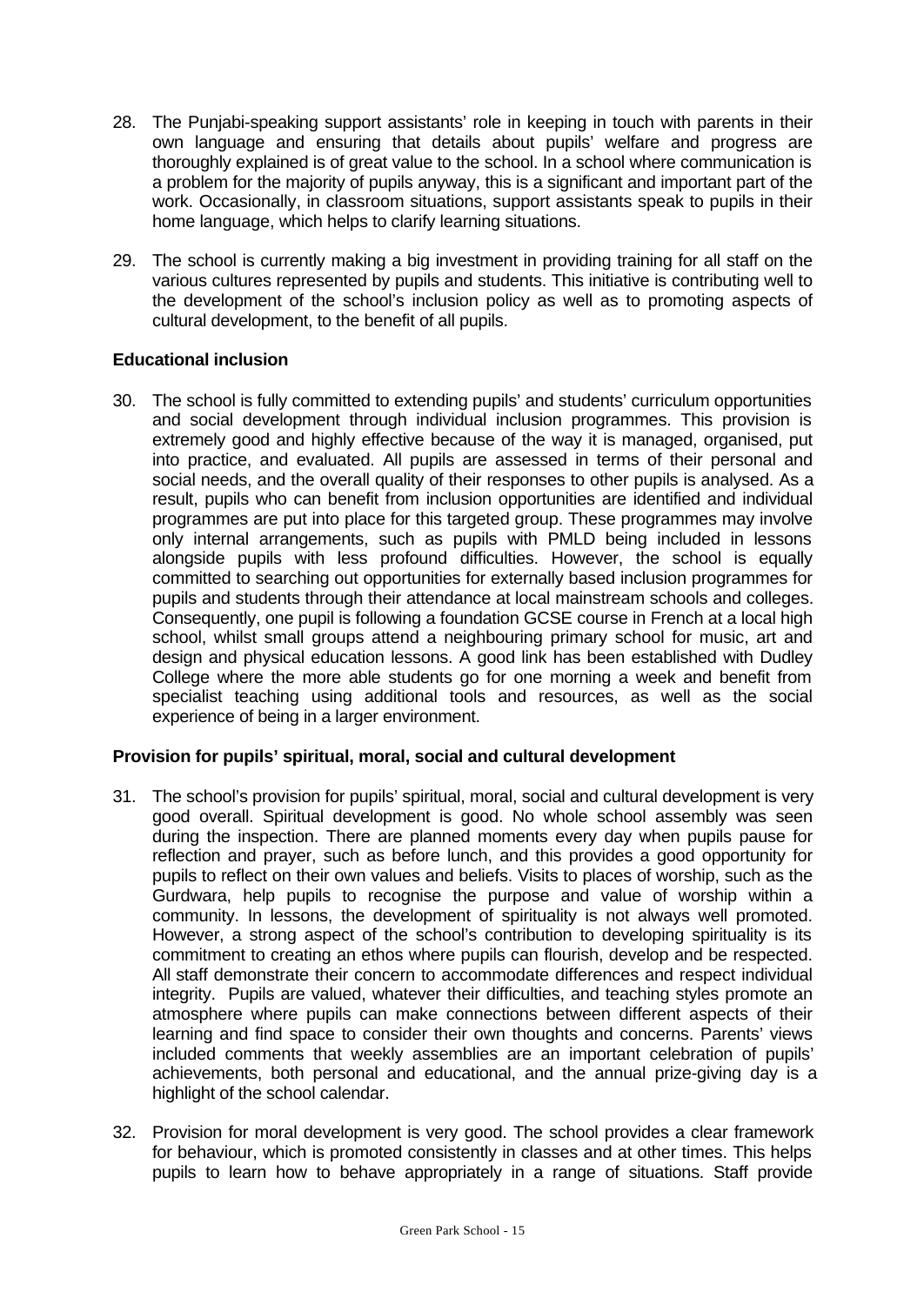excellent role models in their relationships with each other and with pupils, and provide pupils with good examples of respect, fairness, honesty, kindness and tolerance. As far as possible, pupils are encouraged to take responsibility for their own actions and decisions, and the making of choices is often a priority target in IEPs. Racial and religious equality are promoted well in day-to-day interactions. However, occasionally opportunities to encourage reflection on the rights and wrongs of particular situations, such as war or persecution, are not fully exploited.

- 33. Provision for pupils' social development is also very good. The senior management team and other staff work hard to foster a sense of community with common, inclusive values. Equal opportunities are promoted well at all times. Inclusion opportunities, in other schools and college, widen pupils' experience of different settings. The many residential visits and trips provided give pupils an opportunity to develop independence and social integration. In classes, pupils are encouraged to work co-operatively. Throughout the school, pupils take on responsibilities such as carrying the registers to the office or helping to prepare and tidy rooms for lessons or other activities. These activities help pupils to develop maturity and confidence.
- 34. Provision for pupils' cultural development is good. The curriculum is enriched by visits and visitors as well as by activities such as the summer school, which gave pupils the opportunity to explore drama as a vehicle for expression. Visiting artists help pupils experience creativity, such as making an attractive mosaic. The curriculum, particularly in subjects such as English, art and design, history and religious education, helps to widen pupils' experience of their own culture and gain a glimpse into others. The school's strengthening resolve to intensify its multi-cultural provision is helping to prepare pupils for life in the pluralist society in which it is based, to address racism and promote equality. It will be improved by promoting greater awareness of language, artefacts, display, culture and customs.

## **HOW WELL DOES THE SCHOOL CARE FOR ITS PUPILS AND STUDENTS?**

- 35. The pupils' wellbeing, health and safety are very high priorities. Teachers and support staff know the pupils well and day-to-day pastoral care is very good. The school's policies and procedures for ensuring and maintaining pupils' and staffs' health and safety are sound. Formal written risk assessments of potential hazards in and around the school are undertaken regularly. A number of aspects regarding the accommodation and resources have been drawn to the attention of the headteacher and governors, to urgently pursue with the LEA.
- 36. Pupils are well supervised at all times. The staff are fully aware of the procedures to be followed when pupils are ill or have accidents. Satisfactory procedures for child protection are in place and all staff are aware of the routines to be followed if a pupil is believed to be at risk. A senior member of staff has recently been appointed the designated person for child protection and works closely with the nursing staff employed at the school.
- 37. The school's procedures for promoting good discipline and behaviour are very effective. The school has a clear and consistent approach to managing the behaviour of pupils. This ensures that good behaviour is achieved in class and at lunchtimes and playtimes. All the staff undertake training in behaviour management and behaviour generally is subject to wide consultation with parents particularly when preparing IBPs. Incidents of poor behaviour are recorded and dealt with swiftly and effectively. There is no record of any racial incidents occurring. Teachers make very good use of rewards to celebrate good achievement and behaviour.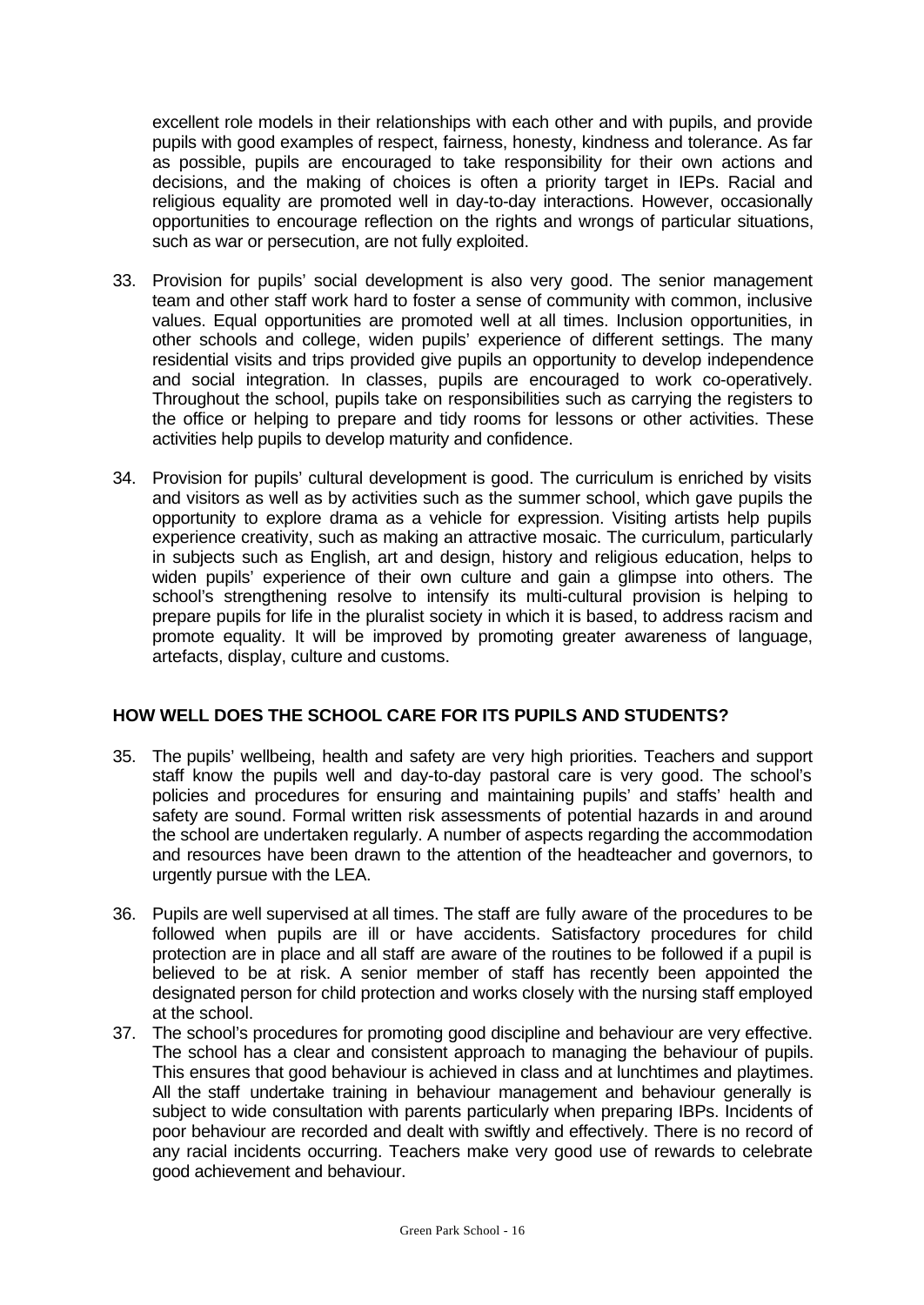- 38. The procedures for monitoring and promoting attendance are good. Unexplained absences are followed up on a daily basis and there is good liaison between the school and escort staff who accompany the pupils from their homes to school on LEA provided transport. Registers are kept well and meet statutory requirements. Close links are maintained with the educational social worker.
- 39. Arrangements for monitoring and supporting pupils' personal development are very good throughout the school. The staff know the pupils well and any areas for development are identified quickly and addressed by teachers and additional support staff, such as nurses and physiotherapists. When personal targets are set these are shared with the pupils and parents concerned. The school works closely with external special educational support staff and other agencies.
- 40. Procedures to assess what pupils know, understand and can do are good. Teachers know pupils well and show good levels of awareness about their personal and academic achievements. There are effective systems in place to identify how well pupils achieve, particularly in relation to their individual targets in their IEPs. These identify specific, measurable targets in literacy, numeracy and personal and social skills. Because these targets are well monitored, pupils' progress is clearly measured as they move through the school. New assessment procedures were introduced last year and are beginning to have a positive impact on the quality of information that is available. Class profiles have been established so that whole-school targets for improvement can be set. These were mostly achieved last year and where they were not careful analysis was carried out. Assessment procedures are particularly good in mathematics, where an audit of pupils' levels of attainment is helping staff to measure progress accurately from year to year. The moderation of achievement in mathematics across year groups and key stages has ensured that accurate information is carefully collated and linked to improvements in teaching and learning. There are also very good procedures in ICT and art and design. However, the school has not yet achieved consistent high quality practice in all subjects. Accreditation at Key Stage 4 and post-16 is good, with key skills, ASDAN and ALL modules offered as appropriate.
- 41. The use of assessment information to inform the next stage of teaching and learning is also good. It is best within the IEP structure, where prior assessments are used well to set new targets and to identify the strengths and weaknesses of pupils' achievements. The use of assessment in lessons is satisfactory. Teachers evaluate how each lesson went, but do not always make specific comments on individual pupils' progress. This sometimes makes it difficult to pitch the next lesson at an appropriate level. However, teachers subject responses to pupils' individual targets from their education plans, do indicate achievements and progress. These are monitored well and used appropriately as part of the annual report to parents, which provide good, thorough information about progress over the year.

### **HOW WELL DOES THE SCHOOL WORK IN PARTNERSHIP WITH PARENTS?**

42. The partnership between school and parents is good overall and continues to be strong since the last inspection. There are very high levels of parental satisfaction. The majority are very happy with the quality of education and care the school provides and the pupils' achievements. Parents agree that the staff and headteacher are approachable and accessible. Parents feel that any concerns that they have will be listened to and acted upon. The inspection findings confirm the parents' views that homework is inconsistent across the school.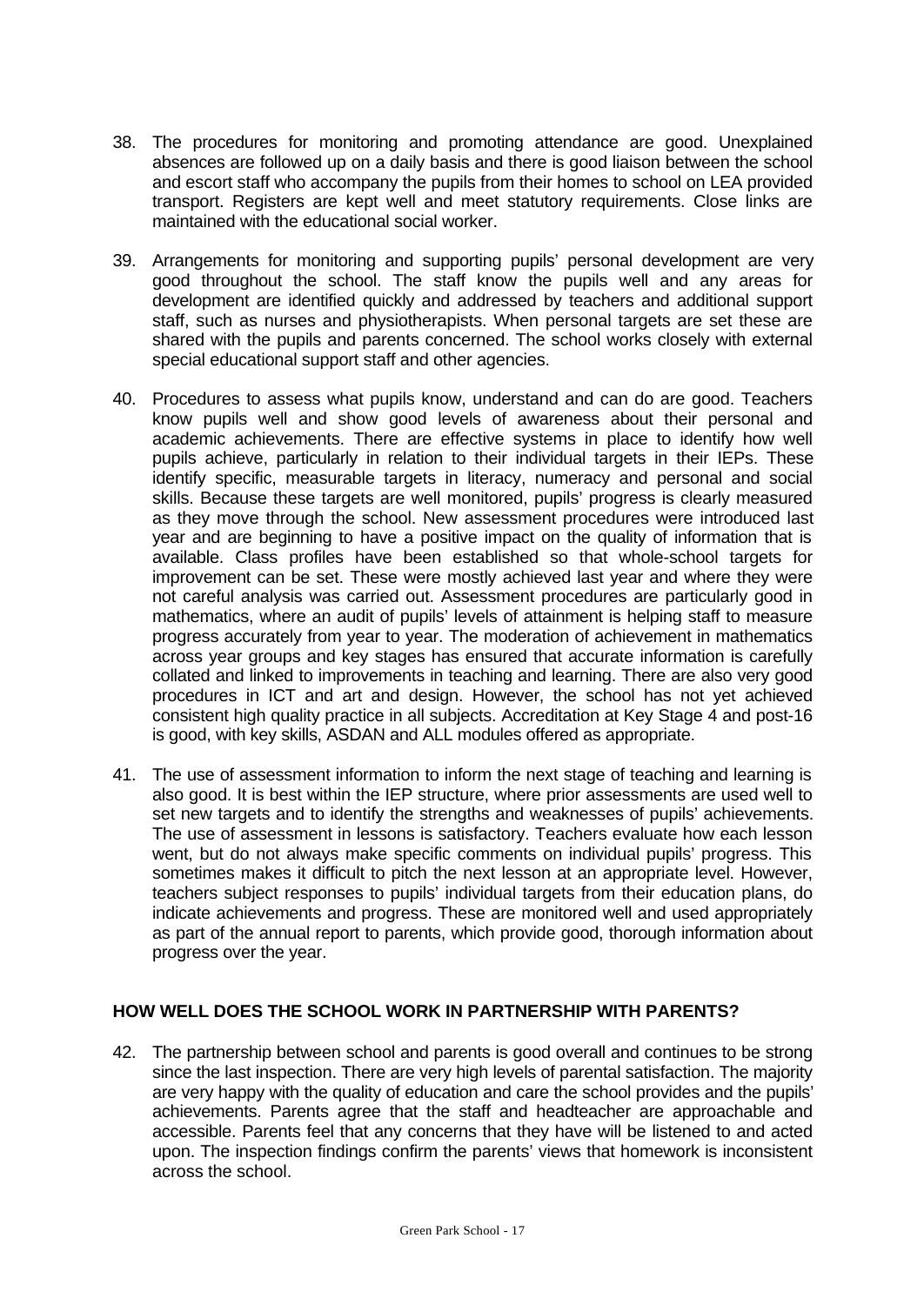- 43. The involvement of parents in school activities is satisfactory. Some parents help on school trips and most attend consultation evenings. There is no parent-teacher association but there is a voluntary committee made up of representatives of local organisations, who raise funds for the school. This enables the school to provide additional resources. Although a small number of parents have helped in school in recent years, at least three of them have now become members of staff. One support assistant, who is a parent, provides good assistance to those families who come from ethnic minority groups and who have EAL. Although most parents and carers give good support to their children at home, not all parents do enough to help their children with homework and liase with the school.
- 44. The information the school provides for parents is good. Information includes a class diary for all pupils to enable a dialogue to take place between individual teachers and parents on a weekly basis. The school prospectus and the annual governors' report are informative, comprehensive and meet legal requirements. Pupils' IEPs are reviewed every school term. There are very good opportunities for parents to participate both by making written comments and attending the formal meetings. Annual pupil reports are comprehensive and detailed. However, they do not always provide clear enough information about individual pupil progress in the non-core subjects.

## **HOW WELL IS THE SCHOOL LED AND MANAGED?**

- 45. Leadership and management are good overall and have improved since the previous inspection. Appropriate action has been taken to address the areas for improvement identified in the previous report and most significantly to eliminate the high proportion of unsatisfactory teaching at that time. The school has clear and laudable aims and these are very successfully met in daily practice. This is because the headteacher provides strong and effective leadership resulting in a clear educational direction to the work of the school. The senior management team, which includes some relatively new staff to the school, are rapidly developing effective systems to evaluate the work of the school and take effective action to improve identified areas of relative weakness. These systems include a clear commitment to take account of the views of all staff, governors, parents and, where possible, pupils. All members of the leadership team have a teaching commitment. Policies are in place for all aspects of the school's work and, with the exception of homework, reflect day-to-day practice well. There are good policies, in particular, for educational and social inclusion and racial equality. In these ways, leadership provides a clear educational direction to the work of school and there is a strong commitment to continuing improvement.
- 46. The school has experienced some long-term staff absences and redundancies in the past two years. There is no evidence that this has had a direct, negative impact on pupils' progress. However, this situation alongside changes in senior staff has resulted in a reduction in opportunities for subject leaders to observe their colleagues teaching in the past couple of terms. The school is very aware of the value of key staff engaging in this form of subject monitoring and there is clearly a commitment to enabling this practice as often as possible. In other respects, such as the monitoring of teachers' planning and pupils' work, subject leadership is good. Monitoring of teaching and learning by the leadership group is good and the school has benefited from helpful monitoring visits carried out by LEA personnel.
- 47. The school benefits from the support of an effective governing body. Governors meet frequently both as a full body and in their various committees. They have taken a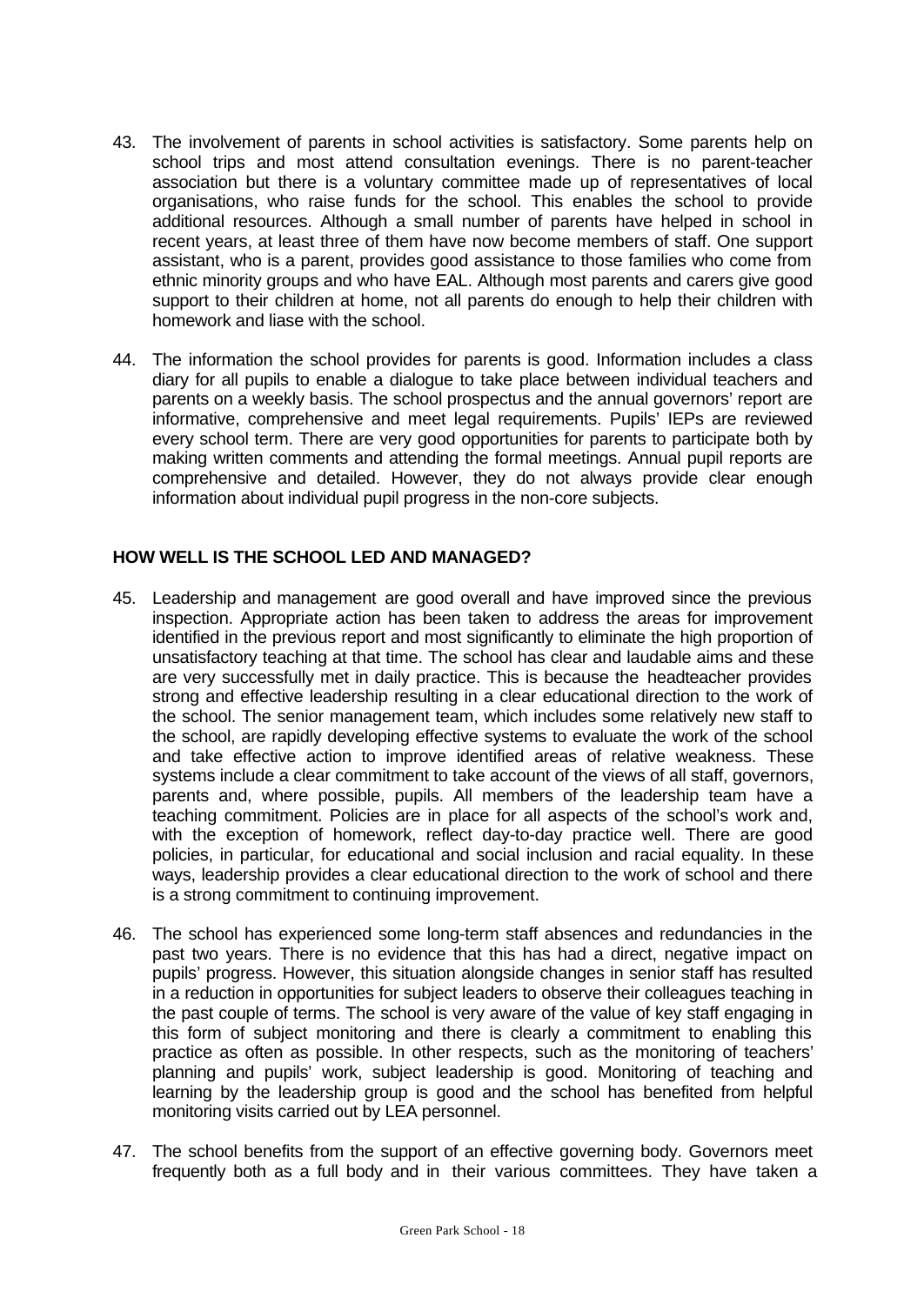balanced approach in their liaison with the LEA. They have consistently and appropriately expressed their concerns about the school's funding and the limits it has placed on their ability to improve staffing, accommodation and learning resources. At the same time, the governors and headteacher are appreciative of the support the LEA has provided in relation to curriculum developments. For example in ICT, monitoring the quality of teaching and learning and supporting pupils with particularly challenging behaviour and learning difficulties. The governors are highly committed to school improvement. Statutory requirements are met.

- 48. There are extensive and effective procedures for self-evaluation. Careful analysis of pupils' attainment and progress is carried out and targets set for individual pupils, classes and the whole school. The school development plan (SDP) contains appropriate priorities and guides the work of the school, although it is rather unwieldy. There are clear links between the school's targets and its good arrangements for staff development and performance management. This includes training in Makaton signing, moving and handling pupils with physical difficulties as well as developing teachers' subiect knowledge and classroom skills. There are very good arrangements for the induction of new staff in the school and for informing staff of current initiatives and changes, particularly at key times such as the start of a new school term. The school is involved in graduate teacher training. This is a very positive aspect of the school's work and is unusual in a special school.
- 49. The school currently has a licensed deficit budget agreed by the LEA's finance section. National comparative data for special schools indicates that current funding levels are good. However, this is not a straightforward comparison. The LEA has made additional funding available in the last year because it has recognised that the school has a high proportion of pupils with very profound and challenging difficulties and deficiencies in the accommodation and learning resources. The LEA is carrying out a full review of how it funds its special schools. The school's financial planning is good and closely tied to its targets and priorities in the SDP. The senior management team and governors make good use of available finance including specific grants such as Standards Funds and funding for pupils with EAL. Day-to-day administration and financial management are very good and ensure smooth running of the school. Very good use is made of available staffing and the accommodation. Premises staff make an important contribution by maintaining the appearance of the building to a good standard and, for example, carrying out improvements to storage facilities. Difficulties have been experienced with vandalism and appropriate and effective steps have been taken to improve school security. The school applies the principles of best value very well by, for example, comparing its performance with that of similar schools, nationally and locally, and by systematically and regularly seeking the views of parents and staff. All of this suggests that the school has been under-funded historically.
- 50. The accommodation is inadequate. This is largely because of the age and design of the building. These difficulties have been exacerbated by the increase in pupil numbers generally and of those with PMLD and ASD specifically. In spite of the best efforts of the staff, the accommodation presents significant difficulties of access and space for these pupils. The school has carried out good improvements within the financial constraints and there are some good aspects. For example, the student common room and food technology facilities in the post-16 department, the shower facilities in the secondary department and the provision of a separate sensory room and additional sensory areas in the classes for pupils with PMLD. However, some unsatisfactory aspects of the accommodation clearly have a negative impact on learning. Access to the hydrotherapy pool and multi-sensory room is problematic at all times and it is poor when staff are having to move the older, bigger pupils and students. Also, the lack of specialist rooms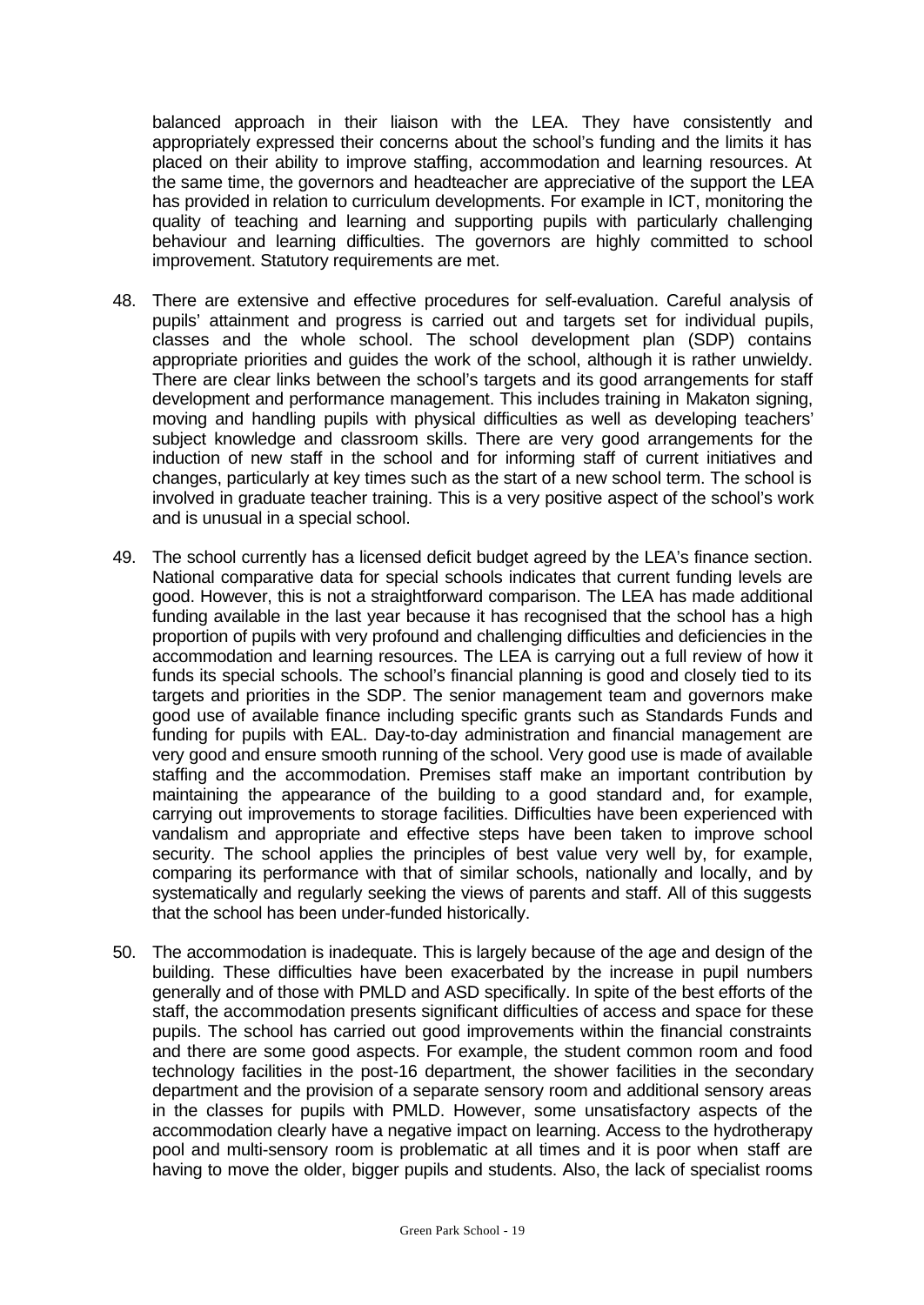for science, design and technology, art and design and music has a negative impact on learning, particularly for secondary aged pupils. The current ICT suite is not the most effective use of available space and equipment. Facilities outdoors are not good enough for the staff to promote pupils' physical development and environmental studies to best effect. Some classrooms are too small for the current class groupings and the learning difficulties of the pupils in them. With the current school population, the school will find it very difficult to improve this particular issue without significant building work and reorganisation.

- 51. Staffing is satisfactory overall. Nationally available data suggests that the school has an adequate number of teachers and good number of support staff. However, the school has a high proportion of pupils with PMLD and a very high proportion of pupils with severe medical needs. Therefore, the national data needs to be interpreted with great caution. Consequently, this inspection finds that the school has a barely adequate number of teachers.
- 52. Resources are satisfactory overall and have improved since the previous inspection. Teachers generally make good use of resources within the school and very good use of facilities within the local community. Displays enhance the learning environment by celebrating pupils' achievements and stimulating their interest in learning. However, resources have a negative impact on pupils' learning in several subjects.
- 53. Taking into account the pupils' achievements, the effective leadership and management of available finance, and the quality of teaching, the school provides good value for money.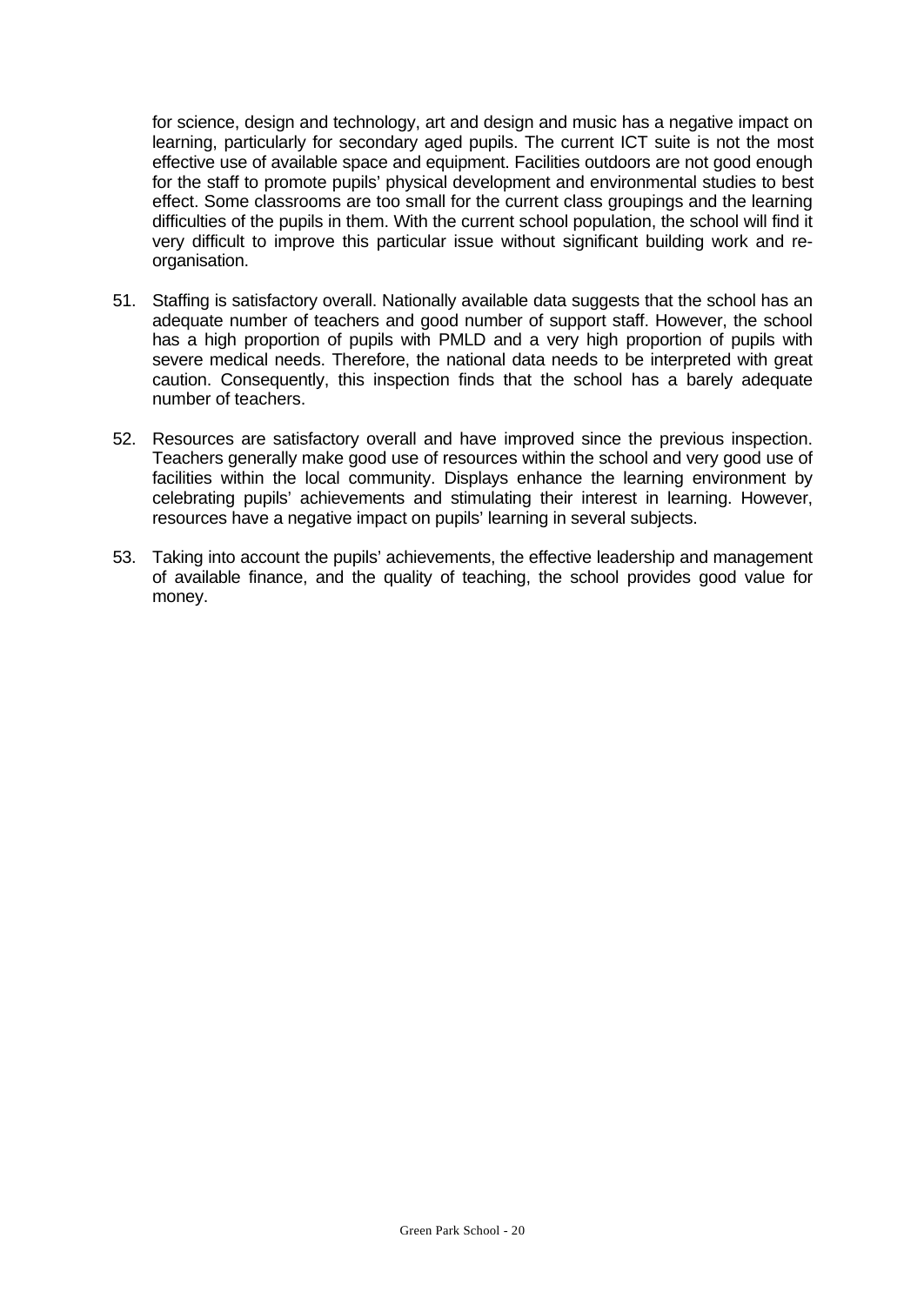## **WHAT SHOULD THE SCHOOL DO TO IMPROVE FURTHER?**

- 54. The headteacher and governors should now:
	- (1) As time and finances permit, and in close consultation with theLEA, improve the accommodation by:
		- improving access to the hydrotherapy pool and multi-sensory room;
		- improving the provision of facilities outdoors;
		- improving the facilities for practical and technical subjects, particularly in the secondary department;
		- planning building modifications and re-organising class groupings so that learning is not restricted by the size of classrooms. (paragraphs 1, 49, 50, 64, 86 and 121)
	- (2) As time and finances permit, and in close consultation with the LEA, improve learning resources in all subjects, and thereby consolidate pupils' progress, giving priority to:
		- more age appropriate reading resources in the secondary and post-16 departments and school library;
		- provision of specific materials and devices to maximise the involvement of pupils with PMLD. (paragraphs 1, 19, 49, 52, 64, 73, 79, 96, 101, 111 and 121)
- 55. The headteacher and governors should also consider the following minor points:
	- (1) Improve the arrangements for homework by:
		- reviewing the school's policy and practice so that appropriate homework is provided for all pupils and students and parents have a full understanding of what is expected both of their children and themselves; (paragraphs 16, 42 and 45)
	- (2) Following the outcomes of the LEA's ongoing review of its funding arrangements for pupils with SEN, review the school's staffing and, if possible, increase the number of teachers or support staff. (paragraph 51)
	- (3) Improve learning opportunities and teaching by:
		- reviewing the length of lessons and making sure a wide variety of activities is included if the longest sessions are retained on the timetable;
		- maximising the matching of tasks to pupils needs, particularly those with PMLD and those with ASD, without compromising their entitlement to the national curriculum;
		- providing more opportunities for all subject co-ordinators to observe their colleagues teaching and discuss their findings. (paragraphs 15, 19, 20, 40, 41, 46, 79, 96, 101, 111 and 128)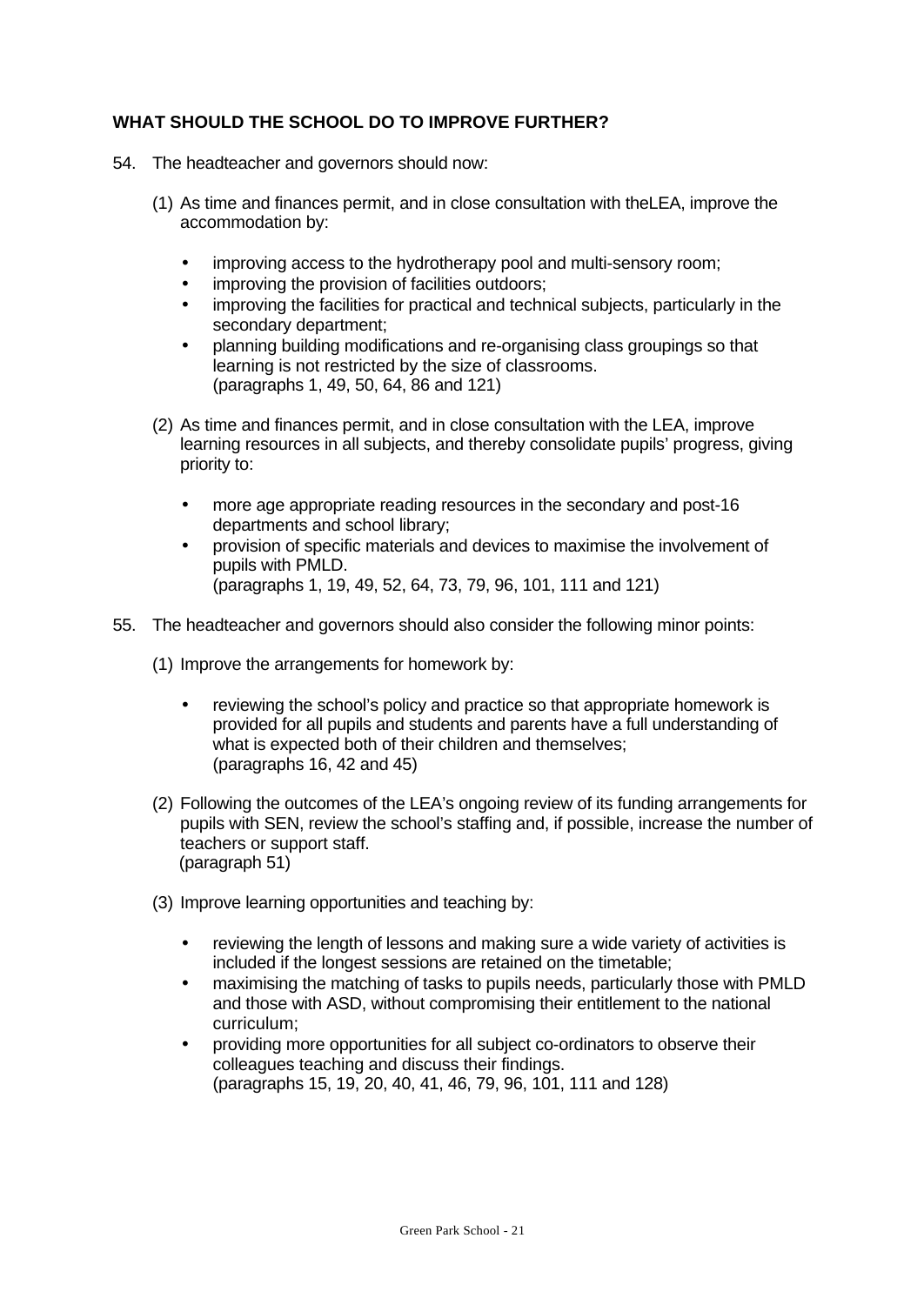# **PART C: SCHOOL DATA AND INDICATORS**

#### *Summary of the sources of evidence for the inspection*

Number of lessons observed

Number of discussions with staff, governors, other adults and pupils

| Summary of teaching observed during the inspection |  |  |  |
|----------------------------------------------------|--|--|--|
|----------------------------------------------------|--|--|--|

|               | Excellent | Very good | Good | Satisfactory | Unsatisfactor | Poor | Very Poor |
|---------------|-----------|-----------|------|--------------|---------------|------|-----------|
| <b>Number</b> | υ         | 28        | 39   | 21           |               |      |           |
| Percentage    |           | 30        | 41   | 22           |               |      |           |

*The table gives the number and percentage of lessons observed in each of the seven categories used to make judgements about teaching.*

#### *Information about the school's pupils*

| Pupils on the school's roll                                           | No of pupils |
|-----------------------------------------------------------------------|--------------|
| Number of pupils on the school's roll                                 | 96           |
| Number of full-time pupils known to be eligible for free school meals | 38           |

*Please note that, at the time of the inspection, 12 pupils were being 'tube fed' by nursing staff due to medical conditions. T his table, therefore, equates to 45.2% of pupils being eligible for free school meals.*

| English as an additional language                       | No of pupils |
|---------------------------------------------------------|--------------|
| Number of pupils with English as an additional language |              |

| Pupil mobility in the last school year                                       | No of pupils |
|------------------------------------------------------------------------------|--------------|
| Pupils who joined the school other than at the usual time of first admission |              |
| Pupils who left the school other than at the usual time of leaving           |              |

## *Attendance*

## **Authorised absence Unauthorised absence**

|  | Unauthorised absence |  |
|--|----------------------|--|
|  |                      |  |

|             | %                           |             | %             |
|-------------|-----------------------------|-------------|---------------|
| School data | $\sim$ $\rightarrow$<br>6.1 | School data | $\sim$<br>U.9 |

*Both tables give the percentage of half days (sessions) missed through absence for the latest complete reporting year.*

| 94 |  |
|----|--|
| 37 |  |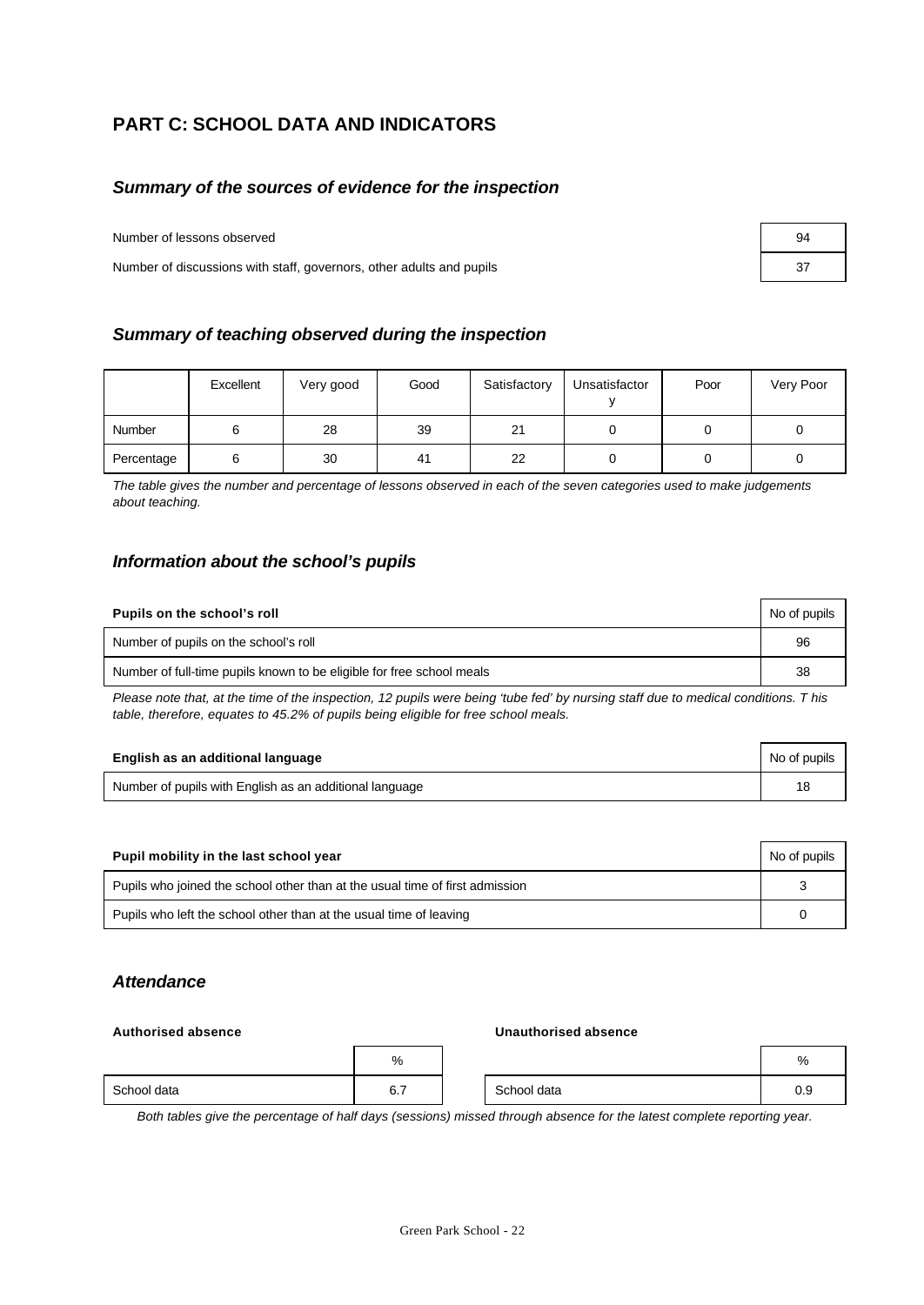# *Achievements of pupils and students*

Pupils and students in Years 10 to 14 are entered for various nationally recognised courses. In 2001/02 achievements were:

| <b>Number of pupils</b><br>or students<br>entered | <b>Accreditation</b> | Level        | <b>Modules entered</b> | <b>Modules achieved</b> |
|---------------------------------------------------|----------------------|--------------|------------------------|-------------------------|
|                                                   | <b>NSP</b>           | First        | 15                     | 15                      |
|                                                   | $OCR - ALL$          | First        | 16                     | 16                      |
| 13                                                | $OCR - ALL$          | Introductory | 86                     | 86                      |
| 13                                                | <b>ASDAN</b>         | Network 'B'  | 46                     | 46                      |
|                                                   | Towards              |              |                        |                         |
|                                                   | Independence         |              |                        |                         |

# *Ethnic background of pupils Exclusions in the last school year*

| <b>Categories used in the Annual School Census</b>  | No of pupils<br>on roll | <b>Number of</b><br>fixed period<br>exclusions | <b>Number of</b><br>permanent<br>exclusions |
|-----------------------------------------------------|-------------------------|------------------------------------------------|---------------------------------------------|
| White - British                                     | 66                      | $\mathbf 0$                                    | $\mathbf 0$                                 |
| White - Irish                                       | $\mathbf 0$             | $\mathbf 0$                                    | $\mathbf 0$                                 |
| White - any other White background                  | $\mathbf 0$             | $\Omega$                                       | $\Omega$                                    |
| Mixed - White and Black Caribbean                   | 5                       | $\mathbf 0$                                    | $\mathbf 0$                                 |
| Mixed - White and Black African                     | $\mathbf 0$             | $\Omega$                                       | 0                                           |
| Mixed - White and Asian                             | 1                       | $\Omega$                                       | $\Omega$                                    |
| Mixed - any other mixed background                  | $\mathbf 0$             | 0                                              | 0                                           |
| Asian or Asian British - Indian                     | 13                      | $\Omega$                                       | $\Omega$                                    |
| Asian or Asian British - Pakistani                  | 3                       | $\Omega$                                       | $\Omega$                                    |
| Asian or Asian British - Bangladeshi                | $\Omega$                | $\Omega$                                       | $\Omega$                                    |
| Asian or Asian British - any other Asian background | $\mathbf{1}$            | $\Omega$                                       | $\Omega$                                    |
| Black or Black British - Caribbean                  | 6                       | $\Omega$                                       | $\Omega$                                    |
| Black or Black British - African                    | $\Omega$                | $\Omega$                                       | $\Omega$                                    |
| Black or Black British - any other Black background | $\mathbf 0$             | $\mathbf 0$                                    | $\mathbf 0$                                 |
| Chinese                                             | $\mathbf 0$             | $\bf{0}$                                       | 0                                           |
| Any other ethnic group                              | $\mathbf{1}$            | $\Omega$                                       | $\mathbf 0$                                 |
| No ethnic group recorded                            | $\Omega$                | 0                                              | 0                                           |

*The table gives the number of exclusions, which may be different from the number of pupils excluded.*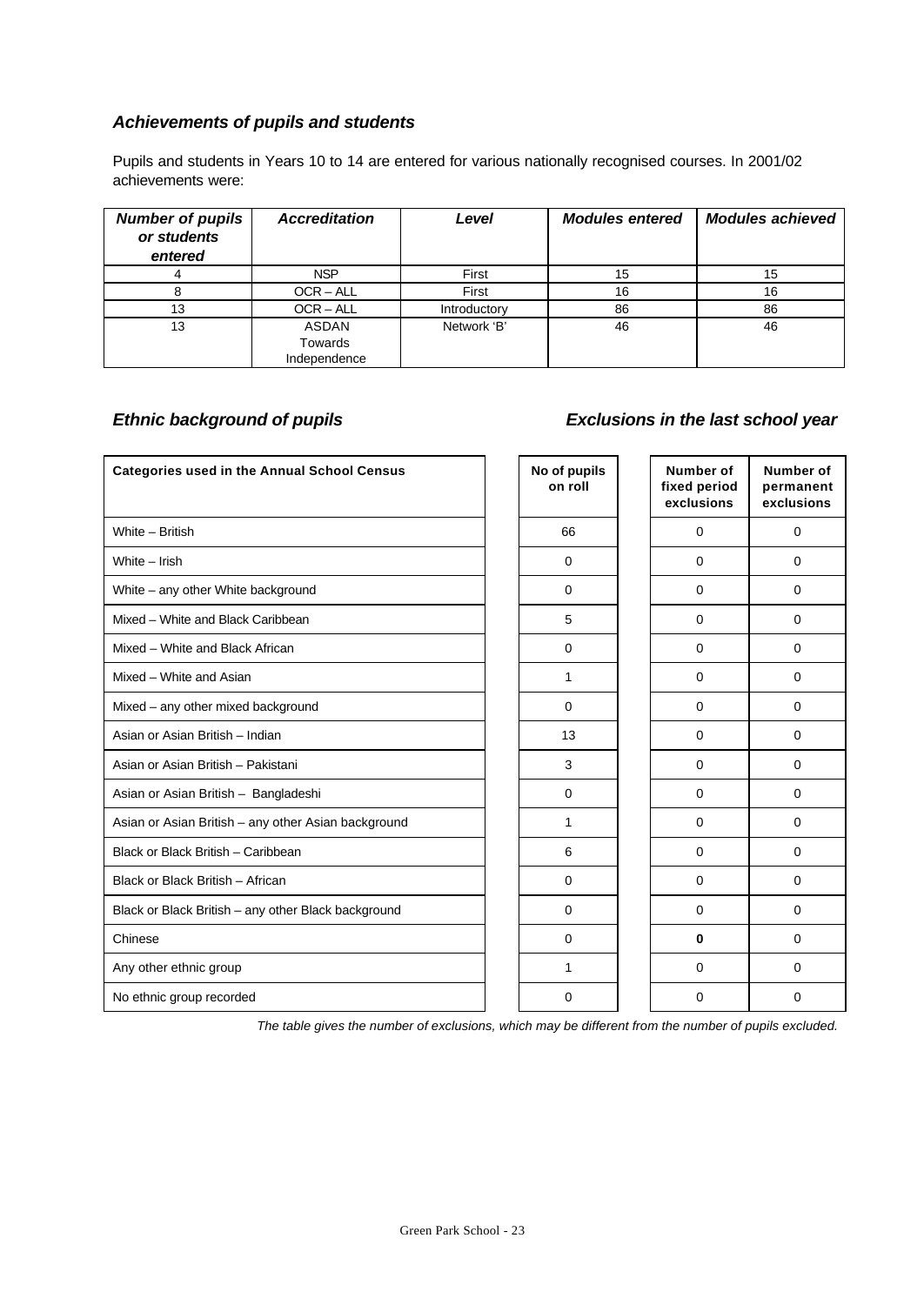## *Teachers and classes Financial information*

#### **Qualified teachers and classes: Y1 – Y14**

| Total number of qualified teachers (FTE) | 15.7 | Financial year | 2001 |
|------------------------------------------|------|----------------|------|
| Number of pupils per qualified teacher   | 6.1  |                |      |
| Average class size                       | 7.4  |                |      |

#### **Education support staff: Y1 - Y14**

| Total number of education support staff | 32  |
|-----------------------------------------|-----|
| Total aggregate hours worked per week   | 978 |

# *Recruitment of teachers*

| Total number of qualified teachers (FTE) | י | <b>Financial vear</b> | 2001 |
|------------------------------------------|---|-----------------------|------|
|------------------------------------------|---|-----------------------|------|

| Average class size                      | 7.4 |  |                                            |           |
|-----------------------------------------|-----|--|--------------------------------------------|-----------|
|                                         |     |  | Total income                               | 1,266,118 |
| Education support staff: Y1 - Y14       |     |  | Total expenditure                          | 1,257,067 |
| Total number of education support staff | 32  |  | Expenditure per pupil                      | 13,688    |
| Total aggregate hours worked per week   | 978 |  | Balance brought forward from previous year | $-50.030$ |
| FTE means full-time equivalent.         |     |  | Balance carried forward to next year       | $-40.970$ |

| Number of teachers who left the school during the last two years                                               | 5.6 |  |  |
|----------------------------------------------------------------------------------------------------------------|-----|--|--|
| Number of teachers appointed to the school during the last two years                                           |     |  |  |
|                                                                                                                |     |  |  |
| Total number of vacant teaching posts (FTE)                                                                    |     |  |  |
| Number of vacancies filled by teachers on temporary contract of a term or more (FTE)                           |     |  |  |
| Number of unfilled vacancies or vacancies filled by teachers on temporary contract of less than one term (FTE) |     |  |  |

*FTE means full-time equivalent.*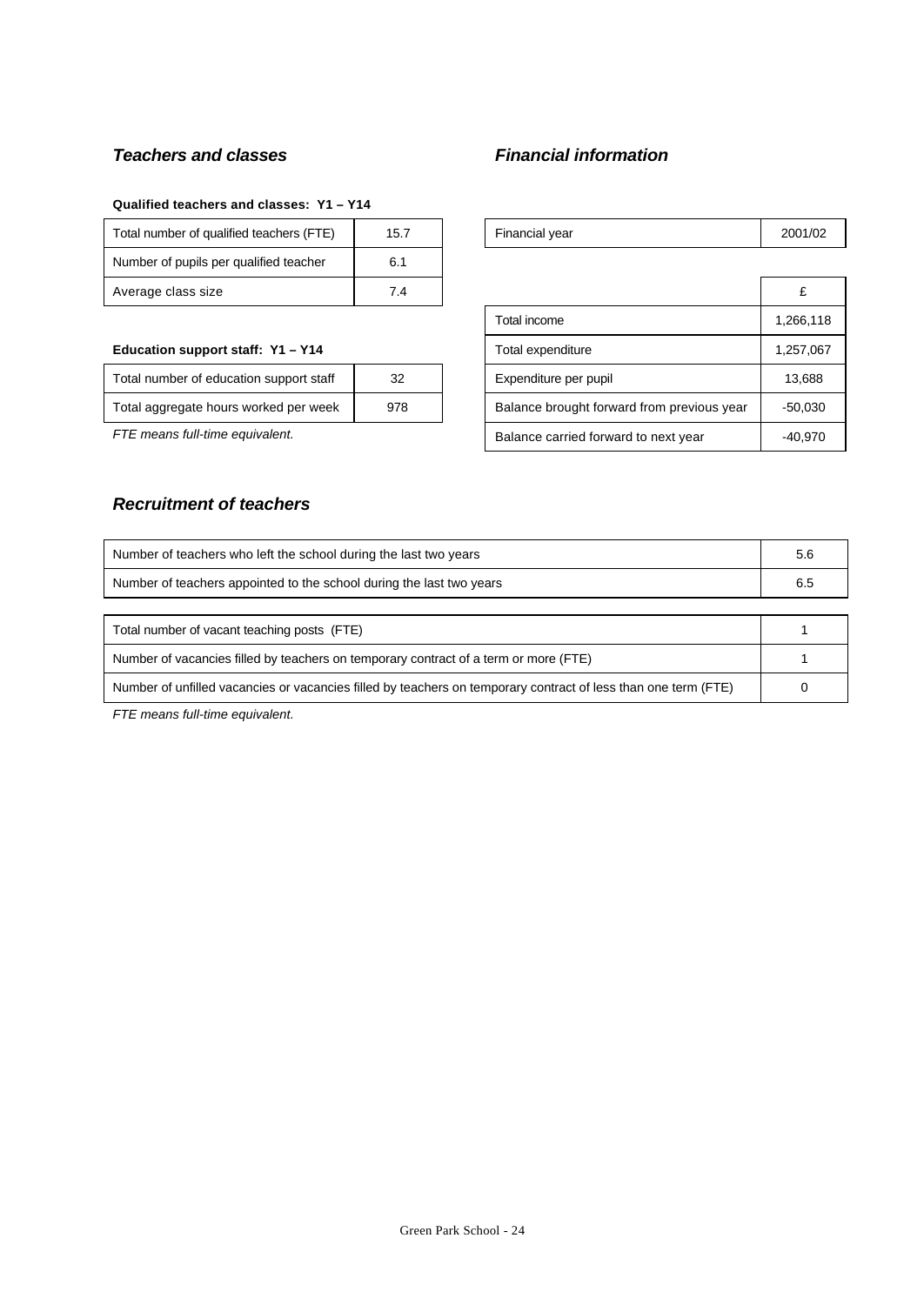## *Results of the survey of parents and carers*

**Questionnaire return rate = 64%**

Number of questionnaires sent out

Number of questionnaires returned

| 96 |  |
|----|--|
| 61 |  |

#### **Percentage of responses in each category**

|                                                                                       | Strongly<br>agree | Tend to<br>agree | Tend to<br>disagree | Strongly<br>disagree | Don't<br>know  |
|---------------------------------------------------------------------------------------|-------------------|------------------|---------------------|----------------------|----------------|
| My child likes school.                                                                | 72                | 25               | $\Omega$            | $\Omega$             | 3              |
| My child is making good progress in school.                                           | 59                | 36               | 0                   | 2                    | 3              |
| Behaviour in the school is good.                                                      | 49                | 43               | 3                   | $\Omega$             | 5              |
| My child gets the right amount of work to do at<br>home.                              | 20                | 33               | 16                  | $\overline{7}$       | 25             |
| The teaching is good.                                                                 | 67                | 28               | 0                   | $\overline{2}$       | 3              |
| I am kept well informed about how my child is<br>getting on.                          | 70                | 25               | 3                   | 2                    | $\mathbf 0$    |
| I would feel comfortable about approaching the<br>school with questions or a problem. | 75                | 20               | 2                   | 3                    | $\mathbf 0$    |
| The school expects my child to work hard and<br>achieve his or her best.              | 64                | 34               | 2                   | $\Omega$             | 0              |
| The school works closely with parents.                                                | 70                | 21               | 5                   | 3                    | 0              |
| The school is well led and managed.                                                   | 69                | 23               | $\Omega$            | 3                    | 5              |
| The school is helping my child become mature<br>and responsible.                      | 54                | 38               | $\Omega$            | $\overline{2}$       | $\overline{7}$ |
| The school provides an interesting range of<br>activities outside lessons.            | 57                | 26               | 5                   | 0                    | 11             |

#### **Other issues raised by parents**

Inspectors found no evidence to substantiate serious concerns raised by one or two parents about aspects of the care of pupils and communication between home and school. On the contrary, inspectors agree with the majority of parents who have positive views on these matters. Furthermore, the questionnaire return rate of 64 per cent is very high.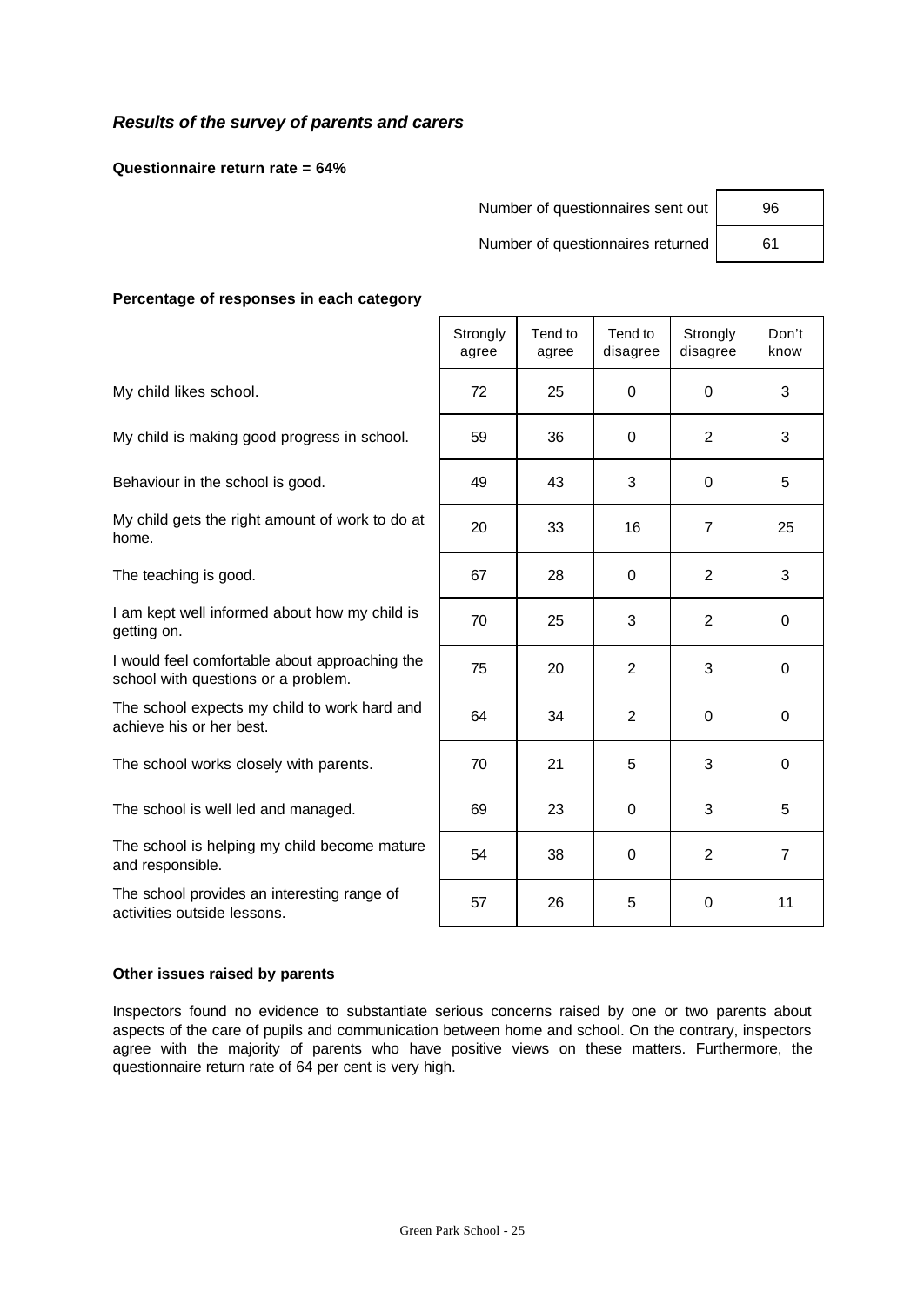## **PART D: THE STANDARDS AND QUALITY OF TEACHING IN AREAS OF THE CURRICULUM, SUBJECTS AND COURSES**

## **ENGLISH**

- 56. There has been significant improvement in the provision for English since the previous inspection. Then, progress for all pupils was satisfactory. It is now good overall and often very good. Previously, there were, 'limited opportunities to systematically help pupils practise literacy skills in other subjects'. Now, there is good use of literacy across the whole curriculum. During the current inspection teaching was good overall, often very good and occasionally excellent. This is a very great improvement on the last report, when a quarter of lessons was judged unsatisfactory.
- 57. All pupils make good progress in speaking and listening. Younger pupils, and now those in the early years of secondary education, have benefited from the good implementation of the National Literacy Strategy. There is a wide range of opportunities for pupils to listen carefully to stories, join in with reading, comment on parts of the text and answer questions. Daily discussion ensures that all pupils take part fully in oral aspects of lessons. Where pupils have complex communication difficulties or a range of very significant learning problems, classroom support staff are used exceptionally well to maximise the communication opportunities through the spoken work, song, sign and symbol. Because teachers use so many channels of communication, all pupils have the opportunity in every lesson to hear stories, take turns in discussions and express ideas and feelings as appropriate. Teachers and classroom support staff work as a very effective team in every class, using humour, challenge and encouragement to draw ideas from the pupils. Adults act as good role models for speaking and listening, reinforcing turn-taking skills by accepting answers when spoken and using sign, gesture, symbol and touch to ensure the clearest possible interaction and understanding. The pace of lessons is usually good and staff ensure that every pupil has a fair share of both adult time and the many and varied experiences that the English curriculum affords.
- 58. The concentration on communication, speaking and listening provides a good basis for work in the later years. Pupils at secondary level and post-16 students have gained great confidence in speaking to the whole class; they greet visitors maturely and express ideas and views clearly and well. Where communication is very difficult, the close and committed relationship between staff and pupils ensures that the smallest gesture, smile or frown is addressed and respected as that pupil's contribution to the lesson. Staff demonstrate very good skills in this area. Thus, in a literacy lesson for older pupils about Mother Theresa, the teacher built very well on pupils' previous learning. The concept of 'old' was developed well by contrasting video camera images of the pupils with a photo of Mother Theresa herself. The main part of the lesson consisted of some pupils, with Mother Theresa masks, being interviewed by their peers. The questions and responses were recorded, often by the pupils themselves, on Dictaphones and digital cameras. Every pupil participated at an appropriate level. In this way, pupils whose language skills range from 'beginning to communicate intentionally' to 'link up to four key words, signs or symbols' demonstrated mature skills of social communication. They gained effective understanding of a major world figure, and this is very good preparation for participating in the adult world.
- 59. Progress in reading is good throughout the school. In this context 'reading' often comprises the understanding of how a book works, what a story is and how pictures or symbols link to words. This is the result of some very effective initiatives and the good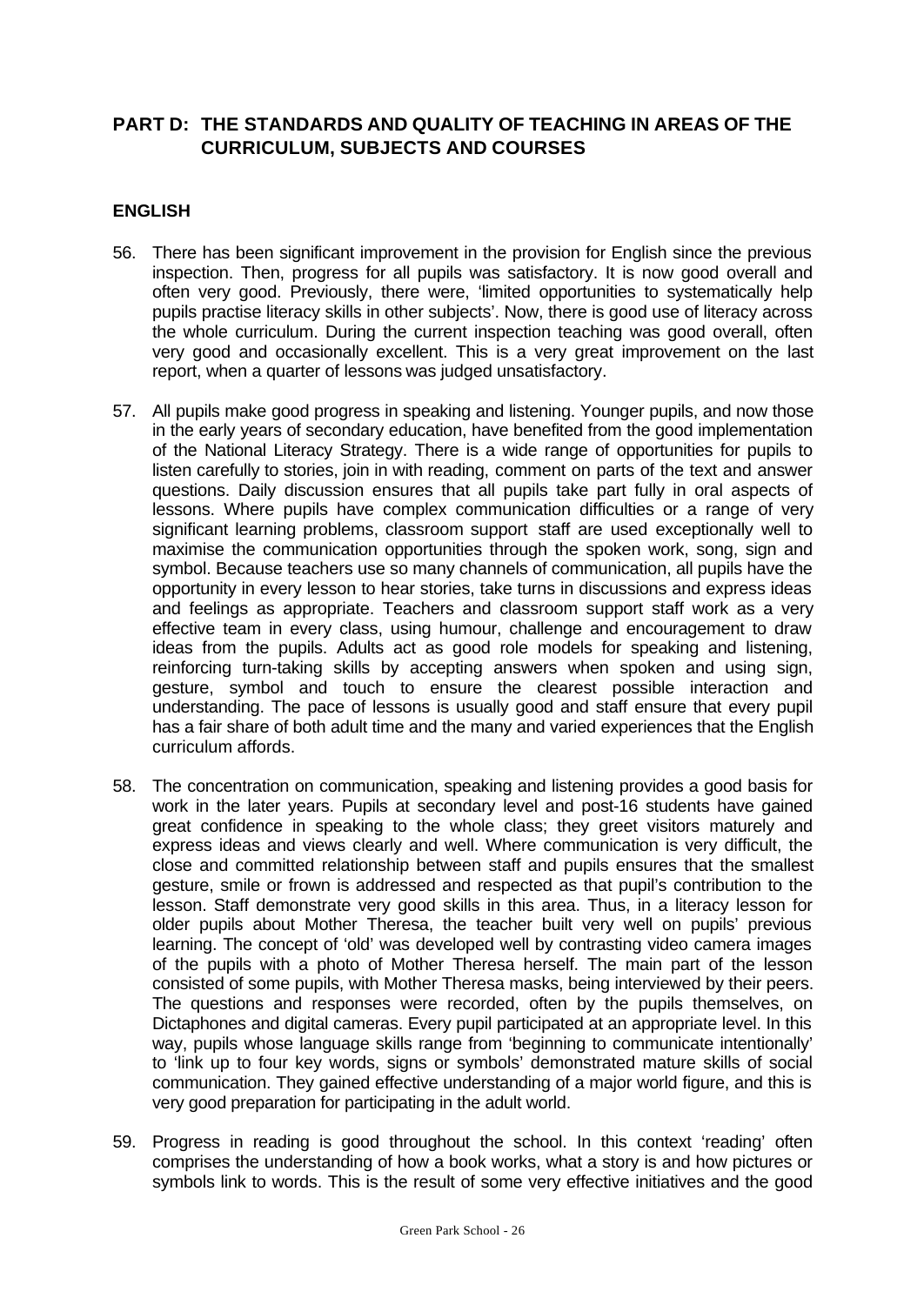emphasis placed on reading throughout most subjects. The development and very good regular use of the Makaton sign system has provided all pupils with access to books at their own level. Many pupils, of all ages, experience close one-to-one storytelling with a classroom support assistant. Others become involved in more complex activities, such as reading the symbols that are used as a 'parallel text' in many of the storybooks. Within the literacy sessions, there is good use of big books and all classes have reading boxes that allow pupils a free choice to handle, investigate, read and listen to stories. Within this school population only a few pupils move on to formal reading without symbol or adult support. Those who do, show an enthusiasm for text and a wish to discuss stories and move from the beginning to the end of a book. They understand the conventions of page order and print direction, that pictures support the text and that individual words have a meaning and sound. Other pupils develop an understanding that print is for both enjoyment and information. They listen and respond to text in pictorial or written form and understand that signs and notices carry important meanings. The very good implementation of the use of symbols in every class and the developing links between signs, symbols and speech have reinforced this enjoyment and the understanding of reading.

- 60. In the previous report it was noted that pupils did not have enough opportunities to experience reading in a 'a variety of contexts'. There has been good improvement in this area. The inspection team was impressed with the use of sign, symbol and traditional print in all subjects. All ICT lessons seen reinforced basic vocabulary such as names, addresses and a few key words. In an excellent Year 3 food technology lesson the class was read 'The Giant Sandwich' prior to making toast. The vocabulary of 'bread', 'sandwich', 'corned beef' and 'toaster' were all introduced and emphasised in appropriate ways. In a very good Year 10 lesson on recycling, the staff used signs and symbols frequently, including, 'electricity', 'stop', 'look', 'listen', 'glass' and 'plastic'. This cross-curricular use of language skills has ensured that reading key subject vocabularies reinforces the concept that print has meaning and that signs and symbols have important roles in daily life as well as in stories.
- 61. The quality of literacy teaching of pupils with PMLD is characterised by one excellent lesson seen in the primary department. The lesson related to 'The Owl and the Pussycat'. Each member of staff had a storybook and a bag of objects. They read in unison and introduced each pupil to, for instance, the owl (a fluffy toy), the money (a bag of real coins), and the moon (a lamp that switched on and off by touch). Superb staff teamwork meant that, although pupils were receiving medical and feeding assistance during the lesson, everyone followed through the story and had a rich experience through the full range of senses. Touch (feeling the furry cat), smell and taste (smelling and eating real honey), sight (watching the stars as a torch picked out metallic star shapes in front of them) and sound (strumming guitars) were all employed to maximum effect. To round off the lesson the pupils found themselves under a blue silk ocean when staff sang the owl's song and the pupils threw their own objects into the sea. The lesson had lasted 40 minutes. This small group of pupils with PMLD had benefited from an extremely deep and rich experience of this gem of English literature.
- 62. Writing is an area that the school continues, rightly, to see as one for development. Pupils' and students' achievements and progress are satisfactory. The work of the post-16 students demonstrates that early skills are built up well, with some students becoming independent at the early stage of formal writing, such as name, address and phone number. Other students show a continuing difficulty in expressing themselves in print. Throughout the school considerable work has been carried out with ICT symbol programmes, with a range of writing and tactile experiences and with regular coordination exercises. In a good Year 2 lesson, the class worked together on recognising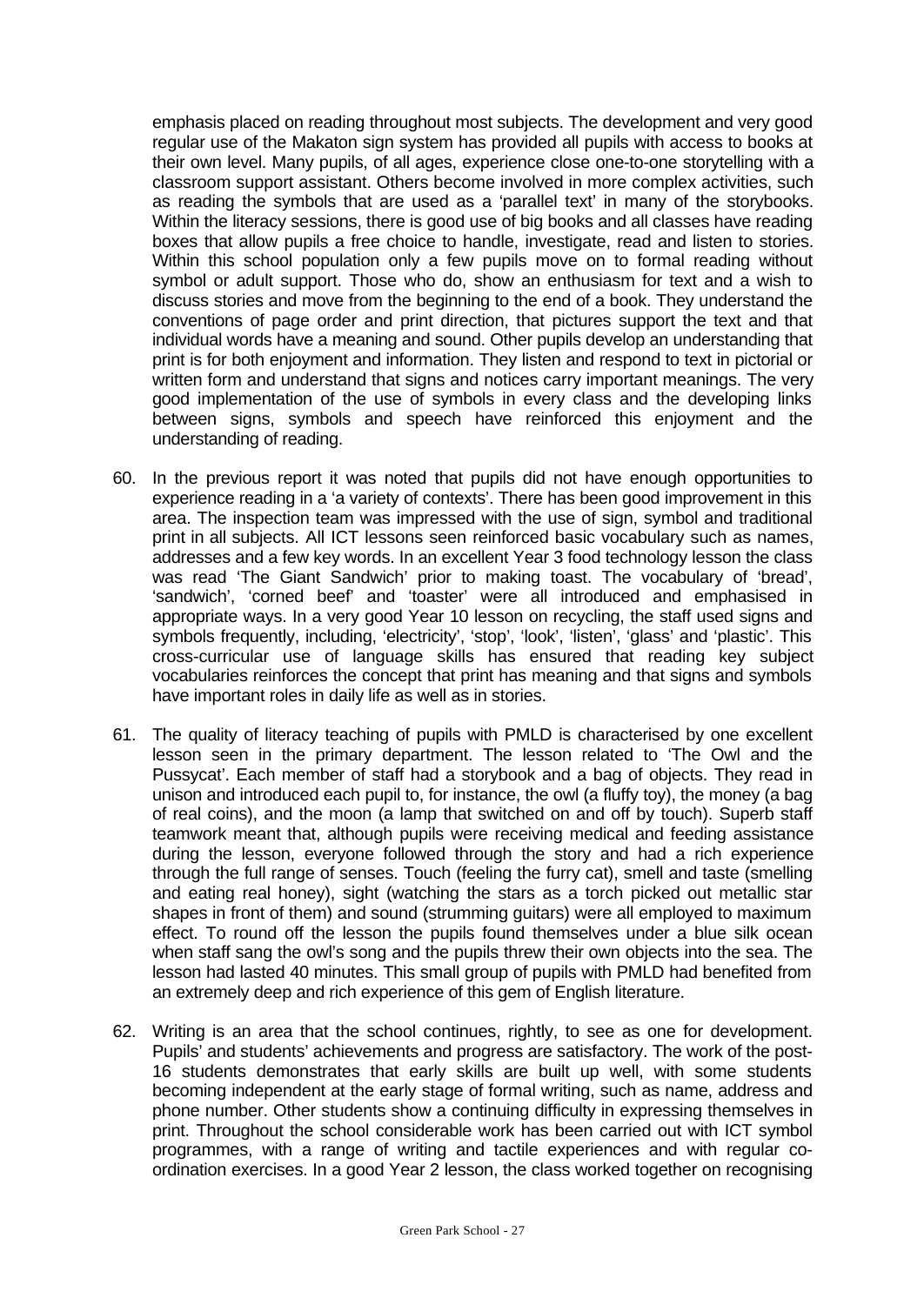and experiencing objects beginning with 'i'. They then moved into small groups where staff worked on activities from formal letter formation to very basic touch and movement. In this way a formal literacy activity was used, appropriately, for the full range of pupils, supporting hand control for some, letter writing for others. The plenary at the end of the lesson saw the teacher using the computer well to recap on the letter sound pictures, which had been converted into a software programme. More work of this sort can still be carried out, especially of a tactile nature, to enhance the skills of the more able pupils.

- 63. The work of the English and literacy co-ordinator has contributed considerably to the good developments over the past few years. She has ensured that the National Literacy Strategy has been implemented well. Resources have been developed as well as the limited budget has permitted. In addition she has ensured that the initiatives in sign, symbol, objects of reference and ICT have been mobilised to move standards forward in English. There have been very good developments of accredited schemes with post-16 students, where English has been linked well to the world of work. She now has good support from a communication co-ordinator, who has a sound action plan for auditing the use of communication in the school and building on the good work already carried out.
- 64. Resources are still limited and the budget is not adequate to fulfil the programme for such a wide range of complex needs. The school meets the needs of different groups of pupils and students well, such as those with SLD, ASD and PMLD. However, this is often achieved through the imaginative use of the available books and resources rather than the school having enough to easily make effective provision. This is particularly the case with older pupils, where the more adult requirements demand the purchase of appropriate teenage materials. In addition, the size and configuration of classrooms are not adequate to fully deliver the National Literacy Strategy. Although there has been effective work carried out on the library, by some learning support staff in particular, the facility is still not adequate to support basic book usage and reference skills. The school currently does not have a resource where students can learn how to use a library, browse among books for recreation or have access to spoken or video materials that reinforce work in class.

### **MATHEMATICS**

- 65. Achievements in mathematics are good throughout the school. The introduction of aspects of the National Numeracy Strategy is having a positive impact on the progress that pupils make. There has been good improvement in the provision and in achievement since the previous inspection. Pupils of all abilities make good progress and their full inclusion in lessons is a real strength.
- 66. Numeracy skills are developing well and have improved since the previous inspection. This is due to the implementation of the National Numeracy Strategy at Key Stages 1, 2 and 3. Because of this, daily numeracy time is helping pupils to practise and consolidate basic number skills. Good staff training has ensured that lessons are planned and taught well and that pupils' progress is measured regularly. Many pupils use their numeracy skills in other subjects. For example, in Years 7 to 9, pupils have used a stopwatch to time how long it takes to make a piece of toast. They have then used ICT to present their findings. Pupils in Years 10 and 11 apply their skills well in literacy and ICT. They collected data about holiday transport and presented it as a bar chart on the computer. They have also used their number skills in design and technology to weigh and measure ingredients and resources. They have, for example, shared a pizza by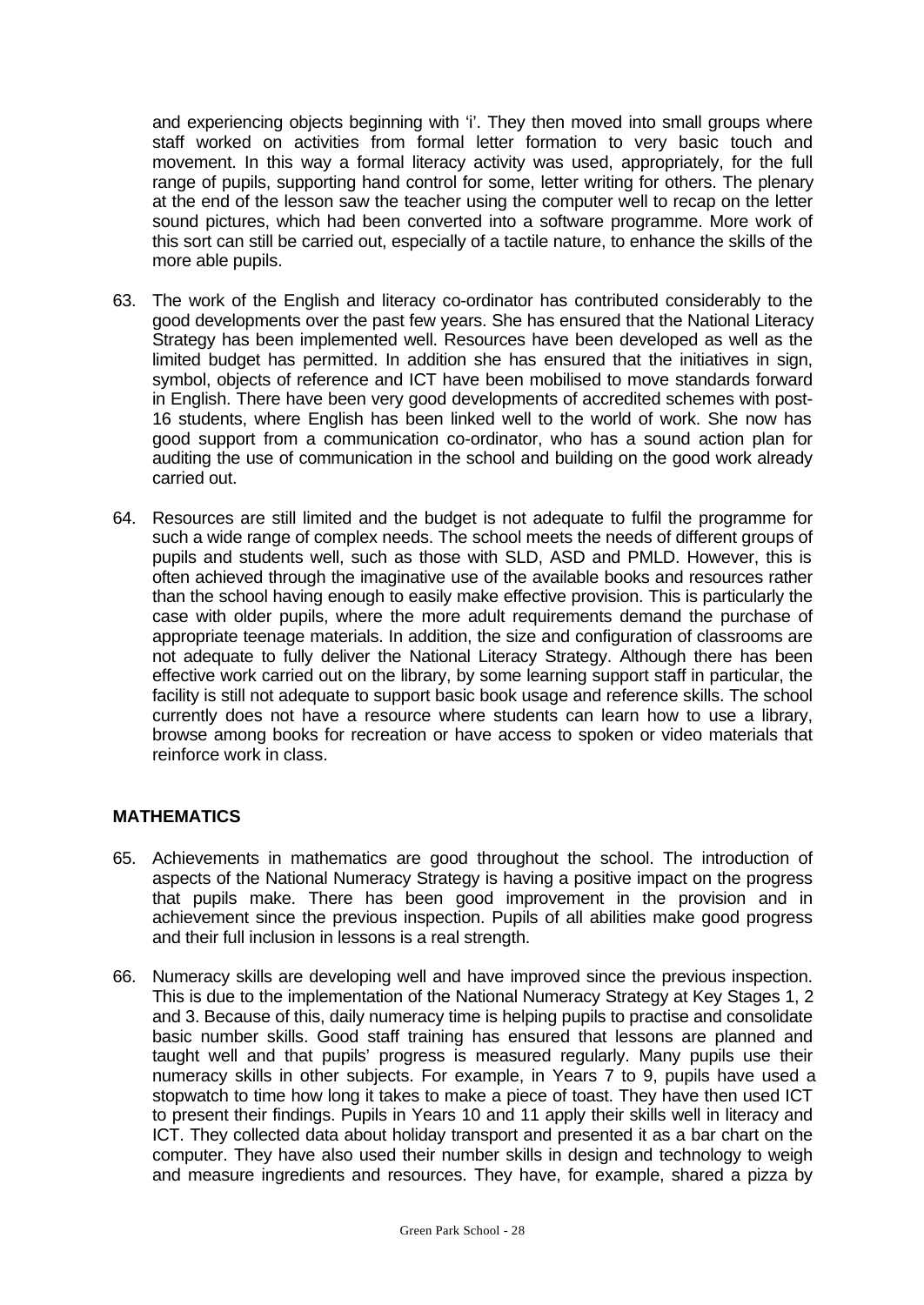cutting it into quarters and a few are beginning to tell the time. At post-16, number skills are applied to everyday activities, such as creating shopping lists, estimating costs and recognising coin values.

- 67. In Years 1 and 2, pupils make good, and sometimes very good, progress and achieve well overall. They develop their number skills as a result of the good quality numeracy lessons. Pupils with PMLD explore a range of tactile objects when learning to interact with toys and find missing ones. They benefit from clear, specific targets and appropriate resources by, for example, interacting and touching objects while adults count them. Pupils with SLD and ASD are beginning to count to three accurately and to recognise some numerals. They enjoy their numeracy activities and show good levels of interest in their work. More able pupils count objects to five and recognise more than two items as a group. Others are beginning to understand the concept of counting and identify objects by pointing or gesturing.
- 68. In Years 3 to 6, pupils of all abilities make good progress and achieve well. Those with PMLD develop their fine motor skills and visual awareness through exploration of multisensory resources. Bright, shiny objects catch their attention and help them to focus, follow and reach out to touch. More able pupils with SLD and ASD begin to solve simple problems and make decisions using real money. Many of them recognise a few coins and give a 1p or 2p coin to an adult on request. They show good levels of enthusiasm in their tasks as they work hard to succeed. They benefit from good quality numeracy activities, which are helping them to improve their number skills through consistent, repetitive practise on a daily basis.
- 69. In Years 7 to 9, the good progress continues and pupils develop their mathematics skills through a wide variety of appropriate activities. Pupils with PMLD benefit from high levels of support as they learn to explore different textures, shapes, sizes and weights. For example, in one lesson they played a game with giant balloons when learning about 'big' objects. They had fun and showed good levels of participation in the game. Pupils with SLD and ASD develop their understanding of shapes through finding, matching and naming three-dimensional shapes. They find different shapes hidden around the room, and identify ones that are 'the same shape'. More able pupils develop good mathematical language as they focus carefully on identifying the number of faces, edges and corners of a cube. They undertake simple problem-solving activities to find out how many faces a cube has. They follow instructions and work together well for long periods of up to 20 minutes. An appropriate range of resources is used well to keep them interested.
- 70. In Years 10 and 11, pupils achieve well. Those with SLD make good progress. They count to 20 orally, recognise some numbers and know many of the coins to up to £1. The most able pupils recognise numbers to 100 and are beginning to estimate the weight of given items, and make reasonable suggestions when, for example, saying which ones are heavier than others. They take part in these weighing activities sensibly and use their existing skills well to read the scales. However, the lack of a large dial meant that it was very difficult to see the numbers and this reduced their independence in completing the task. Less able pupils work with classroom support assistants practising counting to ten. For example, in one lesson, they were making soup. They counted ten carrots into a bowl, enjoying the practical nature of this task. The pupils with more complex difficulties and with PMLD learn very well in lessons due to the high quality of the teaching. The very good multi-sensory approaches enable them to make simple choices and parachute activities, for example, stimulate them to look up. However, over time, their achievement is only good because their retention of information is limited by their very severe learning difficulties.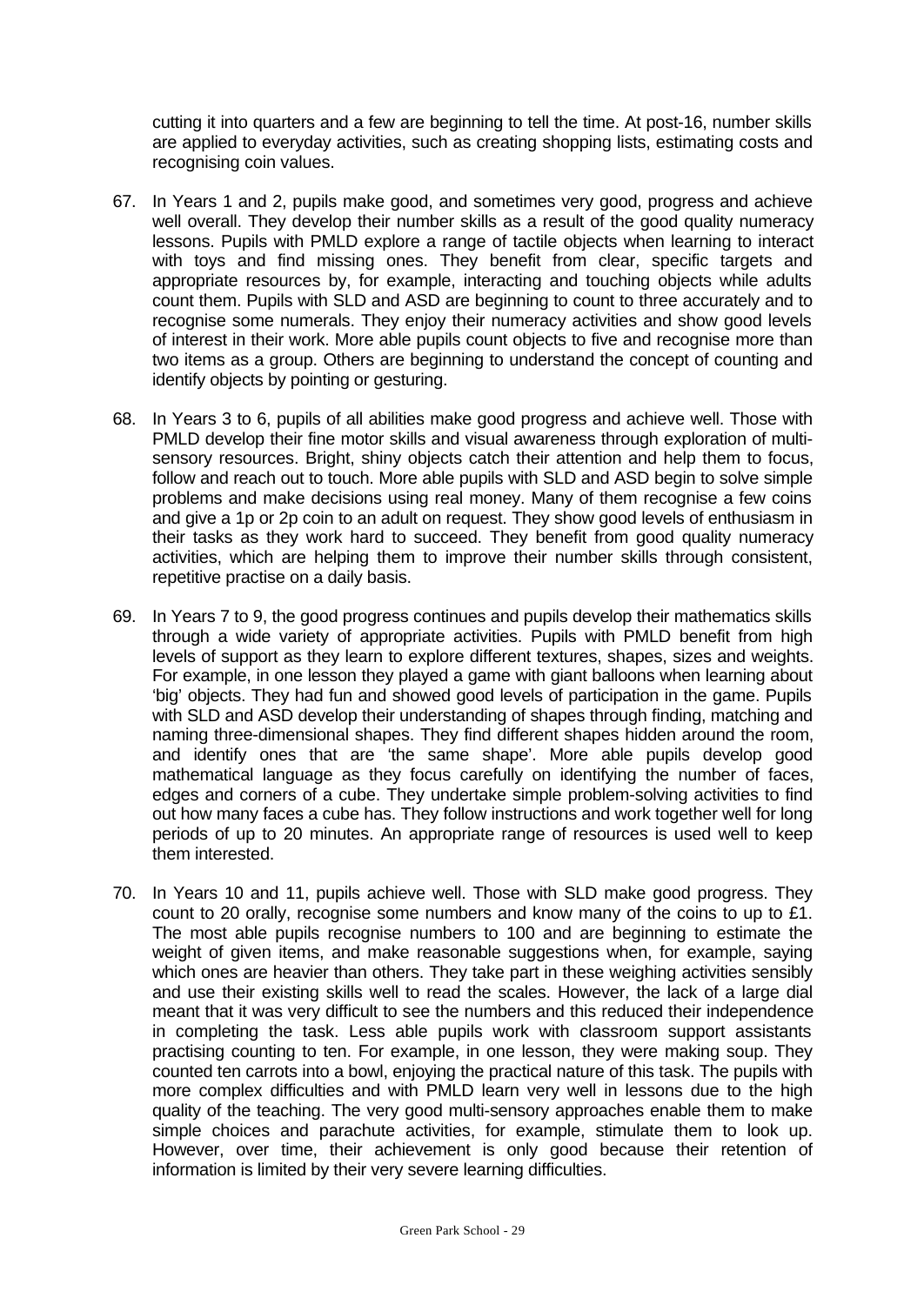- 71. Post-16 students undertake accredited modules and develop mathematical skills that will help them in everyday life. For example, they learn to recognise, say and order the days of the week, and use this information to discuss the work of the day. They count regularly to ten or 20 as appropriate to determine how many students are in the class today and how many want lunch. They regularly give out books and resources to each other, learning that they must give one piece of equipment to each student. Students are encouraged to use the language of number on a daily basis and staff frequently ask questions such as, 'Who is sitting next to you?' They learn well through a good, practical approach. Pupils with PMLD make good progress in learning to interact with adults and objects. Well-focused activities, high quality teamwork and use of multi-sensory resources enable these pupils to concentrate, look and explore. The use of darkroom activities for students with VI is a strong feature of the teaching, and enables them to interact very well with the environment and increase their understanding of objects. The effective use of good quality switches and devices stimulates and maintains the students' interest and develops their understanding of cause and effect.
- 72. The quality of teaching and learning in mathematics is good across the school. Some very good teaching was seen in Years 1 to 6 and the post-16 department and there was some excellent teaching in Years 1 to 6. Teachers know pupils well and set very specific numeracy targets in the IEPs. Every mathematics lesson is planned in relation to these targets and this is a real strength of the provision. Very effective teamwork and the high quality of the work of classroom support assistants is a particular strength and every pupil receives the help that they require to learn successfully. Well-focused questions and the effective use of resources also support the good acquisition of skills. Pupils are managed well and benefit from very positive relationships with adults in all areas of the school. Occasionally, the available time is not used to best effect and this is a minor weakness in the teaching. Sometimes pupils are kept sitting for too long with not enough to occupy them. Too much turn taking sometimes reduces the pace of learning and inhibits the amount that each pupil achieves. At these times, the quality of learning is reduced.
- 73. Leadership is good and has a positive impact on pupils' progress. Particular strengths are in the monitoring of pupils' achievements and in the whole-school approach to improvement. Because of this, good evidence of pupils' progress is regularly collated, analysed and reported on. This is allowing the school to set challenging targets and to show good progress over time. Assessment procedures are very effective and are used well to support learning and gather information about pupils' achievement. The implementation of the National Numeracy Strategy is also a strength. The approaches and teaching styles of the strategy which ensure regular, daily practise in number skills, is having a major impact on pupils' ability to improve. Some good multi-sensory resources are used, particularly for pupils with PMLD, to help them focus and enjoy their activities. However, resources across the school are only satisfactory and, sometimes, the lack of appropriate resources for a task reduces the quality of learning in those lessons. The school has recently improved it resources for shape, space and measures, but there are, for example, too few ICT resources to further support the development of numeracy in subjects such as science, design and technology and geography.

## **SCIENCE**

74. Overall, pupils achieve well in science. There has been good improvement since the previous inspection when there was a significant amount of unsatisfactory teaching and pupils' progress was limited. Pupils now make good progress in developing their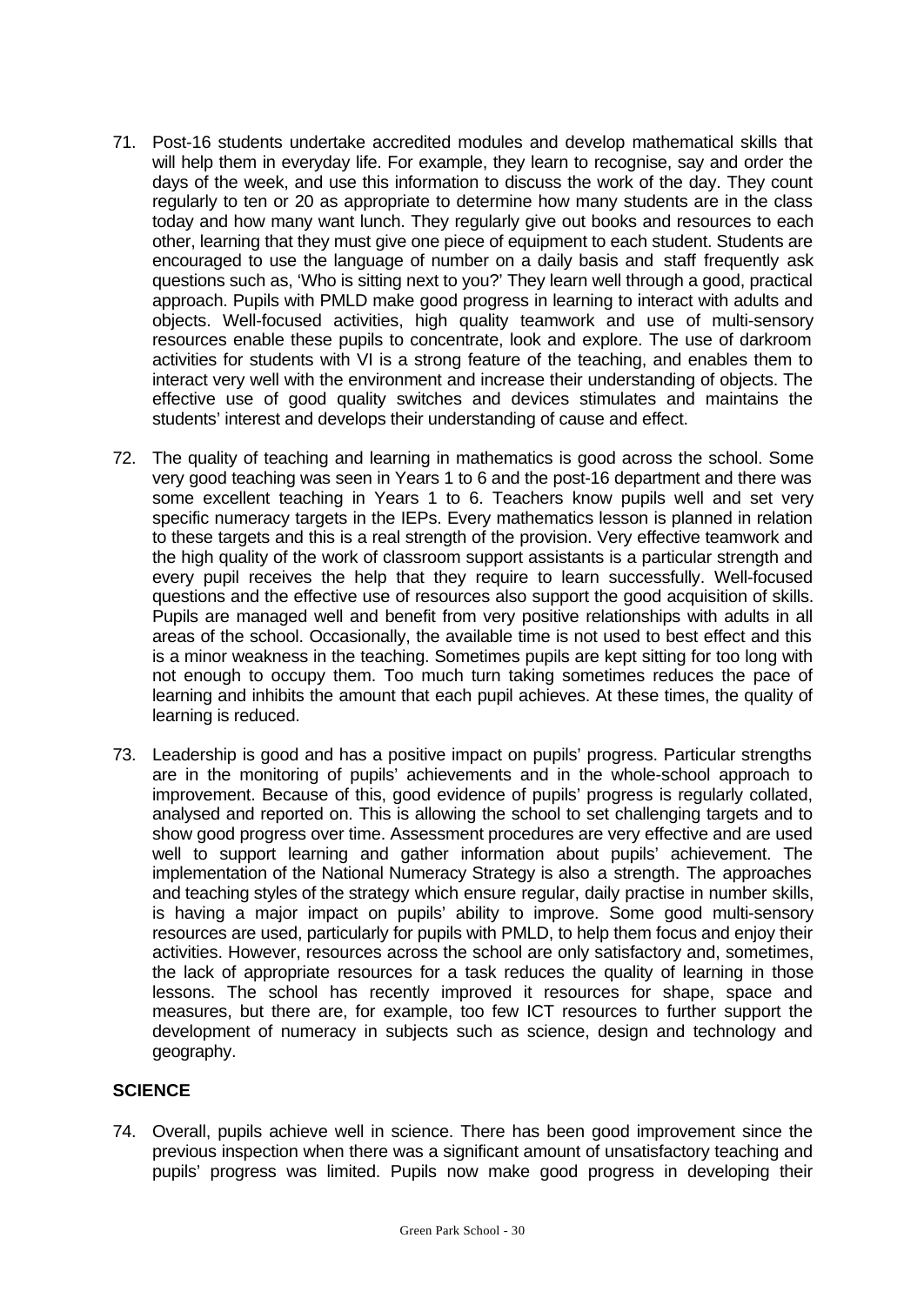knowledge of the living and physical worlds and are developing understanding of scientific investigations and the skills required to carry them out.

- 75. During their time in the primary department, pupils begin to develop a growing understanding of themselves and the world around them. They begin to record what they have seen and done, such as cutting out pictures of plants and animals, sticking them down, and overwriting their names. Such activities help them to appreciate the differences between living and non-living things. They examine physical processes such as light and electricity. By the age of seven, pupils know the simple characteristics of different materials, such as whether they bend or stretch, through exploring play-dough and elastic. They demonstrate understanding of push and pull forces when they operate switches to turn light sources on and off, and experiment with different components to make simple electrical circuits. Eleven-year-olds with SLD and with ASD know about simple life-cycles and understand that some illnesses are caused by microorganisms whilst injuries occur as a result of accidents. The more able pupils respond to instructions, like observing the differences between liquids and solids, and are at the very early stages of making predictions before carrying out investigations. Pupils with PMLD experience the properties of different materials through activities like painting over pictures they have drawn using wax crayons. The tactile and sensory nature of the garden gives them opportunities to experience some of the features of living things.
- 76. As pupils move through the secondary department, the science curriculum places an appropriately increased emphasis on simple investigative work. The most able pupils know the names of internal organs and systems of the body, like the skeleton and the positions of organs such as the lungs and heart. They consider the functions of organs and bodily processes through experiments that investigate, for example, the effects of exercise on their heartbeat and breathing rate. They understand that there are similarities and differences between living things and they confirm this by collecting and recording data about themselves, such as the size of their hands. Pupils use equipment such as microscopes correctly, and manipulate smaller items like electrical components when making a simple circuit. Pupils with more PMLD are provided with a variety of experiences and simple, specific scientific vocabulary. They respond to these experiences, such as the contrast between hot and cold water and which foods they prefer, by facial expression and eye movement.
- 77. Post-16 students study science through the 'Equals Moving On' programme, and have additional opportunities to develop scientific understanding through the modules of the ASDAN accredited course that they follow. For example, they learn about the requirements of a growing plant by looking after hyacinth bulbs they have planted.
- 78. Teaching is good overall across the whole age range and there are no differences in the quality of teaching of pupils with different special needs. The quality of teaching ranges from very good to satisfactory. Lessons are characterised by very good relationships and highly organised planning and preparation. Teachers provide a variety of carefully chosen activities and demonstrate skilful classroom practice that promotes effective learning for all pupils. The teachers' classroom management skills and effective teamwork with classroom support staff allow them to provide learning experiences that build on pupils' existing knowledge by extending and reinforcing ideas. As a result, pupils achieve well and have a good understanding of what they are required to do. Teachers have high expectations of behaviour and academic performance and, therefore, pupils are presented with situations that challenge them by extending their scientific understanding and knowledge. For example, these features of high quality teaching enabled a class of mixed-age pupils with ASD to make very good progress in developing their investigative skills when working with circuits. The teacher balanced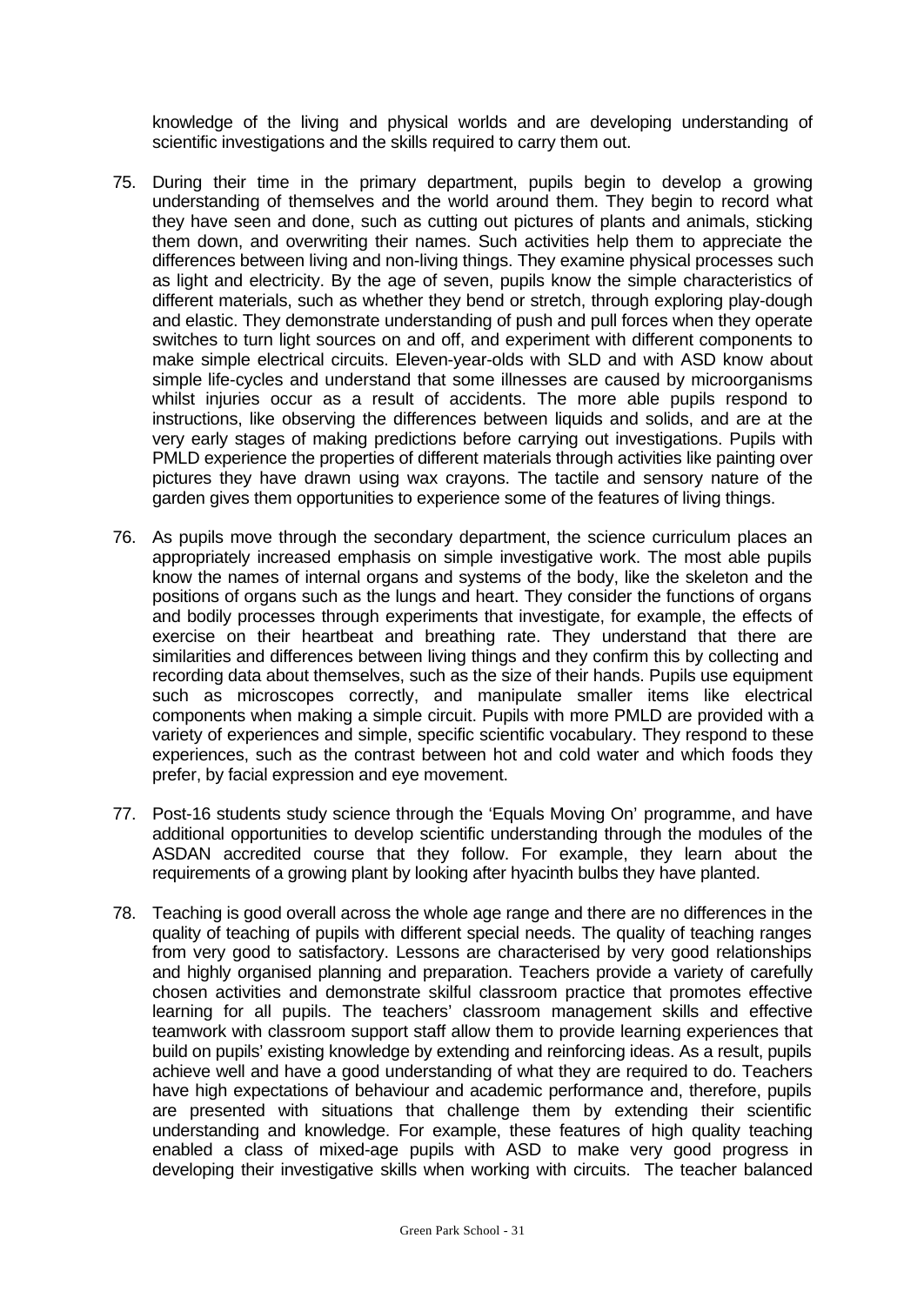direct teaching with carefully targeted, challenging questions such as 'What's missing?' and 'Why isn't it working?' that required pupils to apply their knowledge. In addition to developing pupils' scientific language, teachers also take opportunities to reinforce and extend pupils' numeracy and literacy skills. This aspect of teaching was demonstrated well when the teacher of a class of pupils with SLD used prior work on the recording of pupils' hair colour to develop the idea of how data can be handled and presented in different ways. Similarly, the concepts of same and different were promoted equally well by the teacher and classroom support staff when a class of students experienced a variety of wigs and hair products whilst examining similarities and differences between themselves and others.

79. The management of science is satisfactory. The subject co-ordinator is relatively new to special education but has extensive experience of managing the subject in mainstream schools. Learning resources are satisfactory, but improving, following an audit carried out by the subject co-ordinator. However, the structure of the science curriculum and some aspects of whole-school curriculum management have an adverse effect on pupil progress in science. Timetable arrangements mean that some lessons are far too long, particularly for pupils with PMLD, and the content and activities provided by teachers are sometimes over ambitious, lacking in variety and not matches closely enough to the pupil's needs and abilities. This is because, although the subject curriculum is now broad and balanced, the school's long-term planning mirrors too closely that recommended for mainstream pupils. In addition, arrangements do not currently permit the subject co-ordinator to monitor the teaching of science across the school as has been the case in the past and is acknowledged by the school as good practice. It is worth repeating that pupils achieve well in spite of these identified shortcomings.

## **ART AND DESIGN**

- 80. Overall the quality of provision is good, with many very good features. Pupils in Years 1 and 2 develop their skills through an exciting range of activities that extends across the whole curriculum. Evidence from past work shows that these pupils have used paint, texture, clay and card to express their ideas in paintings and collage work. However, due to the high level of adult support and instruction during lessons, it is not possible to make a reliable judgement on the level of pupils' independent learning from these examples of work. Pupils enjoy showing their drawings to others but have very limited language to express their feelings about their experience.
- 81. In Years 3 to 6 pupils continue to make good progress. They show in-depth thought as they make choices, and work very hard. For example, in one lesson four pupils joined a class in a local primary school where they had to draw a hand and examine its various features. These more able pupils showed mature interaction with their mainstream peers when discussing their drawings. They used a magnifying glass and other resources to see the features of their own hand and to make comparisons with others. They worked hard in small groups and were successful, to a limited extent, with the help and guidance of the support assistants. In this respect, art and design plays a significant role in the implementation of the school's inclusion policy.
- 82. Pupils in Years 7 to 9 achieve very well, benefiting from the high quality teaching and provision. Lesson observations and scrutiny of past work show that pupils are able to recognise the different dimensions of doors and windows and to use photographs to identify different areas within the school. Pupils draw, cut and paste different materials together and then decorate and paint them. The most able experimented, combined,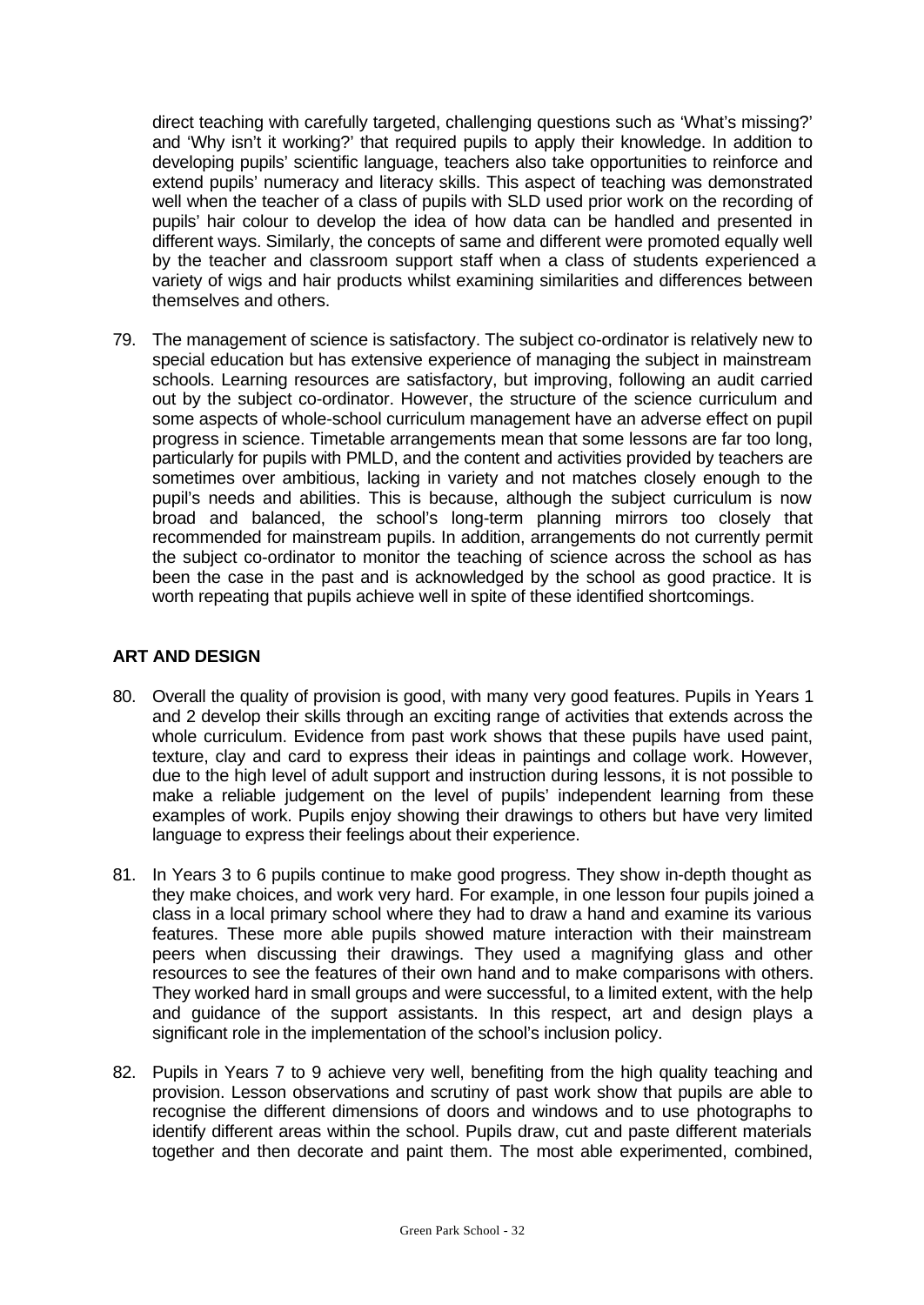selected and manipulated the range of colours they used. Less able pupils benefited from high quality guidance and help.

- 83. Pupils in Years 10 and 11 follow an ASDAN course module and by the age of 16 achieve satisfactory standards. The school uses guidance from a variety of sources to make suitable provision for pupils and students with PMLD in Years 10 to 14. A good lesson with post-16 students involved the investigation of themes such as the expression of emotions through colour. Pupils with PMLD were given more practical tasks and used their hands to draw designs. The multi-sensory approach used is very successful in promoting high quality experiences in which these pupils develop their skills well. Pupils with PMLD successfully participated in mixed groups.
- 84. The quality of teaching is very good. This judgement is based on three lessons, analysis of pupils' work and discussions with staff and pupils. Teaching is planned well and pupils' work is regularly assessed and evaluated to show what elements have been covered and what are the major strengths and weaknesses. This information is used well to plan what the pupils will learn next. In every lesson the planning provided challenging work, which met the needs of all the pupils in the class.
- 85. Art and design techniques are used particularly well to support and illustrate other areas of the curriculum. This was seen in the very good presentation of pupils' work throughout the school, displayed in the entrance hall, corridors and classrooms. These displays relate well to cultural activities, such as the Chinese Moon Festival, and work in history, for example the life and times of Henry VIII. This stimulates pupils' interest as well as creating an attractive and welcoming atmosphere in the school. The school has funded visits by two local artists. A number of pupils participated in the construction of an attractive mosaic of a seafront. Pupils also worked very successfully on digital art using modern technology. Some of the original work from this project was exhibited in the local art gallery. Pupils participated in an art project during the summer school. A colourful display of this work has had a positive impact on pupils' learning. This is another example of the contribution of the subject to the school's inclusion policy.
- 86. The policy and scheme of work aim to promote the development of pupils' skills, knowledge and understanding. The curriculum is planned well to meet the needs of all pupils and students. The scheme of work takes account of the difficulties of the increasingly complex and varied need of the pupils that are now admitted to the school. The school supports the co-ordinator in her professional development and values highly her work in the school. She provides support and guidance for other members of the teaching staff and monitors the teaching throughout the school. The co-ordinator also has an overview of the resources available, which are satisfactory. The school has no designated art room and, particularly in the secondary and post-16 departments, this has a negative impact on pupils' achievements in the subject.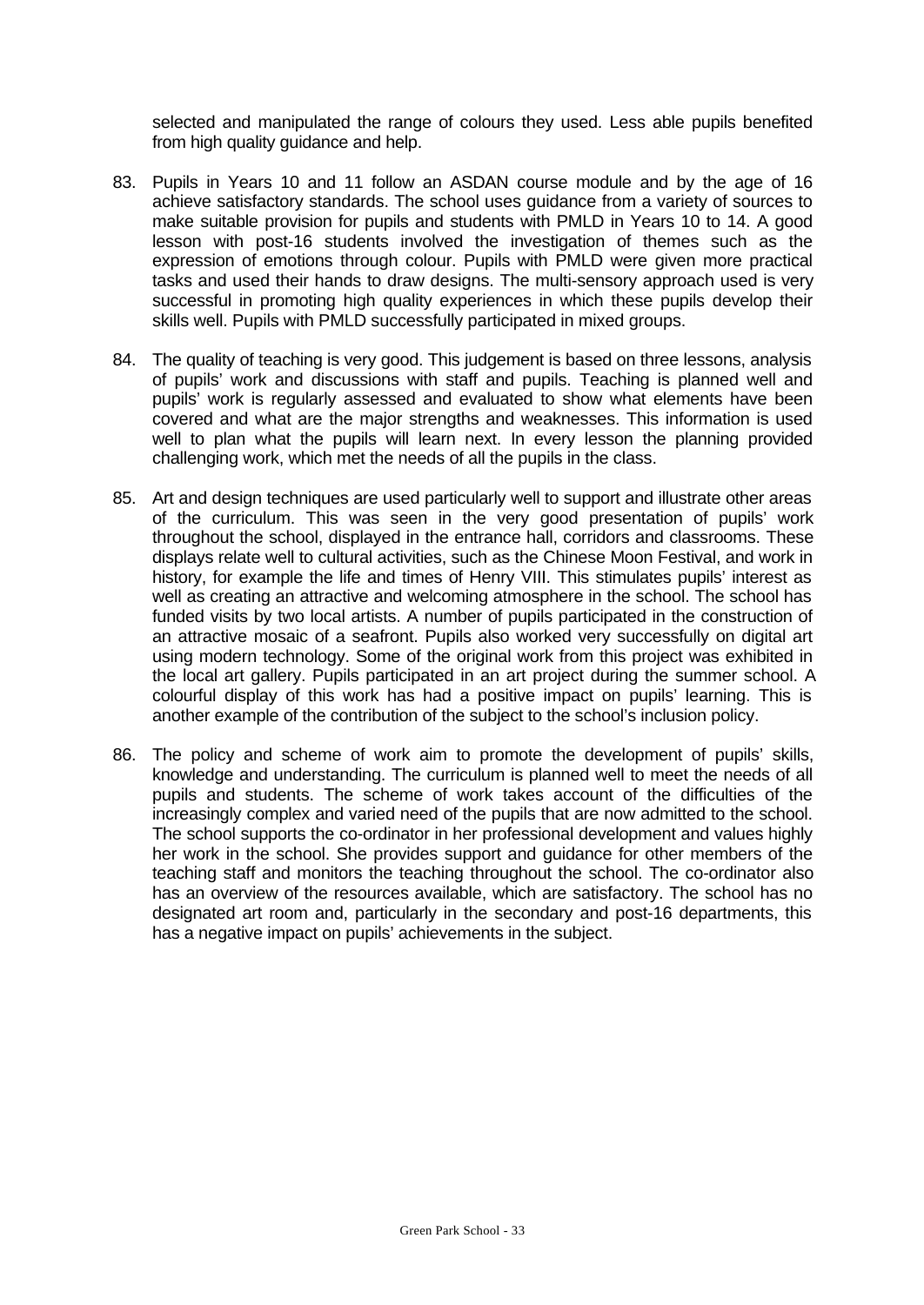## **DESIGN AND TECHNOLOGY**

- 87. Achievement is good overall, with a number of very good and excellent features. Pupils make satisfactory or better progress throughout the school in relation to their prior learning and abilities. Pupils are presented with tasks that progressively help them to build on their skills and improve their control of materials, tools and techniques.
- 88. In Years 1 and 2 the teaching is related to the class topic and is closely connected with other areas of the curriculum, for example literacy and numeracy. In this way basic language and number skills are reinforced. Pupils' work show that they are able to make simple things with the help of the teacher and the support assistant. These tasks involve cutting, painting and assembling. In Years 3 to 6, one excellent lesson in sandwich making challenged the pupils in a number of ways. The pupils were given a choice of what sandwich to make, had to choose what they needed, and learnt how to make them. The lesson contained elements of literacy and numeracy as well as developing skills in handling knives and other cutlery. In another very good lesson, in a Year 5 class of pupils with PMLD, a sensory approach stimulated the pupils and their interest was sustained during the whole session. They were able to touch and taste various ingredients used to make bread.
- 89. Pupils in Years 7 to 9 designed their own boxes to hold sweets. More able pupils chose a suitable price for a box of sweets. In another lesson, in a class with a number of pupils with severe behavioural difficulties, chocolate biscuits were made successfully. In both these lessons stress was placed on improving the pupils' communication skills in addition to enhancing their manipulation skills. Emphasis is placed on the importance of hygiene when handling food and also on the importance of preserving food safely. Pupils in Years 10 and 11 work towards accreditation through the ASDAN 'Towards Independence' course, one module of which is 'Food Preparation'. Pupils have to prepare and serve a meal. In the post-16 department students extend this to include the purchasing of the ingredients necessary to make a meal.
- 90. The quality of teaching is good overall. It varies from satisfactory to excellent. In the excellent and very good lessons pupils developed skills of investigation, questioning the teacher and support assistants regarding different aspects of the task. The more able pupils were challenged to explore materials and to refine their designs. Pupils are eager to learn and attentive. Their behaviour was very good in the majority of lessons. Pupils are given the opportunity to work independently and in the majority of instances are happy to do so. There is a very high level of valuable adult support and interaction but sometimes this reduces pupils' opportunities for independent learning. Lessons are carefully planned with a variety of strategies and approaches, which fully extend the pupils. Teachers regularly assess the pupils' work. As a result, future plans are drawn up to provide continuity in the pupils' learning. Scrutiny of pupil's work shows a steady progress in understanding and development of skills throughout the school.
- 91. Teachers use design technology well to promote learning and make links with other subjects, particularly speaking and listening, as well as making a contribution to the development of the pupils' spiritual, moral, social and cultural development. For example, making and painting a model as part of the Chinese Moon Festival gave the pupils an insight into a different culture. In history, the model of the clothes worn by the wives of Henry VIII developed pupils' insight into changes of life-style over time. Very good use of ICT in a Year 10 class had a significant impact on pupils' learning. The teacher used an overhead projector and pupils used a computer to record prices and a digital camera to record their progress. As a result, the pupils were highly motivated. Pupils were given a high level of individual support with various tasks using the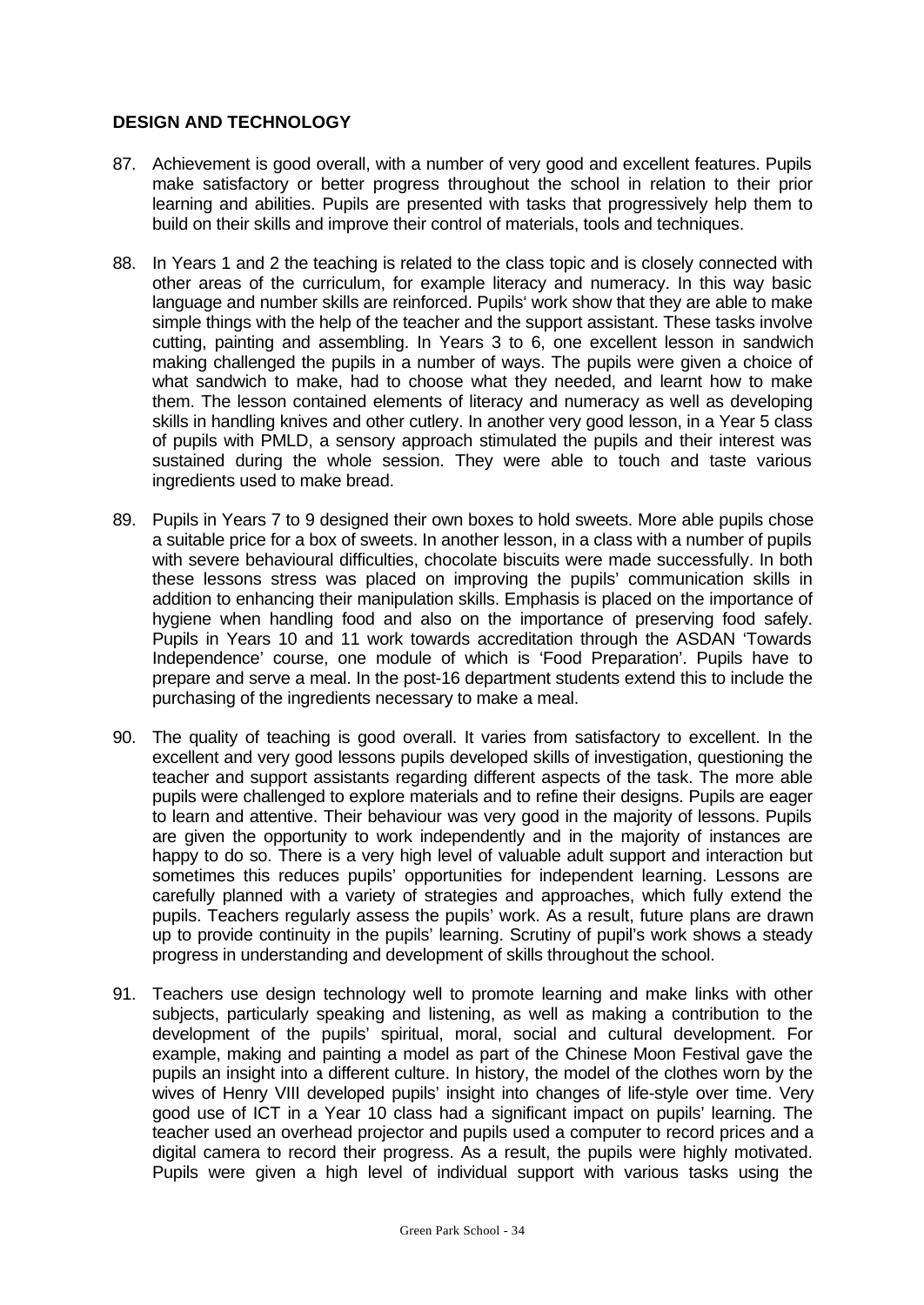computer for their designs, selecting materials for their chosen project and choosing colours for their paintings.

92. The co-ordinator has only been responsible for the subject for a short period of time and the co-ordination of the subject is underdeveloped. The co-ordinator is, however, well qualified and has appropriate plans for development. The policy and scheme of work have clear aims and objectives and these have a positive impact on pupils' achievements. There is no design technology room and as a result work with resistant materials is carried out in classrooms, although there is no evidence of this having a significantly negative effect on pupils' progress. There is a good area for food studies in the post-16 department and a very small area in the primary department. Resources are satisfactory overall and easily accessible to all the teachers.

### **GEOGRAPHY and HISTORY**

- 93. The majority of the humanities lessons seen were in history. The school operates a rolling programme of history and geography lessons, and, for the majority of classes, history was the current topic at the time of this inspection. Both subjects share the same co-ordinator and lessons are planned to the same framework, with QCA documentation forming the basis for the subject curriculum.
- 94. Pupils make good progress in humanities throughout the school and the subjects overall show good improvement since the last inspection. In history, pupils in Years 3 to 6 begin to show that they can sequence the growth and development of a person from birth to adulthood. They recognise how artefacts, such as kitchen equipment, change over time. Other pupils respond well when studying events like the Great Fire of London and some compare modern and Tudor clothing. Older pupils engage positively in reenacting the Civil War or considering what it was like to be Royal. In the limited amount of geography seen, pupils made good progress in their understanding of what it is like to experience a hot climate.
- 95. There is some very good teaching in history, especially of pupils with PMLD. Teachers use a wide range of multi-sensory stimuli, as for example, when simulating the Great Fire of London, using a tape to create the appropriate sounds, fibre-optic and torch lights with cellophane to create the brightness of flames, and a fan heater to demonstrate heat. In other lessons, real items, such as old-fashioned kitchen equipment, are used to show how domestic objects have changed over the years and pupils were also given the opportunity to sequence real photographs. In geography, pupils benefit from hearing about a classroom support assistant's trip to Australia and, from her hot-weather clothing, understand what the climate is like. In the best lessons, teachers focus very precisely on what they want to teach, managing successfully to combine the demands of the subject syllabus with individual IEP targets, such as encouraging pupils to indicate choices or eye-point their responses. Classroom support staff make a very positive contribution to lessons, participating actively in drama and role-play and reinforcing the language targets for the session. Pupils enjoy their lessons and respond very positively to the work offered.
- 96. The subjects are effectively co-ordinated and staff are well supported in planning and resourcing their lessons. However, the overall level of resources in the subjects is poor, and there is a lack of artefacts and large photographs which would help to clarify and enrich pupils' understanding. Occasional museum loans make a valuable contribution to lesson presentation, and the curriculum is enriched with visits to relevant places in the local environment and further afield for both history and geography. The co-ordinator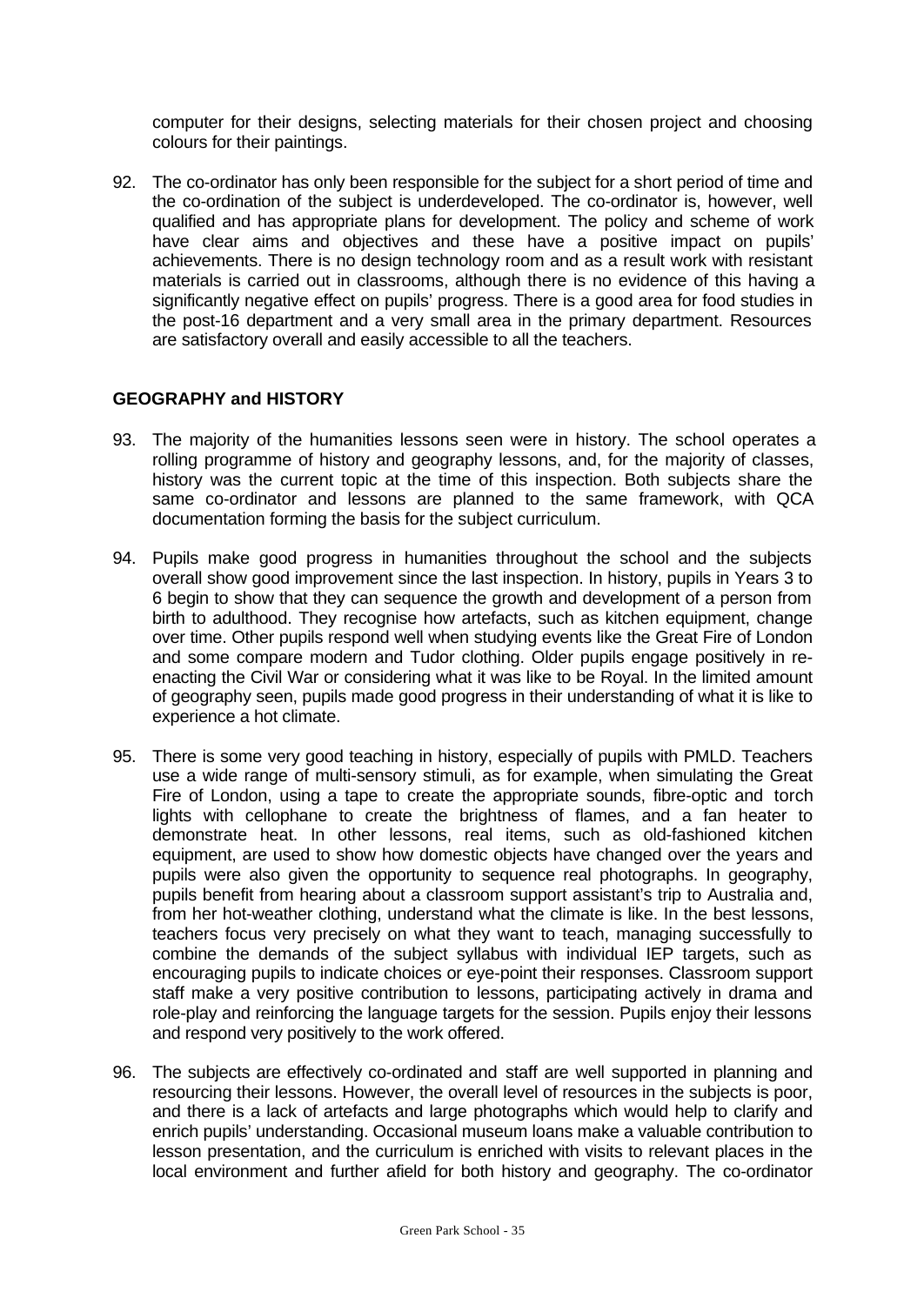recognises the need to improve resources and sees this as a priority. There is currently no monitoring of teaching, but lesson plans are regularly checked and discussed and the co-ordinator has begun to compile a useful portfolio of annotated work.

## **INFORMATION AND COMMUNICATION TECHNOLOGY (ICT)**

- 97. Provision is good overall. Pupils achieve well throughout the school. They always make at least satisfactory, often good and occasionally very good progress in acquiring knowledge, skills and understanding of ICT. This good progress applies equally to all groups of pupils, including those with PMLD, those with ASD and those with EAL. It is as a result of effective teaching characterised by good planning, seamless support and teamwork, appropriate use of resources and the willingness of staff to incorporate ICT into their lessons. This represents a good improvement on the findings of the previous report when teaching and learning were judged to be satisfactory and ICT did not feature in support of other subjects. A scrutiny of pupils' and students' work confirms that this good progress is sustained over time. Older pupils and students are accredited in ICT through the ASDAN 'Moving On' course and the National Skills Profile.
- 98. During Years 1 and 2, pupils with PMLD develop an awareness of how things work and how they can control their environment to produce a desired effect. In the multi-sensory room they learn to make consistent and intentional movements to press, squeeze, push and pull a range of carefully selected switching devices to change the colours of the lights. They respond with sustained pleasure to these cause and effect experiences. They make good progress because the room is carefully prepared beforehand. Timely interventions by the teacher and support staff ensure all pupils are engaged. Challenging questions, for example, 'How can we get these fibre-optics to work?' encourage pupils to explore and consolidate their knowledge and understanding. Pupils in Years 3 to 6 make very good progress in learning to combine text and graphics by adding symbols and text to pictures and photographs. A particularly strong feature of this lesson was the exceptionally good teamwork of teachers and support staff and their shared commitment and high expectations of learning. This ensured that all pupils were fully involved and maintained on task. Good use of questions such as 'Is it the same or different?' made pupils think and observe carefully. Positive interactions throughout, with encouraging comments, like 'Good looking, good listening' contribute to an enjoyable and purposeful ethos. Very good support, such as the teacher working with individual pupils and providing 'hand on hand' prompts, ensures they make good progress in acquiring basic keyboard skills.
- 99. Pupils in Years 7 to 11, continue to consolidate and extend their understanding as they build on prior learning. Pupils in Year 9 make very good progress in learning how to use a video and microphone to make a film of their classmates. Pupils are highly motivated by the activity, attend carefully and take their responsibilities for filming seriously. The erratic behaviour of two pupils with ASD was managed well so that their learning and the learning of others was not interrupted. A good plenary assessed progress and understanding. The teacher asked pupils, 'How could we improve our filming for next time?' and a support assistant gathered their ideas for use next time. Post-16 students explore information from various sources, showing they know that information exists in different forms, for example, digital cameras, video and floppy disks. They make good progress because the teacher has secure subject knowledge and manages their behaviour with ease and confidence, but in an adult way. Great emphasis is given to students in allowing them choice and in encouraging them to work independently. Students with PMLD visit the multi-sensory room where they follow instructions, for example, 'Turn on the red switch', and develop an understanding of cause and effect.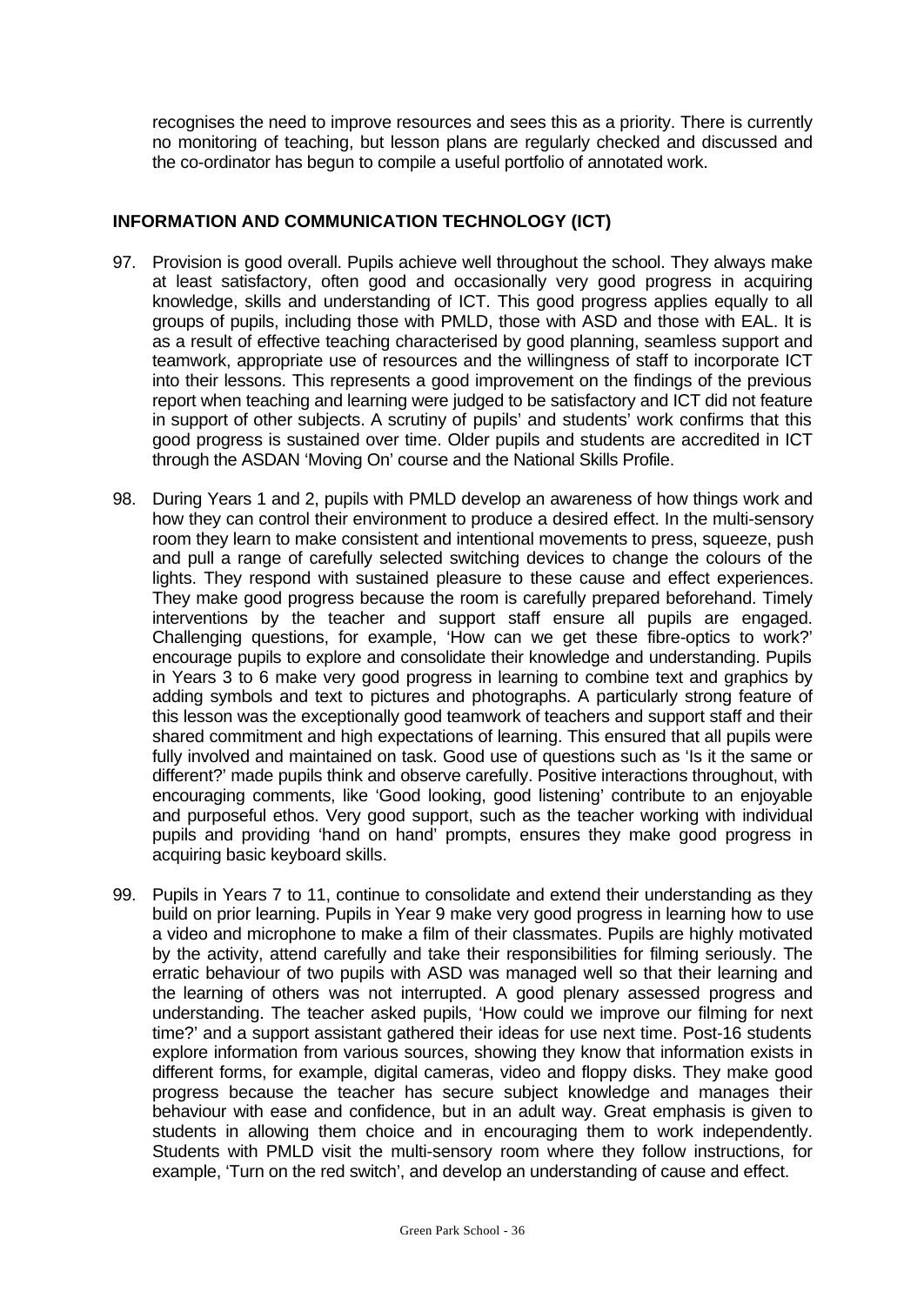- 100. The use of ICT in other subjects is good and demonstrates teachers' growing confidence and competence. Many examples were noted during the inspection. Particularly good use is made of the digital camera to record pupils' progress and achievements across the school. In English, Year 2 pupils used the 'Clicker' programme to put 'i' words in context and to reinforce the sound of the word and, in Year 3, a 'Big Mac' switch was used to record pupils' responses. In Year 9 mathematics, ICT was used to support pupils' understanding of shape. In Year 10 religious education, very good use was made of a video camera and dictaphone to record interviews on a topic on 'Mother Theresa'. In geography and history pupils used an interactive map and the Internet to reinforce their knowledge and understanding. In a post-16 PSHE lesson, good use was made of the inter-active whiteboard to help students identify rules and conventions associated with photographs.
- 101. The subject is led and managed well by the co-ordinator, who has a clear view about how the subject is to develop. He acknowledges the very good and consistent support the school has received from the LEA. The school has adopted the QCA ICT schemes of work and is currently reviewing its appropriateness in meeting the varied and complex needs of pupils and students. Long-and medium-term planning is good and there is a systematic approach to skills development. ICT is taught in discreet lessons and in support of other curriculum areas. The co-ordinator monitors how well the subject is covered by monitoring teachers' planning, pupils' and students' progress, and by supporting teaching in the classroom. Assessment procedures are much improved and targets for ICT are being included in pupils' and students' IEPs. All but the most recently appointed staff, have received NoF training, which has contributed to the improved teaching. Staff also receive training from the co-ordinator, for example, in how to use the new inter-active whiteboard effectively and in using 'Symbols 2000' for reading and writing. Resourcing for the subject is satisfactory and improving. The accommodation is unsatisfactory in two respects. The ICT suite is not the best use of the restricted space in the school and has largely outdated equipment. Access to the multi-sensory room is problematic and it is not fully equipped to enable all pupils to interact with the various devices in it. Both these matters are appropriately under review. The school's very positive targeting of ICT as a priority in its action plan and the onset of funding to purchase carefully considered equipment is highly appropriate.

## **MODERN FOREIGN LANGUAGES**

### **FRENCH**

102. Provision for the teaching of modern foreign languages has improved since the last inspection. French is now taught weekly to a group of more able pupils in Years 7 to 9. An enthusiastic Year 10 pupil attends the local secondary school three times a week where he participates in a GCSE class and is expected to pass the examination along with his mainstream peers. Other pupils in Years 10 to 14, have some opportunity to study and experience French or another culture as part of the accredited courses. These latter courses were not observed during the inspection, but photographic and other evidence shows that the experiences are enjoyed and valued by pupils and that they enrich pupils' learning opportunities. The French curriculum within the school is carefully structured and follows the Certificate of Secondary Language Learning Course accredited by the Birmingham Comenius Centre. The course is appropriately designed to meet the needs of Green Park pupils, and offers a useful framework for teaching.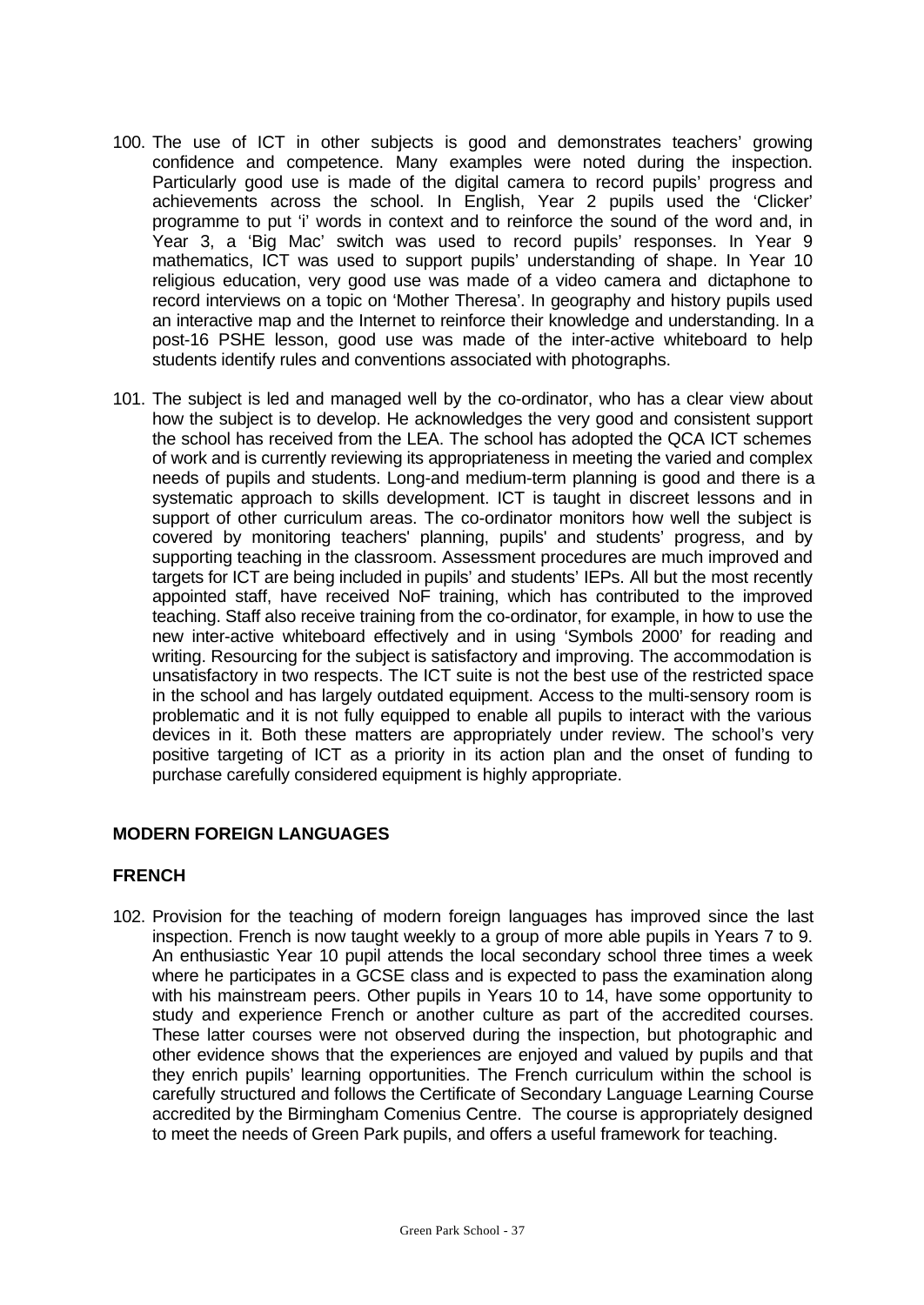- 103. Pupils achieve well and make good progress. They exchange simple greetings and identify basic foods. They copy write the words of newly learned vocabulary and read them aloud. Pupils are better at recognising and responding to words and phrases than at initiating their own questions and dialogue, but they enjoy their work thoroughly and concentrate well.
- 104. Although the teacher in charge has limited subject knowledge, she makes very good use of her skills in teaching pupils with learning difficulties. For example, she uses Makaton to support understanding, and devises numerous games and activities to reinforce and consolidate learning, whilst at the same time maintaining pupils' interest and concentration. The course is planned well and enables pupils to build on what they already know within a structured programme. However, insufficient use is made of ICT.
- 105. There is a lunchtime club attended by pupils in Years 3 to 6. The school organises study and social trips to France and thereby creates opportunities for pupils to experience the French way of life. Resources are adequate and the support of learning assistants helps pupils to master tasks such as copying writing, which might otherwise present difficulties.

## **MUSIC**

- 106. The last inspection report was critical of the 'restrictive' nature of the curriculum, which prevented pupils making progress. The curriculum has improved significantly since then. It is now rich and staff are beginning to develop it in an independent way to meet the needs of particular pupils. All pupils learn well in lessons and make good progress over time.
- 107. In the primary classes, teachers use a combination of skills, plan appropriately and are ingenious in their use of restricted resources. Classroom support staff work together well, using good teamwork and often a high level of musical ability, to enrich the lessons and ensure equality of involvement for all pupils. In some cases talented support assistants take the lesson and deliver good and very good teaching. Three lessons are used here to exemplify the good teaching.
- 108. A good upper primary lesson started with pupils being introduced to the characters involved in 'Peter and the Wolf'. This was done by the use of speech and sign, together with cut-out puppets. The teacher then told the story, with individual pupils using their instruments to demonstrate the character from the story. After a short break, the class listened to the CD and performed with different instruments. The standard of support and modelling was good from both teacher and classroom support staff. There was clear enjoyment from all pupils and one or two, including a recently arrived child with significant reasons for unhappiness, showed a high level of enjoyment and progress. However, the length of the afternoon session was too long and this is a negative aspect of timetabling that reduces the overall enjoyment and learning.
- 109. In a parallel lesson for pupils with PMLD, the class took part in musical activities sitting in a circle. The lesson was an exemplar of sensory teaching. A wide range of objects was used, including sticky tape, plastic bricks, mirrors and scents to reinforce the words of the songs. The teacher used very good sensory techniques to convey both rhythm and meaning to pupils who had the most complex medical and educational difficulties. During the lesson, one pupil was tube fed. This was carried out with great sensitivity by a member of the additional support staff. Throughout the lesson, time was allowed for pupils to absorb their learning and for staff to monitor independent actions.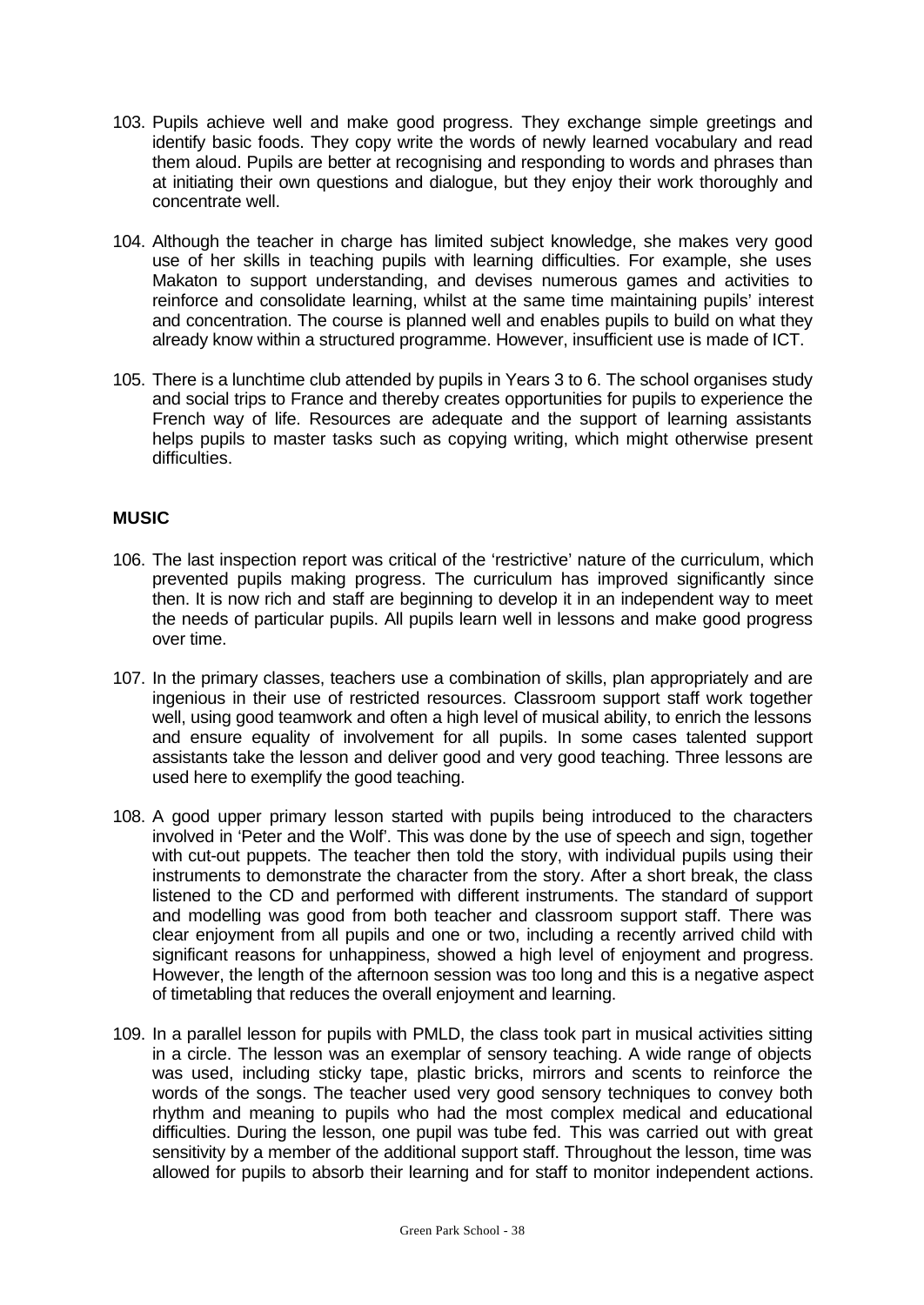The lesson ended with the excellent use of a candle to mark the end of the day. Here as elsewhere in the school, music was used to mark key points in the day and provide another, enjoyable, channel of communication. Currently classes for pupils with PMLD follow the same, weekly curriculum units. This is not appropriate and does not provide adequate time for real learning development to take place.

- 110. A good secondary music lesson saw pupils being asked to beat rhythms on every surface they could find in the classroom. A discussion followed about 'loud' and 'soft', 'fast' and 'slow' and the mood of different beats. The teacher then linked this work to a previously seen video. The physical experiences that the pupils had had allowed them to respond more effectively to the video as they provided sound effects for a creeping tiger and marching elephants. This lesson summed up much of the music teaching at Green Park. It provided a fun experience, while developing basic musical skills. Teaching was good in its use of language and symbol. The pupils retained a lot of what they had learned and were able to report back on the lesson to visitors over lunch.
- 111. Although music has developed well, there are some aspects that currently limit further progress. The co-ordinator has managed the subject well, but does not now have enough time to take the subject further. Assessment procedures are not as consistently applied as in other subjects. Resources, very much enhanced since the last inspection, are still not adequate to support this subject, which is a vital channel of communication for pupils. The co-ordinator and staff have discussed the development of topic-based resource boxes to support the curriculum and this has a lot to commend it. Time will be needed if this planning is to further enhance what is already a subject that enriches school and pupil life.

### **PERSONAL, SOCIAL AND HEALTH EDUCATION AND CITIZENSHIP**

- 112. Provision for pupils' and students' personal development is very good and, consequently, they achieve very well. There are discreet lessons in PSHE throughout the school and good regard has been paid to the most recent national guidance and requirements for the teaching of citizenship in the secondary department. The accredited ASDAN and ALL courses, which are central to the learning opportunities offered in the post-16 department, are nationally recognised and include a substantial number of work units and modules related to the skills of daily, adult life.
- 113. Teaching and learning are very good. This judgement is not simply based on a small number of lesson observations in PSHE and/or citizenship. It is supported by evidence gathered throughout the time that inspectors spent in the school. For example, the very good individualised programmes for feeding and personal hygiene very effectively promote the personal development of pupils of all ages with PMLD. Laminated place mats with these feeding programmes on them are an effective way of reminding staff familiar with the particular pupil or informing those who are new to them. Personal support assistants help pupils with their hygiene needs whilst causing minimal disruption to lessons. This is typical of the exemplary team working among all adults working in the school, which contributes to all pupils PSHE in all lessons and at other times.
- 114. In the lessons seen teaching and learning were good overall within the range very good to satisfactory. Lessons are planned and prepared well and provide good opportunities to reflect on their personal qualities and the nature of society at large. A very good Years 10 and 11 citizenship lesson was part of a module of work on re-cycling. In the lesson the use of signing was high quality and clearly helped pupils to understand the content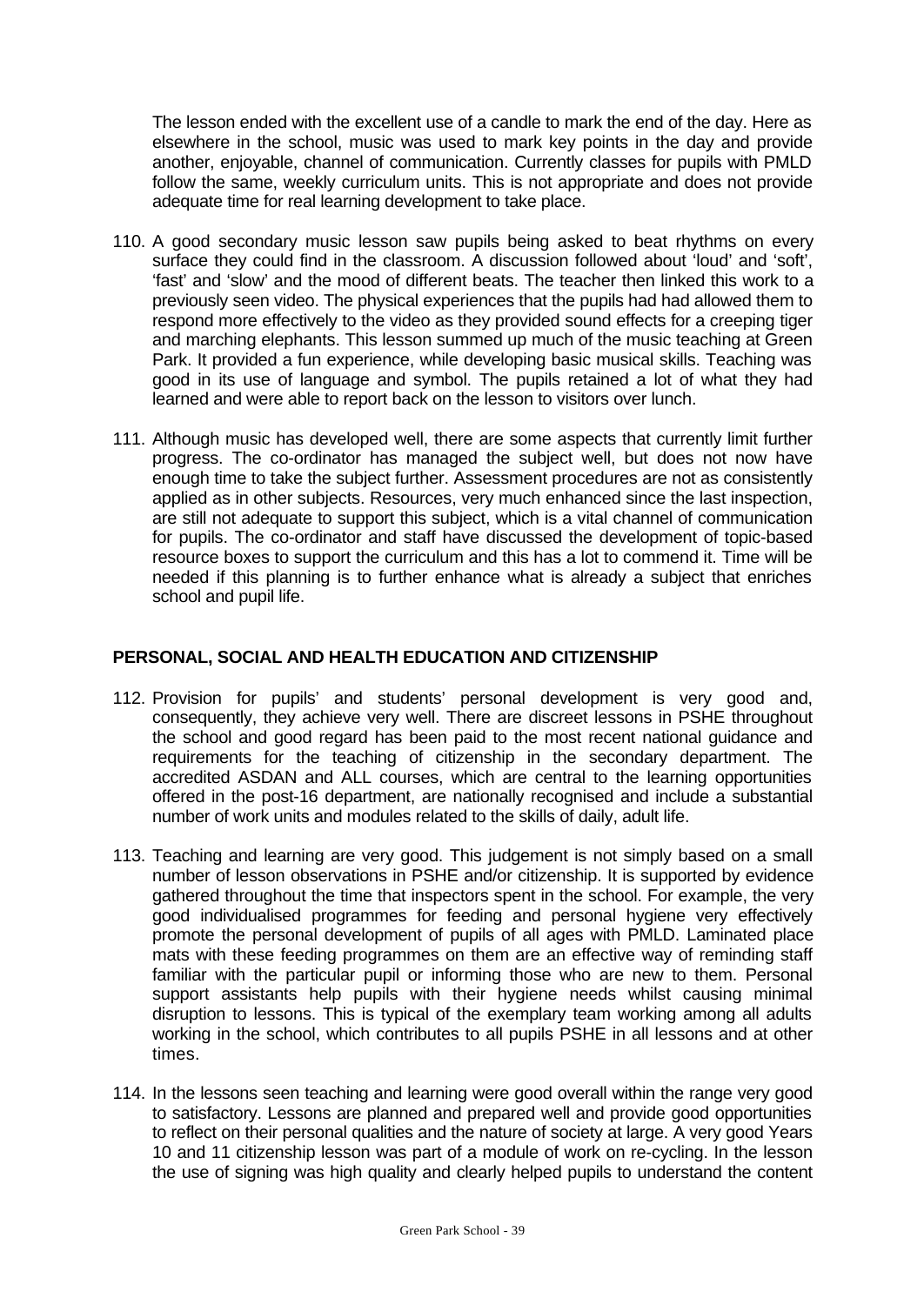well. The module as a whole was effectively developing pupils' understanding of environmental issues and properties of materials, providing very good links with work in geography and science. In a Years 6 and 7 lesson on rights and responsibilities the communication skills and social development of pupils with ASD was promoted well. All pupils made gains in their understanding of the feelings and needs of others. The more able pupils made some reasonable suggestions when asked to identify things that their classmates need special help with.

115. Two teachers, one of whom is a member of the leadership team, co-ordinate the school's provision for PSHE and citizenship very effectively. There is helpful guidance for teachers in their planning firmly based in national materials. The co-ordinators liase very effectively with the classroom staff and all the other adults who work with pupils on a regular basis. There are good written and audio-visual resources. However, the school lacks other resources such as specialised dolls and puppets. The accommodation, particularly the student common room, food technology facilities and shower facilities, contributes positively to the personal development of the post-16 students.

## **PHYSICAL EDUCATION**

- 116. The school has made good improvements since the previous inspection and provision is good. Pupils of all ages, including those with PMLD, achieve well and make good progress. Pupils now benefit from a comprehensive, broad and balanced curriculum that is delivered through a variety of activities. The school's physical education programme acknowledges and meets the needs of more able pupils by giving them opportunities to acquire and practise new skills in ball games, swimming and outdoor activities. However, it also recognises the need to develop all pupils' mobility and coordination, particularly those with PMLD. Physiotherapy staff make a significant contribution to pupils' physical development in both hydrotherapy sessions and mobility lessons.
- 117. Primary aged pupils with SLD and ASD travel in different ways like running and jumping. The more skilful ones change speed and direction, such as moving forwards or backwards, and stretch and curl their bodies as they respond to verbal instructions such as stop and start. By the age of eleven, more able pupils climb steps, walk along a bench and crawl through a tunnel. Consequently, some pupils develop an increasing ability to respond to a series of instructions by combining these movements so that they work unaided and follow simple sequences of movements leading to very simple dance routines. Pupils also participate in games activities and, by this age, show improving mobility and confidence with the more able striking a ball with a bat quite well and stopping a ball when fielding. They run independently, perform standing jumps and throw a sponge discus. Pupils with PMLD experience activities that give them the freedom of physical movement without the support of aids such as splints, stands and chairs that they normally use. Therefore, with adult support they stretch up and reach down in response to music. Some pupils initiate movement without this support and roll over on a mat with minimal help.
- 118. As pupils get older, they extend their independent skills and their ability to work collaboratively with others. They also follow simple rules associated with PE activities. Therefore, by the age of 14, pupils with SLD and ASD show understanding of the terms 'push' and 'pull' as they discover ways of moving themselves around the floor. They work together in pairs rolling a large ball to each other and playing simple tag games, avoiding others as they run around the hall. By the age of 16, pupils are able to combine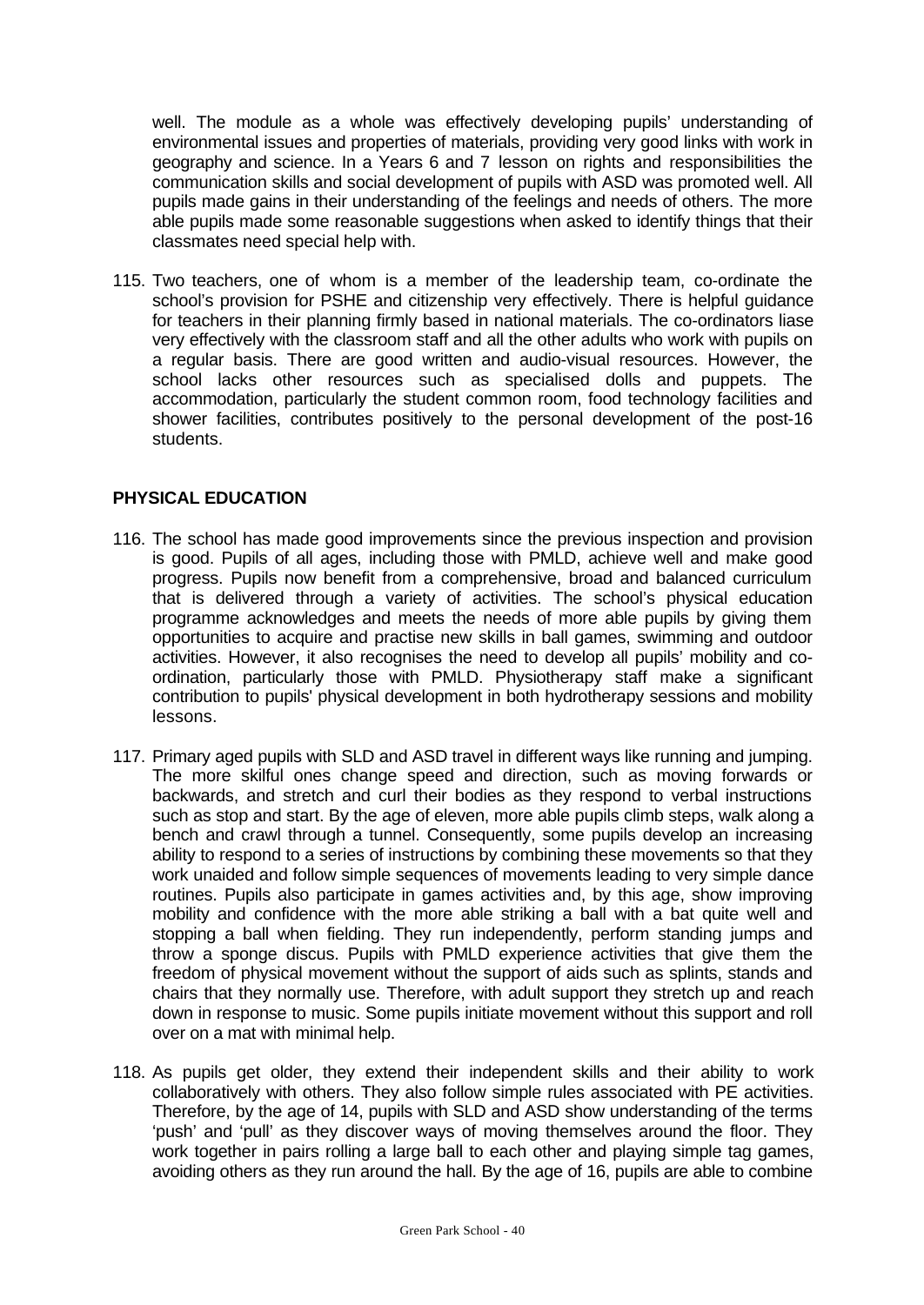many of these skills. They await orders to begin, helping to count down from three to 'go', and follow instructions such as running round a circuit laid out in the hall. Pupils are developing an understanding of the effect of exercise on their bodies. They know that physical activities make them breathe quicker and increase their heart rate. In this way, good links are made with work in science.

- 119. The physiotherapist and physiotherapy assistants make a significant contribution to the physical education programme for pupils and students with PMLD. Hydrotherapy and mobility sessions focus on carefully targeted individual activities and, therefore, pupils are beginning to explore movement, demonstrate increasing awareness of their own bodies, and develop a growing concept of space.
- 120. Teaching is good overall. It was good or very good in all lessons observed. There are very good relationships between staff and pupils, and classroom support staff make an important contribution to pupils' learning. Teachers are enthusiastic, have high expectations and their energetic approach is reflected in their good use of praise and encouragement. Consequently, activities that match pupils' needs are used well to stimulate them and extend their learning, confidence and mobility. Lessons also make a significant contribution to pupils' communication and social skills as well as their acquisition of other basic skills such as numeracy and literacy. For example, the teacher of a class of 15-year-olds encouraged counting skills when pupils used a trundle wheel to measure a circuit. Their understanding of shape was reinforced as the teacher placed a different shaped marker at each corner of the circuit. The positional language of a class of primary aged pupils with ASD was consolidated equally well when the teacher used a Big Book. The pupils' knowledge of terms such as 'over', 'under' and 'through' was reinforced as they followed a simple movement routine.
- 121. Leadership and management are satisfactory. The subject co-ordinator is newly appointed from a mainstream school and is at the early stages of developing a thorough understanding of working with pupils with SLD and PMLD. However, she is enthusiastic and has a sound foundation from which to move forward as good subject planning and assessment procedures are already in place. The co-ordinator does not currently have the opportunity to observe colleagues teaching, but the school is aware of this and is addressing the issue. The subject makes excellent use of opportunities to extend pupils' experiences through enrichment activities. They use local facilities such as the swimming pool, the indoor rock climbing face at the Molineux Centre and the dry ski slope at the Tamworth Snow Centre. Outdoor adventurous skills are promoted equally well through activities such as orienteering at Sedgeley Park and canoeing at Calf Heath. Relationships with other schools also contribute to developing pupils' social skills, such as team matches against other schools and involvement in bigger events like the Mini Commonwealth Games. In addition, the school provides pupils with the excellent learning opportunities through residential visits. Groups have been to North Wales, where they participated in a variety of outdoor pursuits, and last year a small group of pupils went trekking in Nepal when they also experienced white water rafting. The school's own learning resources are generally satisfactory, but there are deficiencies in the quality and quantity of resources for pupils with PMLD. Overall, the accommodation is satisfactory and the hydrotherapy pool provides a valuable additional resource. However, the pool lacks electric hoists and the accommodation is very cramped. Therefore, the lifting and handling of pupils takes place under extremely difficult circumstances and potentially puts the health and safety of staff and pupils at risk.

#### **RELIGIOUS EDUCATION**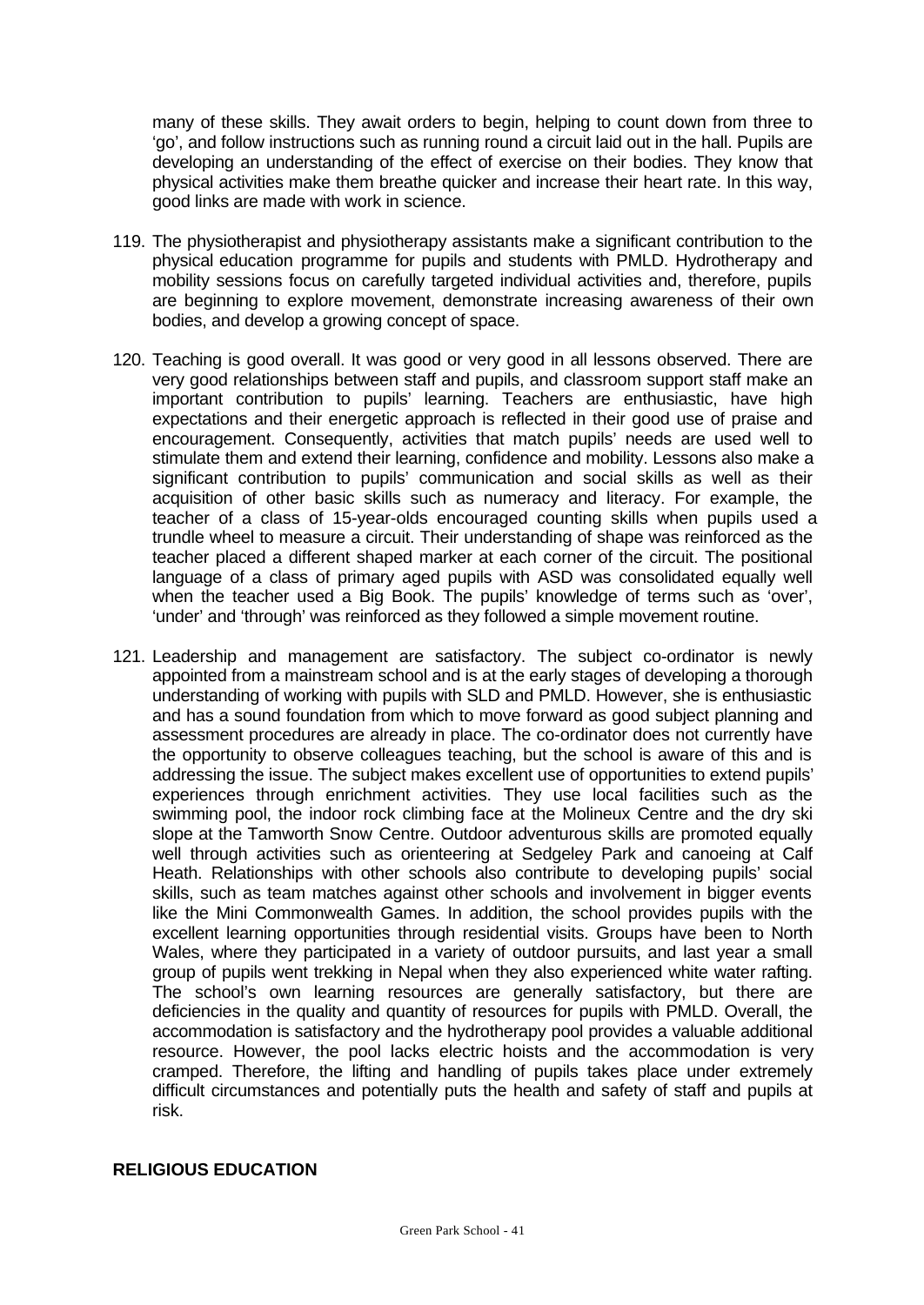- 122. Achievement is satisfactory across all areas of the school. Some high quality visits to places of worship play a very important part in fostering pupils' knowledge and understanding. There has been satisfactory progress in the provision since the previous inspection. Pupils of different abilities all make satisfactory progress and benefit from the full inclusive provision.
- 123. In Years 1 and 2, pupils enjoy a practical approach to the subject. They study the life of Jesus, and take part in a range of dramatic representations. They learn about the importance of friendships and achieve appropriately as they work and share resources. Evidence from past work shows that progress is satisfactory at this stage.
- 124. In Years 3 to 6, pupils are beginning to understand the differences between the Christian and Muslim religions. They develop appropriate understanding of the difference between right and wrong, for example through listening to the story of Muhammad and undertaking role-play activities. Pupils in Years 5 and 6 are aware of the special events, artefacts and stories of Christianity. They were observed creating a class book about their own special journeys, using photographs they had brought from home. They made satisfactory progress in understanding the special journeys made by Jesus, and developed empathy with each other by sharing their pictures.
- 125. In Years 7 to 9, pupils continue to make appropriate gains in learning, and begin to link moral understanding and the importance of community values with their study of world religions. Through high quality visits to places of worship, they learn about sacred texts and beliefs. For example, during the inspection, they achieved high standards of empathy with the values and beliefs of Sikhism during a visit to a nearby Temple. They discussed, in a mature way, the ways in which beliefs affect people's lives. They benefited from this first-hand experience and the excellent teaching by developing, for example, their respect for individual differences.
- 126. In Years 10 to 14, pupils and students explore more sophisticated philosophical ideas and belief systems as part of the ASDAN course. They broaden their knowledge and develop their spiritual, moral, social and cultural awareness through participation in a range of experiences and celebrations of festivals, such as the Chinese New Year. Pupils with PMLD in Years 10 and 11 developed awareness of unfamiliar places as part of citizenship lesson. These pupils benefit from opportunities to reflect on their experiences in a quiet, candle-lit room. Pupils continue to learn about different religions and some more able pupils with SLD explain that both Sikhism and Christianity have special books and that a Creation story is common to these two religions. These pupils recognise and name many symbols of the Christian religion. Students in the post-16 department extend their knowledge and understanding by focussing carefully on everyday rules, symbols and signs and places they have been to. They learn to respect other people's privacy and develop their personal, social and moral skills through good role-play activities. By acting out social situations they develop a good understanding of their own place in the world.
- 127. The quality of teaching and learning is always satisfactory and sometimes good or very good. Teachers prepare lessons well and make effective use of resources to keep pupils interested. This helps to motivate pupils and they generally work hard. Good questioning helps to remind them about what they have previously learned, and reinforces their knowledge. For example, in a Years 10 and 11 lesson, the effective questioning was a key feature in pupils' ability to remember the similarities and differences between religions. Teachers' subject knowledge is broadly satisfactory and this is complemented by visits, where expertise from outside the school supports high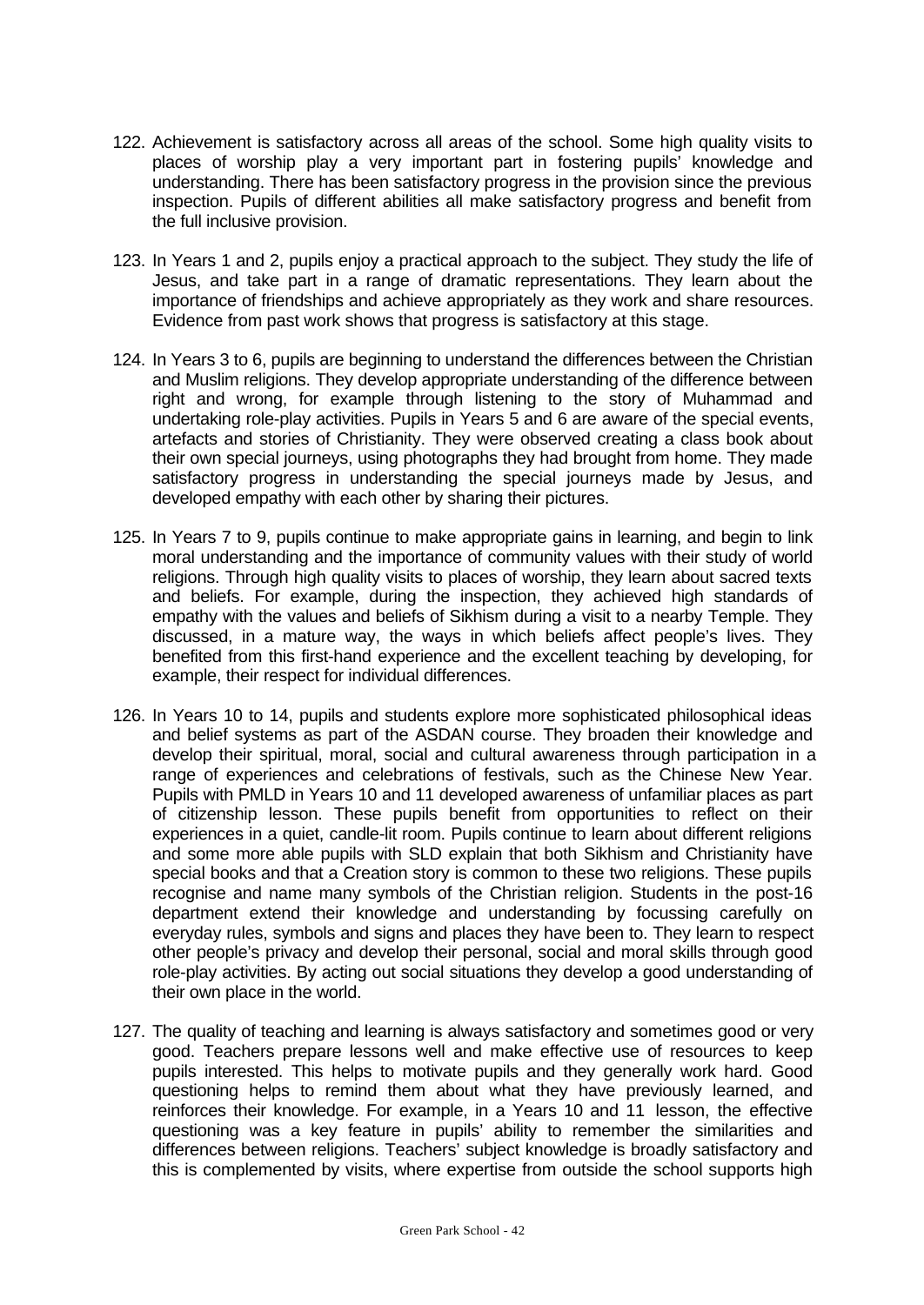quality experiences for pupils. At these times, very good levels of motivation and interest are fostered by the expertise, pertinent questioning and clear instructions. Teachers manage pupils' behaviour very well in most cases, although there are a few times when the lack of evident behaviour strategies for one or two pupils, affects the learning of others.

128. The co-ordinator is new to the role and leadership is in the early stages of development. Plans are in place to begin monitoring, but this has yet to have any impact on the provision. There is a good curriculum in place. It is linked closely to the locally agreed syllabus and provides good continuity from year to year and equality of opportunity for all pupils. Resources are good and this is a strength of the provision. A good range of artefacts has been centrally collected and catalogued and the good use of them has a positive impact on pupils' interest and willingness to learn. Religious education makes a very significant contribution to the pupils and students spiritual, moral, social and cultural development, throughout the school.